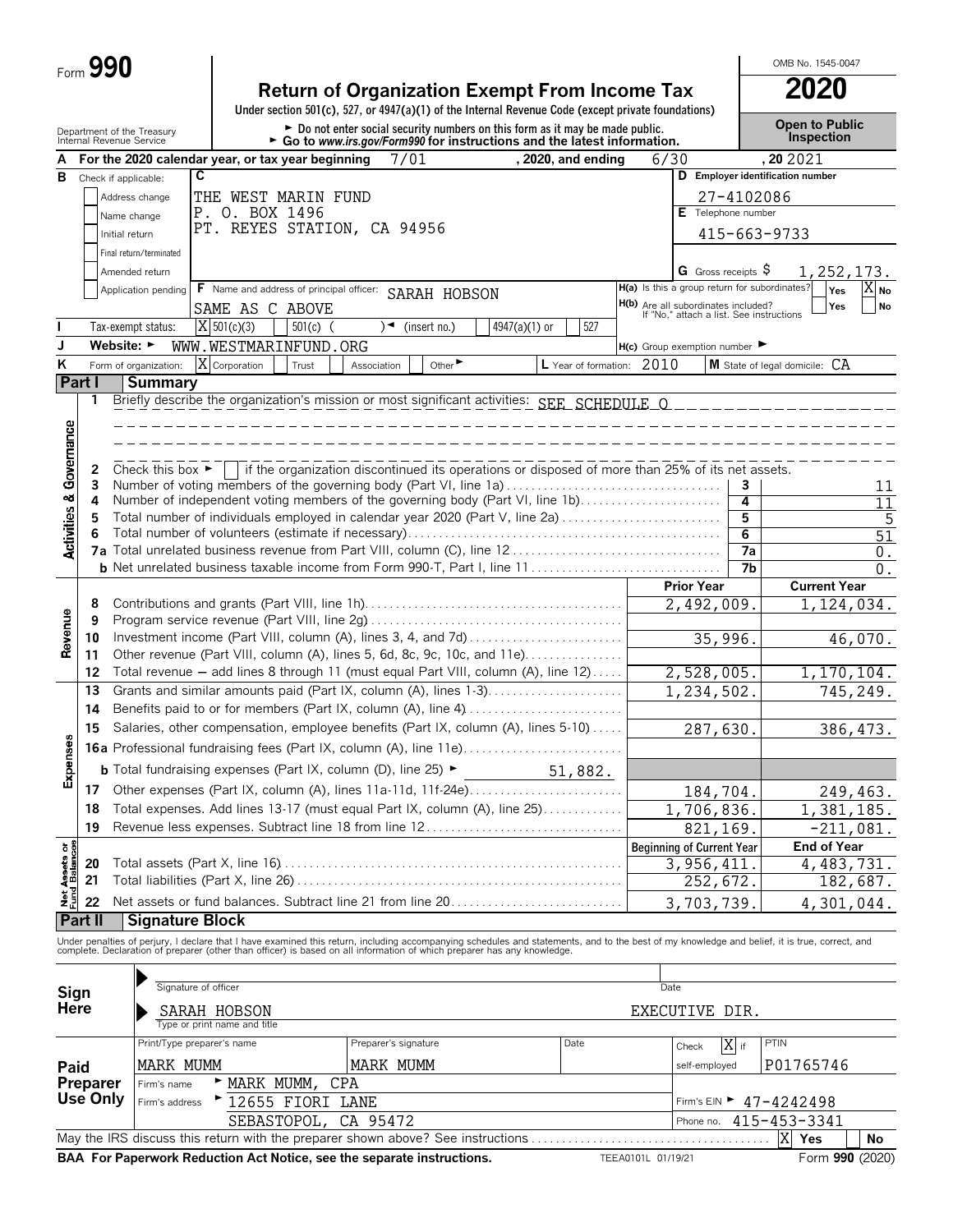|                 | Form 990 (2020)                                         | THE WEST MARIN FUND                                 |                                   |                                                                                                                                                                                                                                                                                  |               | 27-4102086    | Page 2          |
|-----------------|---------------------------------------------------------|-----------------------------------------------------|-----------------------------------|----------------------------------------------------------------------------------------------------------------------------------------------------------------------------------------------------------------------------------------------------------------------------------|---------------|---------------|-----------------|
| <b>Part III</b> |                                                         | <b>Statement of Program Service Accomplishments</b> |                                   |                                                                                                                                                                                                                                                                                  |               |               |                 |
|                 |                                                         |                                                     |                                   |                                                                                                                                                                                                                                                                                  |               |               | $\mathbf X$     |
| 1               | Briefly describe the organization's mission:            |                                                     |                                   |                                                                                                                                                                                                                                                                                  |               |               |                 |
|                 | SEE SCHEDULE O                                          |                                                     |                                   | _________________________________                                                                                                                                                                                                                                                |               |               |                 |
|                 |                                                         |                                                     |                                   |                                                                                                                                                                                                                                                                                  |               |               |                 |
|                 |                                                         |                                                     |                                   |                                                                                                                                                                                                                                                                                  |               |               |                 |
|                 |                                                         |                                                     |                                   | 2 Did the organization undertake any significant program services during the year which were not listed on the prior                                                                                                                                                             |               |               |                 |
|                 |                                                         |                                                     |                                   |                                                                                                                                                                                                                                                                                  |               |               | X<br>Yes<br>No  |
|                 | If "Yes," describe these new services on Schedule O.    |                                                     |                                   |                                                                                                                                                                                                                                                                                  |               |               |                 |
|                 |                                                         |                                                     |                                   | 3 Did the organization cease conducting, or make significant changes in how it conducts, any program services?                                                                                                                                                                   |               |               | ΙX<br>Yes<br>No |
|                 | If "Yes," describe these changes on Schedule O.         |                                                     |                                   |                                                                                                                                                                                                                                                                                  |               |               |                 |
| 4               |                                                         |                                                     |                                   | Describe the organization's program service accomplishments for each of its three largest program services, as measured by expenses.<br>Section 501(c)(3) and 501(c)(4) organizations are required to report the amount of grants and allocations to others, the total expenses, |               |               |                 |
|                 | and revenue, if any, for each program service reported. |                                                     |                                   |                                                                                                                                                                                                                                                                                  |               |               |                 |
|                 |                                                         |                                                     |                                   |                                                                                                                                                                                                                                                                                  |               |               |                 |
|                 | 4a (Code:                                               |                                                     |                                   | ) (Expenses $\frac{1}{2}$ , 184, 691. including grants of $\frac{2}{5}$ 745, 249. ) (Revenue $\frac{2}{5}$                                                                                                                                                                       |               |               |                 |
|                 | SEE SCHEDULE O                                          |                                                     |                                   |                                                                                                                                                                                                                                                                                  |               |               |                 |
|                 |                                                         |                                                     |                                   |                                                                                                                                                                                                                                                                                  |               |               |                 |
|                 |                                                         |                                                     |                                   |                                                                                                                                                                                                                                                                                  |               |               |                 |
|                 |                                                         |                                                     |                                   |                                                                                                                                                                                                                                                                                  |               |               |                 |
|                 |                                                         |                                                     |                                   |                                                                                                                                                                                                                                                                                  |               |               |                 |
|                 |                                                         |                                                     |                                   |                                                                                                                                                                                                                                                                                  |               |               |                 |
|                 |                                                         |                                                     |                                   |                                                                                                                                                                                                                                                                                  |               |               |                 |
|                 |                                                         |                                                     |                                   |                                                                                                                                                                                                                                                                                  |               |               |                 |
|                 |                                                         |                                                     |                                   |                                                                                                                                                                                                                                                                                  |               |               |                 |
|                 |                                                         |                                                     |                                   |                                                                                                                                                                                                                                                                                  |               |               |                 |
|                 |                                                         |                                                     |                                   |                                                                                                                                                                                                                                                                                  |               |               |                 |
|                 | $4b$ (Code:                                             | ) (Expenses \$                                      |                                   | including grants of $\frac{1}{5}$                                                                                                                                                                                                                                                |               | ) (Revenue \$ |                 |
|                 |                                                         |                                                     |                                   |                                                                                                                                                                                                                                                                                  |               |               |                 |
|                 |                                                         |                                                     |                                   |                                                                                                                                                                                                                                                                                  |               |               |                 |
|                 |                                                         |                                                     |                                   |                                                                                                                                                                                                                                                                                  |               |               |                 |
|                 |                                                         |                                                     |                                   |                                                                                                                                                                                                                                                                                  |               |               |                 |
|                 |                                                         |                                                     |                                   |                                                                                                                                                                                                                                                                                  |               |               |                 |
|                 |                                                         |                                                     |                                   |                                                                                                                                                                                                                                                                                  |               |               |                 |
|                 |                                                         |                                                     |                                   |                                                                                                                                                                                                                                                                                  |               |               |                 |
|                 |                                                         |                                                     |                                   |                                                                                                                                                                                                                                                                                  |               |               |                 |
|                 |                                                         |                                                     |                                   |                                                                                                                                                                                                                                                                                  |               |               |                 |
|                 |                                                         |                                                     |                                   |                                                                                                                                                                                                                                                                                  |               |               |                 |
|                 |                                                         |                                                     |                                   |                                                                                                                                                                                                                                                                                  |               |               |                 |
|                 |                                                         |                                                     |                                   |                                                                                                                                                                                                                                                                                  |               |               |                 |
|                 | 4c (Code:                                               | ) (Expenses \$                                      |                                   | including grants of $\phi$                                                                                                                                                                                                                                                       |               | ) (Revenue \$ |                 |
|                 |                                                         |                                                     |                                   |                                                                                                                                                                                                                                                                                  |               |               |                 |
|                 |                                                         |                                                     |                                   |                                                                                                                                                                                                                                                                                  |               |               |                 |
|                 |                                                         |                                                     |                                   |                                                                                                                                                                                                                                                                                  |               |               |                 |
|                 |                                                         |                                                     |                                   |                                                                                                                                                                                                                                                                                  |               |               |                 |
|                 |                                                         |                                                     |                                   |                                                                                                                                                                                                                                                                                  |               |               |                 |
|                 |                                                         |                                                     |                                   |                                                                                                                                                                                                                                                                                  |               |               |                 |
|                 |                                                         |                                                     |                                   |                                                                                                                                                                                                                                                                                  |               |               |                 |
|                 |                                                         |                                                     |                                   |                                                                                                                                                                                                                                                                                  |               |               |                 |
|                 |                                                         |                                                     |                                   |                                                                                                                                                                                                                                                                                  |               |               |                 |
|                 |                                                         |                                                     |                                   |                                                                                                                                                                                                                                                                                  |               |               |                 |
|                 |                                                         |                                                     |                                   |                                                                                                                                                                                                                                                                                  |               |               |                 |
|                 | 4d Other program services (Describe on Schedule O.)     |                                                     |                                   |                                                                                                                                                                                                                                                                                  |               |               |                 |
|                 | \$<br>(Expenses                                         |                                                     | including grants of $\frac{1}{2}$ |                                                                                                                                                                                                                                                                                  | ) (Revenue \$ |               |                 |
|                 | 4 e Total program service expenses ►                    |                                                     | 1,184,691.                        |                                                                                                                                                                                                                                                                                  |               |               |                 |
| <b>BAA</b>      |                                                         |                                                     |                                   | TEEA0102L 10/07/20                                                                                                                                                                                                                                                               |               |               | Form 990 (2020) |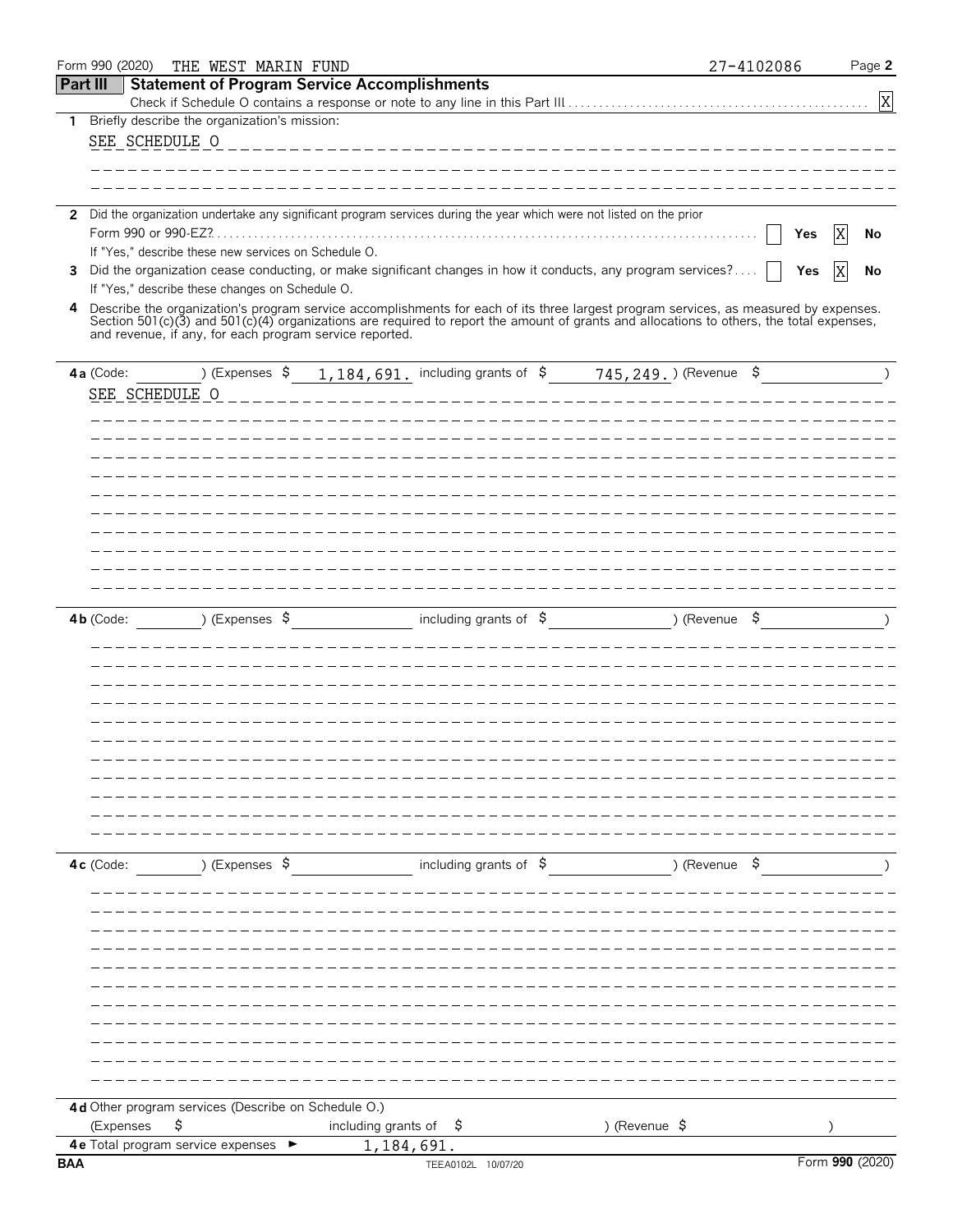| <b>Checklist of Required Schedules</b><br>Part IV |                                                                                                                                                                                                                                                                                                                           |                 |             |                 |  |  |
|---------------------------------------------------|---------------------------------------------------------------------------------------------------------------------------------------------------------------------------------------------------------------------------------------------------------------------------------------------------------------------------|-----------------|-------------|-----------------|--|--|
|                                                   | Is the organization described in section 501(c)(3) or 4947(a)(1) (other than a private foundation)? If 'Yes,' complete                                                                                                                                                                                                    |                 | Yes         | No              |  |  |
|                                                   |                                                                                                                                                                                                                                                                                                                           | $\mathbf{1}$    | X           |                 |  |  |
| 2                                                 | Is the organization required to complete Schedule B, Schedule of Contributors See instructions?                                                                                                                                                                                                                           | $\overline{2}$  | $\mathbf X$ |                 |  |  |
| 3                                                 | Did the organization engage in direct or indirect political campaign activities on behalf of or in opposition to candidates                                                                                                                                                                                               | 3               |             | Χ               |  |  |
|                                                   | Section 501(c)(3) organizations. Did the organization engage in lobbying activities, or have a section 501(h) election in effect during the tax year? If 'Yes,' complete Schedule C, Part II.                                                                                                                             | 4               |             | Χ               |  |  |
| 5.                                                | Is the organization a section 501(c)(4), 501(c)(5), or 501(c)(6) organization that receives membership dues, assessments, or similar amounts as defined in Revenue Procedure 98-19? If 'Yes,' complete Schedule C, Part III                                                                                               | 5               |             | Χ               |  |  |
| 6                                                 | Did the organization maintain any donor advised funds or any similar funds or accounts for which donors have the right<br>to provide advice on the distribution or investment of amounts in such funds or accounts? If 'Yes,' complete Schedule D,                                                                        | 6               | X           |                 |  |  |
| 7                                                 | Did the organization receive or hold a conservation easement, including easements to preserve open space, the                                                                                                                                                                                                             | $\overline{7}$  |             | Χ               |  |  |
| 8                                                 | Did the organization maintain collections of works of art, historical treasures, or other similar assets? If 'Yes,'                                                                                                                                                                                                       | 8               |             | X               |  |  |
| 9                                                 | Did the organization report an amount in Part X, line 21, for escrow or custodial account liability, serve as a custodian<br>for amounts not listed in Part X; or provide credit counseling, debt management, credit repair, or debt negotiation                                                                          | 9               |             | X               |  |  |
| 10                                                | Did the organization, directly or through a related organization, hold assets in donor-restricted endowments                                                                                                                                                                                                              | 10              | X           |                 |  |  |
| 11                                                | If the organization's answer to any of the following questions is 'Yes', then complete Schedule D, Parts VI, VII, VIII, IX,                                                                                                                                                                                               |                 |             |                 |  |  |
|                                                   | or X as applicable.<br>a Did the organization report an amount for land, buildings, and equipment in Part X, line 10? If 'Yes,' complete Schedule                                                                                                                                                                         | 11a             |             | Χ               |  |  |
|                                                   | <b>b</b> Did the organization report an amount for investments – other securities in Part X, line 12, that is 5% or more of its total                                                                                                                                                                                     | 11 <sub>b</sub> |             | X               |  |  |
|                                                   | c Did the organization report an amount for investments - program related in Part X, line 13, that is 5% or more of its total                                                                                                                                                                                             | 11c             |             | Χ               |  |  |
|                                                   | d Did the organization report an amount for other assets in Part X, line 15, that is 5% or more of its total assets reported                                                                                                                                                                                              | 11d             | Χ           |                 |  |  |
|                                                   | e Did the organization report an amount for other liabilities in Part X, line 25? If 'Yes,' complete Schedule D, Part X                                                                                                                                                                                                   | 11 e            |             | X               |  |  |
|                                                   | f Did the organization's separate or consolidated financial statements for the tax year include a footnote that addresses<br>the organization's liability for uncertain tax positions under FIN 48 (ASC 740)? If 'Yes,' complete Schedule D, Part X                                                                       | 11 f            |             | Χ               |  |  |
|                                                   | 12 a Did the organization obtain separate, independent audited financial statements for the tax year? If 'Yes,' complete                                                                                                                                                                                                  | 12a             | X           |                 |  |  |
|                                                   | <b>b</b> Was the organization included in consolidated, independent audited financial statements for the tax year? If 'Yes,' and<br>if the organization answered 'No' to line 12a, then completing Schedule D, Parts XI and XII is optional                                                                               | 12 <sub>b</sub> |             | Χ               |  |  |
|                                                   |                                                                                                                                                                                                                                                                                                                           | 13              |             | X               |  |  |
|                                                   | 14a Did the organization maintain an office, employees, or agents outside of the United States?                                                                                                                                                                                                                           | 14a             |             | X               |  |  |
|                                                   | <b>b</b> Did the organization have aggregate revenues or expenses of more than \$10,000 from grantmaking, fundraising,<br>business, investment, and program service activities outside the United States, or aggregate foreign investments valued<br>at \$100,000 or more? If 'Yes,' complete Schedule F, Parts I and IV. | 14b             |             | X               |  |  |
|                                                   | 15 Did the organization report on Part IX, column (A), line 3, more than \$5,000 of grants or other assistance to or for any foreign organization? If 'Yes,' complete Schedule F, Parts II and IV                                                                                                                         | 15              |             | Χ               |  |  |
|                                                   | 16 Did the organization report on Part IX, column (A), line 3, more than \$5,000 of aggregate grants or other assistance to<br>or for foreign individuals? If 'Yes,' complete Schedule F, Parts III and IV                                                                                                                | 16              |             | Χ               |  |  |
|                                                   | 17 Did the organization report a total of more than \$15,000 of expenses for professional fundraising services on Part IX,<br>column (A), lines 6 and 11e? If 'Yes,' complete Schedule G, Part I See instructions                                                                                                         | 17              |             | Χ               |  |  |
|                                                   | 18 Did the organization report more than \$15,000 total of fundraising event gross income and contributions on Part VIII,                                                                                                                                                                                                 | 18              |             | X               |  |  |
|                                                   | 19 Did the organization report more than \$15,000 of gross income from gaming activities on Part VIII, line 9a? If 'Yes,'                                                                                                                                                                                                 | 19              |             | Χ               |  |  |
|                                                   |                                                                                                                                                                                                                                                                                                                           | 20a             |             | Χ               |  |  |
|                                                   | <b>b</b> If 'Yes' to line 20a, did the organization attach a copy of its audited financial statements to this return?                                                                                                                                                                                                     | 20 <sub>b</sub> |             |                 |  |  |
|                                                   | 21 Did the organization report more than \$5,000 of grants or other assistance to any domestic organization or                                                                                                                                                                                                            | 21              | Χ           |                 |  |  |
| <b>BAA</b>                                        | TEEA0103L 10/07/20                                                                                                                                                                                                                                                                                                        |                 |             | Form 990 (2020) |  |  |

| Form 990 (2020) | THE WEST MARIN<br>FUND | 27-4102086 | $P$ aqe $\sim$ |
|-----------------|------------------------|------------|----------------|
|-----------------|------------------------|------------|----------------|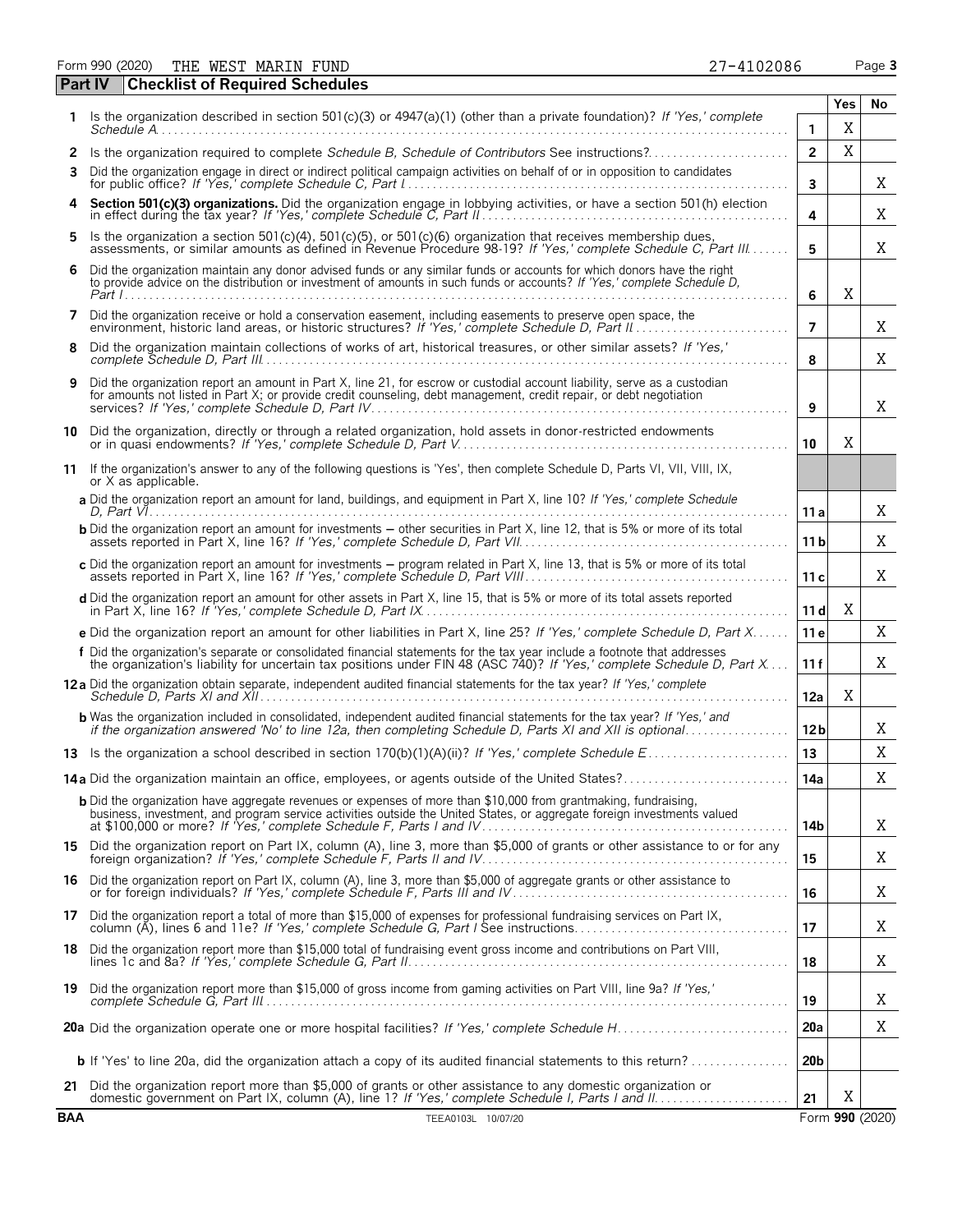Form 990 (2020) Page **4** THE WEST MARIN FUND 20086

| 27-4102086 |  |  |
|------------|--|--|

|    | <b>Checklist of Required Schedules</b> (continued)<br><b>Part IV</b>                                                                                                                                                                                                                                                                  |                 |                       |                |
|----|---------------------------------------------------------------------------------------------------------------------------------------------------------------------------------------------------------------------------------------------------------------------------------------------------------------------------------------|-----------------|-----------------------|----------------|
|    |                                                                                                                                                                                                                                                                                                                                       |                 | Yes                   | No             |
|    | 22 Did the organization report more than \$5,000 of grants or other assistance to or for domestic individuals on Part IX,                                                                                                                                                                                                             | 22              |                       | X              |
|    | 23 Did the organization answer 'Yes' to Part VII, Section A, line 3, 4, or 5 about compensation of the organization's current<br>and former officers, directors, trustees, key employees, and highest compensated employees? If 'Yes,' complete                                                                                       | 23              |                       | Χ              |
|    | 24 a Did the organization have a tax-exempt bond issue with an outstanding principal amount of more than \$100,000 as of the last day of the year, that was issued after December 31, 2002? If 'Yes,' answer lines 24b through                                                                                                        | 24a             |                       | X              |
|    | <b>b</b> Did the organization invest any proceeds of tax-exempt bonds beyond a temporary period exception?                                                                                                                                                                                                                            | 24 <sub>b</sub> |                       |                |
|    | c Did the organization maintain an escrow account other than a refunding escrow at any time during the year to defease                                                                                                                                                                                                                | 24с             |                       |                |
|    | d Did the organization act as an 'on behalf of' issuer for bonds outstanding at any time during the year?                                                                                                                                                                                                                             | 24d             |                       |                |
|    | 25 a Section 501(c)(3), 501(c)(4), and 501(c)(29) organizations. Did the organization engage in an excess benefit                                                                                                                                                                                                                     | 25a             |                       | X              |
|    | <b>b</b> Is the organization aware that it engaged in an excess benefit transaction with a disqualified person in a prior year, and<br>that the transaction has not been reported on any of the organization's prior Forms 990 or 990-EZ? If 'Yes,' complete                                                                          | 25b             |                       | X              |
|    | 26 Did the organization report any amount on Part X, line 5 or 22, for receivables from or payables to any current or<br>former officer, director, trustee, key employee, creator or founder, substantial contributor, or 35% controlled entity<br>or family member of any of these persons? If 'Yes,' complete Schedule L, Part II   | 26              |                       | X              |
| 27 | Did the organization provide a grant or other assistance to any current or former officer, director, trustee, key<br>employee, creator or founder, substantial contributor or employee thereof, a grant selection committee<br>member, or to a 35% controlled entity (including an employee thereof) or family member of any of these | 27              |                       | Χ              |
|    | 28 Was the organization a party to a business transaction with one of the following parties (see Schedule L, Part IV<br>instructions, for applicable filing thresholds, conditions, and exceptions):                                                                                                                                  |                 |                       |                |
|    | a A current or former officer, director, trustee, key employee, creator or founder, or substantial contributor? If                                                                                                                                                                                                                    | 28a             |                       | Χ              |
|    |                                                                                                                                                                                                                                                                                                                                       | 28 <sub>b</sub> |                       | X              |
|    | c A 35% controlled entity of one or more individuals and/or organizations described in lines 28a or 28b? If                                                                                                                                                                                                                           | 28 <sub>c</sub> |                       | Χ              |
| 29 | Did the organization receive more than \$25,000 in non-cash contributions? If 'Yes,' complete Schedule M                                                                                                                                                                                                                              | 29              | $\overline{\text{X}}$ |                |
| 30 | Did the organization receive contributions of art, historical treasures, or other similar assets, or qualified conservation                                                                                                                                                                                                           | 30              |                       | Χ              |
| 31 | Did the organization liquidate, terminate, or dissolve and cease operations? If 'Yes,' complete Schedule N, Part I                                                                                                                                                                                                                    | 31              |                       | $\overline{X}$ |
|    | 32 Did the organization sell, exchange, dispose of, or transfer more than 25% of its net assets? If 'Yes,' complete                                                                                                                                                                                                                   | 32 <sub>2</sub> |                       | Χ              |
| 33 | Did the organization own 100% of an entity disregarded as separate from the organization under Regulations sections                                                                                                                                                                                                                   | 33              |                       | Χ              |
|    | 34 Was the organization related to any tax-exempt or taxable entity? If 'Yes,' complete Schedule R, Part II, III, or IV,                                                                                                                                                                                                              | 34              |                       | Χ              |
|    |                                                                                                                                                                                                                                                                                                                                       | 35a             |                       | $\overline{X}$ |
|    | <b>b</b> If 'Yes' to line 35a, did the organization receive any payment from or engage in any transaction with a controlled entity within the meaning of section 512(b)(13)? If 'Yes,' complete Schedule R, Part V, line 2                                                                                                            | 35 <sub>b</sub> |                       |                |
|    |                                                                                                                                                                                                                                                                                                                                       | 36              |                       | Χ              |
|    | 37 Did the organization conduct more than 5% of its activities through an entity that is not a related organization and that is treated as a partnership for federal income tax purposes? If 'Yes,' complete Schedule R, Part                                                                                                         | 37              |                       | Χ              |
|    | 38 Did the organization complete Schedule O and provide explanations in Schedule O for Part VI, lines 11b and 19?                                                                                                                                                                                                                     | 38              | X                     |                |
|    | Part V Statements Regarding Other IRS Filings and Tax Compliance                                                                                                                                                                                                                                                                      |                 |                       |                |
|    |                                                                                                                                                                                                                                                                                                                                       |                 | <b>Yes</b>            | No             |
|    | 22                                                                                                                                                                                                                                                                                                                                    |                 |                       |                |
|    | <b>b</b> Enter the number of Forms W-2G included in line 1a. Enter -0- if not applicable<br>1 <sub>b</sub><br>$\Omega$                                                                                                                                                                                                                |                 |                       |                |
|    | c Did the organization comply with backup withholding rules for reportable payments to vendors and reportable qaminq<br>Combling) winnings to prize winners?<br>Combling) winnings to prize winners?                                                                                                                                  | 1 <sub>c</sub>  | X                     |                |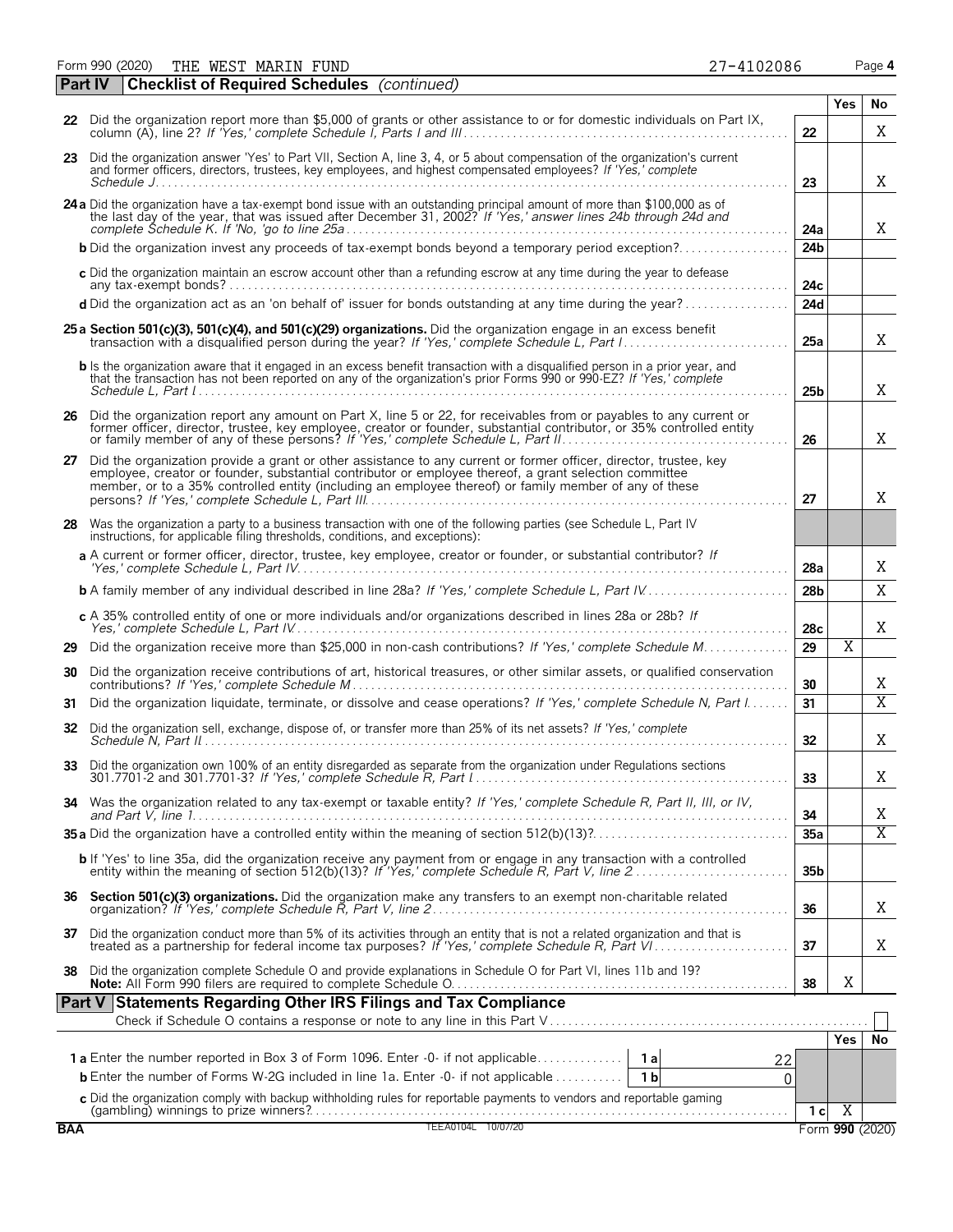|               | Form 990 (2020)<br>THE WEST MARIN FUND<br>27-4102086                                                                                                                                                                           |                 |     | Page 5 |
|---------------|--------------------------------------------------------------------------------------------------------------------------------------------------------------------------------------------------------------------------------|-----------------|-----|--------|
| <b>Part V</b> | Statements Regarding Other IRS Filings and Tax Compliance (continued)                                                                                                                                                          |                 |     |        |
|               |                                                                                                                                                                                                                                |                 | Yes | No.    |
|               | 2a Enter the number of employees reported on Form W-3, Transmittal of Wage and Tax State-<br>ments, filed for the calendar year ending with or within the year covered by this return<br>2a<br>5                               |                 |     |        |
|               | <b>b</b> If at least one is reported on line 2a, did the organization file all required federal employment tax returns?                                                                                                        | 2 <sub>b</sub>  | Χ   |        |
|               | Note: If the sum of lines 1a and 2a is greater than 250, you may be required to e-file (see instructions)                                                                                                                      |                 |     |        |
|               | 3a Did the organization have unrelated business gross income of \$1,000 or more during the year?                                                                                                                               | 3a              |     | X      |
|               |                                                                                                                                                                                                                                | 3 <sub>b</sub>  |     |        |
|               | 4 a At any time during the calendar year, did the organization have an interest in, or a signature or other authority over, a financial account in a foreign country (such as a bank account, securities account, or other fin | 4a              |     | X      |
|               | <b>b</b> If 'Yes,' enter the name of the foreign country                                                                                                                                                                       |                 |     |        |
|               | See instructions for filing requirements for FinCEN Form 114, Report of Foreign Bank and Financial Accounts (FBAR).                                                                                                            |                 |     |        |
|               | <b>5a</b> Was the organization a party to a prohibited tax shelter transaction at any time during the tax year?                                                                                                                | 5a              |     | Χ      |
|               | <b>b</b> Did any taxable party notify the organization that it was or is a party to a prohibited tax shelter transaction?                                                                                                      | 5 b             |     | X      |
|               |                                                                                                                                                                                                                                | 5 c             |     |        |
|               | 6 a Does the organization have annual gross receipts that are normally greater than \$100,000, and did the organization solicit any contributions that were not tax deductible as charitable contributions?                    | 6a              |     | X      |
|               | b If 'Yes,' did the organization include with every solicitation an express statement that such contributions or gifts were                                                                                                    | 6b              |     |        |
|               | 7 Organizations that may receive deductible contributions under section 170(c).                                                                                                                                                |                 |     |        |
|               | a Did the organization receive a payment in excess of \$75 made partly as a contribution and partly for goods and                                                                                                              | <b>7a</b>       |     | X      |
|               |                                                                                                                                                                                                                                | 7 <sub>b</sub>  |     |        |
|               | c Did the organization sell, exchange, or otherwise dispose of tangible personal property for which it was required to file                                                                                                    | 7 с             |     | X      |
|               |                                                                                                                                                                                                                                |                 |     |        |
|               | e Did the organization receive any funds, directly or indirectly, to pay premiums on a personal benefit contract?                                                                                                              | <b>7e</b>       |     | Χ      |
|               | f Did the organization, during the year, pay premiums, directly or indirectly, on a personal benefit contract?                                                                                                                 | 7f              |     | Χ      |
|               | g If the organization received a contribution of qualified intellectual property, did the organization file Form 8899                                                                                                          | 7 <sub>q</sub>  |     |        |
|               | h If the organization received a contribution of cars, boats, airplanes, or other vehicles, did the organization file a                                                                                                        | 7 h             |     |        |
| 8.            | Sponsoring organizations maintaining donor advised funds. Did a donor advised fund maintained by the sponsoring                                                                                                                | 8               |     |        |
| 9             | Sponsoring organizations maintaining donor advised funds.                                                                                                                                                                      |                 |     |        |
|               | a Did the sponsoring organization make any taxable distributions under section 4966?                                                                                                                                           | 9a              |     |        |
|               | <b>b</b> Did the sponsoring organization make a distribution to a donor, donor advisor, or related person?                                                                                                                     | 9 b             |     |        |
|               | 10 Section 501(c)(7) organizations. Enter:                                                                                                                                                                                     |                 |     |        |
|               | a Initiation fees and capital contributions included on Part VIII, line 12<br>10a                                                                                                                                              |                 |     |        |
|               | <b>b</b> Gross receipts, included on Form 990, Part VIII, line 12, for public use of club facilities<br>10 <sub>b</sub>                                                                                                        |                 |     |        |
|               | 11 Section 501(c)(12) organizations. Enter:                                                                                                                                                                                    |                 |     |        |
|               | 11a                                                                                                                                                                                                                            |                 |     |        |
|               | <b>b</b> Gross income from other sources (Do not net amounts due or paid to other sources<br>11 b                                                                                                                              |                 |     |        |
|               | 12a Section 4947(a)(1) non-exempt charitable trusts. Is the organization filing Form 990 in lieu of Form 1041?                                                                                                                 | 12a             |     |        |
|               | <b>b</b> If 'Yes,' enter the amount of tax-exempt interest received or accrued during the year<br>12 <sub>b</sub>                                                                                                              |                 |     |        |
|               | 13 Section 501(c)(29) qualified nonprofit health insurance issuers.                                                                                                                                                            |                 |     |        |
|               |                                                                                                                                                                                                                                | 13a             |     |        |
|               | <b>Note:</b> See the instructions for additional information the organization must report on Schedule O.                                                                                                                       |                 |     |        |
|               | <b>b</b> Enter the amount of reserves the organization is required to maintain by the states in<br>13 <sub>b</sub>                                                                                                             |                 |     |        |
|               | 13c                                                                                                                                                                                                                            | 14 a            |     | Χ      |
|               | b If 'Yes,' has it filed a Form 720 to report these payments? If 'No,' provide an explanation on Schedule O                                                                                                                    | 14 b            |     |        |
|               |                                                                                                                                                                                                                                |                 |     |        |
|               | 15 Is the organization subject to the section 4960 tax on payment(s) of more than \$1,000,000 in remuneration or<br>If 'Yes,' see instructions and file Form 4720, Schedule N.                                                 | 15              |     | Χ      |
|               | 16 Is the organization an educational institution subject to the section 4968 excise tax on net investment income?                                                                                                             | 16              |     | Χ      |
|               | If 'Yes,' complete Form 4720, Schedule O.                                                                                                                                                                                      |                 |     |        |
| <b>BAA</b>    | TEEA0105L 10/07/20                                                                                                                                                                                                             | Form 990 (2020) |     |        |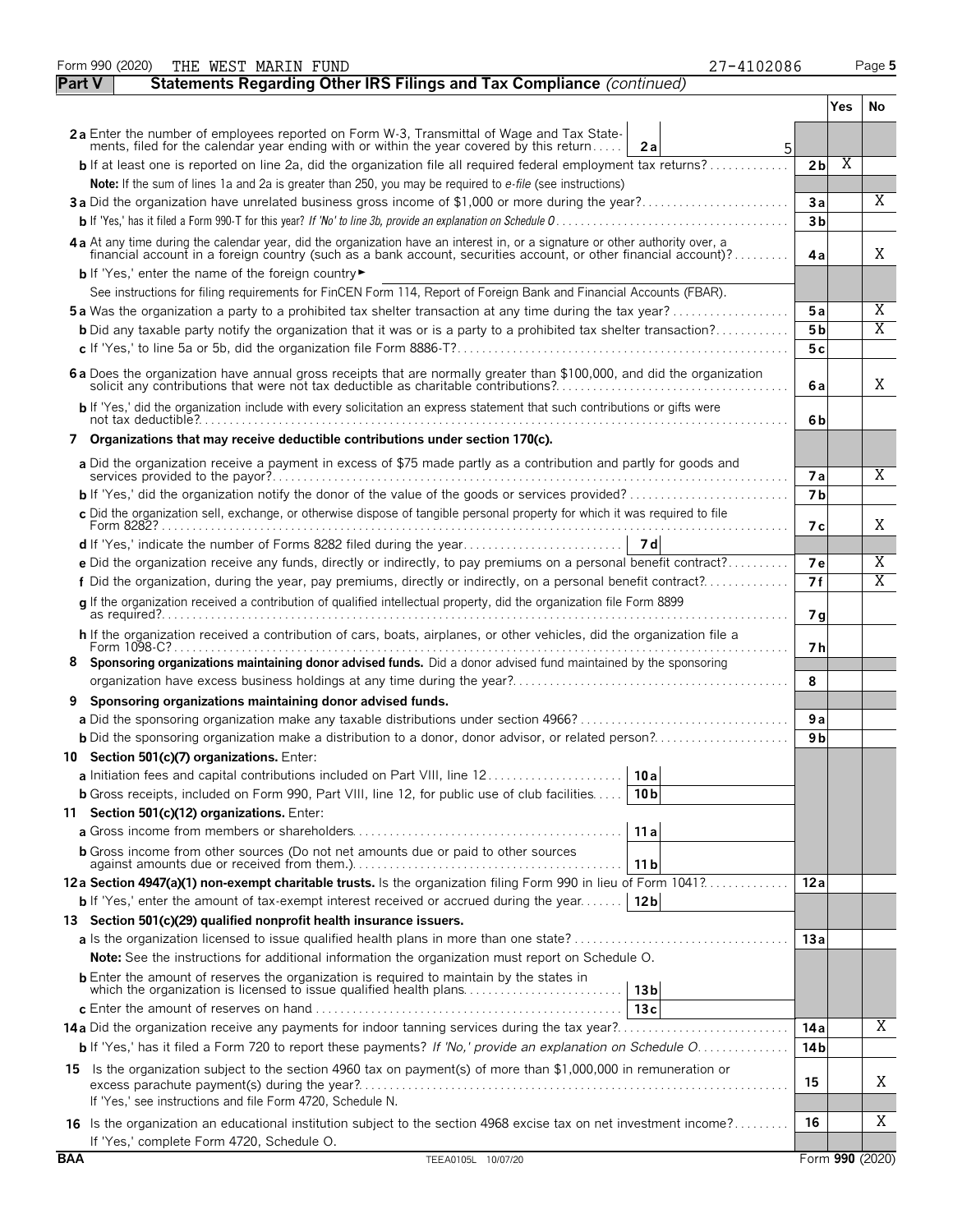**Part VI Governance, Management, and Disclosure** *For each 'Yes' response to lines 2 through 7b below, and for a 'No' response to line 8a, 8b, or 10b below, describe the circumstances, processes, or changes on Schedule O. See instructions.* X

|--|--|

|        | <b>Section A. Governing Body and Management</b>                                                                                                                                                                                                |    |                 |                |                                  |
|--------|------------------------------------------------------------------------------------------------------------------------------------------------------------------------------------------------------------------------------------------------|----|-----------------|----------------|----------------------------------|
|        |                                                                                                                                                                                                                                                |    |                 | <b>Yes</b>     | No                               |
|        | <b>1a</b> Enter the number of voting members of the governing body at the end of the tax year <b>1a</b><br>If there are material differences in voting rights among members<br>of the governing body, or if the governing body delegated broad | 11 |                 |                |                                  |
|        | authority to an executive committee or similar committee, explain on Schedule O.                                                                                                                                                               |    |                 |                |                                  |
|        | <b>b</b> Enter the number of voting members included on line 1a, above, who are independent   1b                                                                                                                                               | 11 |                 |                |                                  |
| 2      | Did any officer, director, trustee, or key employee have a family relationship or a business relationship with any other                                                                                                                       |    |                 |                |                                  |
|        |                                                                                                                                                                                                                                                |    | $\overline{2}$  |                | Χ                                |
| 3      | Did the organization delegate control over management duties customarily performed by or under the direct supervision<br>of officers, directors, trustees, or key employees to a management company or other person?                           |    | 3               |                | Χ                                |
| 4      | Did the organization make any significant changes to its governing documents                                                                                                                                                                   |    |                 |                |                                  |
|        |                                                                                                                                                                                                                                                |    | 4               |                | Χ                                |
| 5<br>6 | Did the organization become aware during the year of a significant diversion of the organization's assets?                                                                                                                                     |    | 5<br>6          |                | $\overline{X}$<br>$\overline{X}$ |
|        | 7 a Did the organization have members, stockholders, or other persons who had the power to elect or appoint one or more                                                                                                                        |    | 7 a             |                | Χ                                |
|        | <b>b</b> Are any governance decisions of the organization reserved to (or subject to approval by) members,                                                                                                                                     |    | 7 b             |                | Χ                                |
|        | Did the organization contemporaneously document the meetings held or written actions undertaken during the year by<br>the following:                                                                                                           |    |                 |                |                                  |
|        |                                                                                                                                                                                                                                                |    | 8a              | $\overline{X}$ |                                  |
|        |                                                                                                                                                                                                                                                |    | 8 <sub>b</sub>  | $\overline{X}$ |                                  |
| 9      | Is there any officer, director, trustee, or key employee listed in Part VII, Section A, who cannot be reached at the<br>organization's mailing address? If 'Yes,' provide the names and addresses on Schedule Q                                |    | 9               |                | Χ                                |
|        | Section B. Policies (This Section B requests information about policies not required by the Internal Revenue Code.)                                                                                                                            |    |                 |                |                                  |
|        |                                                                                                                                                                                                                                                |    |                 | Yes            | No                               |
|        |                                                                                                                                                                                                                                                |    | 10a             |                | X                                |
|        | b If 'Yes,' did the organization have written policies and procedures governing the activities of such chapters, affiliates, and branches to ensure their                                                                                      |    | 10 <sub>b</sub> |                |                                  |
|        |                                                                                                                                                                                                                                                |    | 11a             | $\overline{X}$ |                                  |
|        | <b>b</b> Describe in Schedule O the process, if any, used by the organization to review this Form 990. SEE SCHEDULE O                                                                                                                          |    |                 |                |                                  |
|        |                                                                                                                                                                                                                                                |    | 12a             | Χ              |                                  |
|        | <b>b</b> Were officers, directors, or trustees, and key employees required to disclose annually interests that could give rise                                                                                                                 |    | 12 <sub>b</sub> | Χ              |                                  |
|        | c Did the organization regularly and consistently monitor and enforce compliance with the policy? If 'Yes,' describe in                                                                                                                        |    | 12c             | Χ              |                                  |
|        |                                                                                                                                                                                                                                                |    | 13              | $\overline{X}$ |                                  |
| 14     |                                                                                                                                                                                                                                                |    | 14              | $\overline{X}$ |                                  |
| 15     | Did the process for determining compensation of the following persons include a review and approval by independent<br>persons, comparability data, and contemporaneous substantiation of the deliberation and decision?                        |    |                 |                |                                  |
|        |                                                                                                                                                                                                                                                |    | 15a             | $\overline{X}$ |                                  |
|        |                                                                                                                                                                                                                                                |    | 15 <sub>b</sub> |                | X                                |
|        | If 'Yes' to line 15a or 15b, describe the process in Schedule O (see instructions).                                                                                                                                                            |    |                 |                |                                  |
|        | 16 a Did the organization invest in, contribute assets to, or participate in a joint venture or similar arrangement with a                                                                                                                     |    | 16 a            |                | Χ                                |
|        | b If 'Yes,' did the organization follow a written policy or procedure requiring the organization to evaluate its<br>participation in joint venture arrangements under applicable federal tax law, and take steps to safeguard the              |    |                 |                |                                  |
|        | <b>Section C. Disclosure</b>                                                                                                                                                                                                                   |    | 16 <sub>b</sub> |                |                                  |
| 17     | List the states with which a copy of this Form 990 is required to be filed ►<br>CA                                                                                                                                                             |    |                 |                |                                  |
| 18     | --------------------------<br>Section 6104 requires an organization to make its Forms 1023 (1024 or 1024-A, if applicable), 990, and 990-T (Section 501(c)(3)s only)                                                                           |    |                 |                |                                  |
|        | available for public inspection. Indicate how you made these available. Check all that apply.                                                                                                                                                  |    |                 |                |                                  |
|        | Another's website<br>X<br>Own website<br>Upon request<br>Other (explain on Schedule O)                                                                                                                                                         |    |                 |                |                                  |
| 19     | Describe on Schedule O whether (and if so, how) the organization made its governing documents, conflict of interest policy, and financial statements available to<br>the public during the tax year.<br>SEE SCHEDULE O                         |    |                 |                |                                  |

**20** State the name, address, and telephone number of the person who possesses the organization's books and records ► SARAH HOBSON P. O. BOX 1496 PT. REYES STATION CA 94956 415-663-9733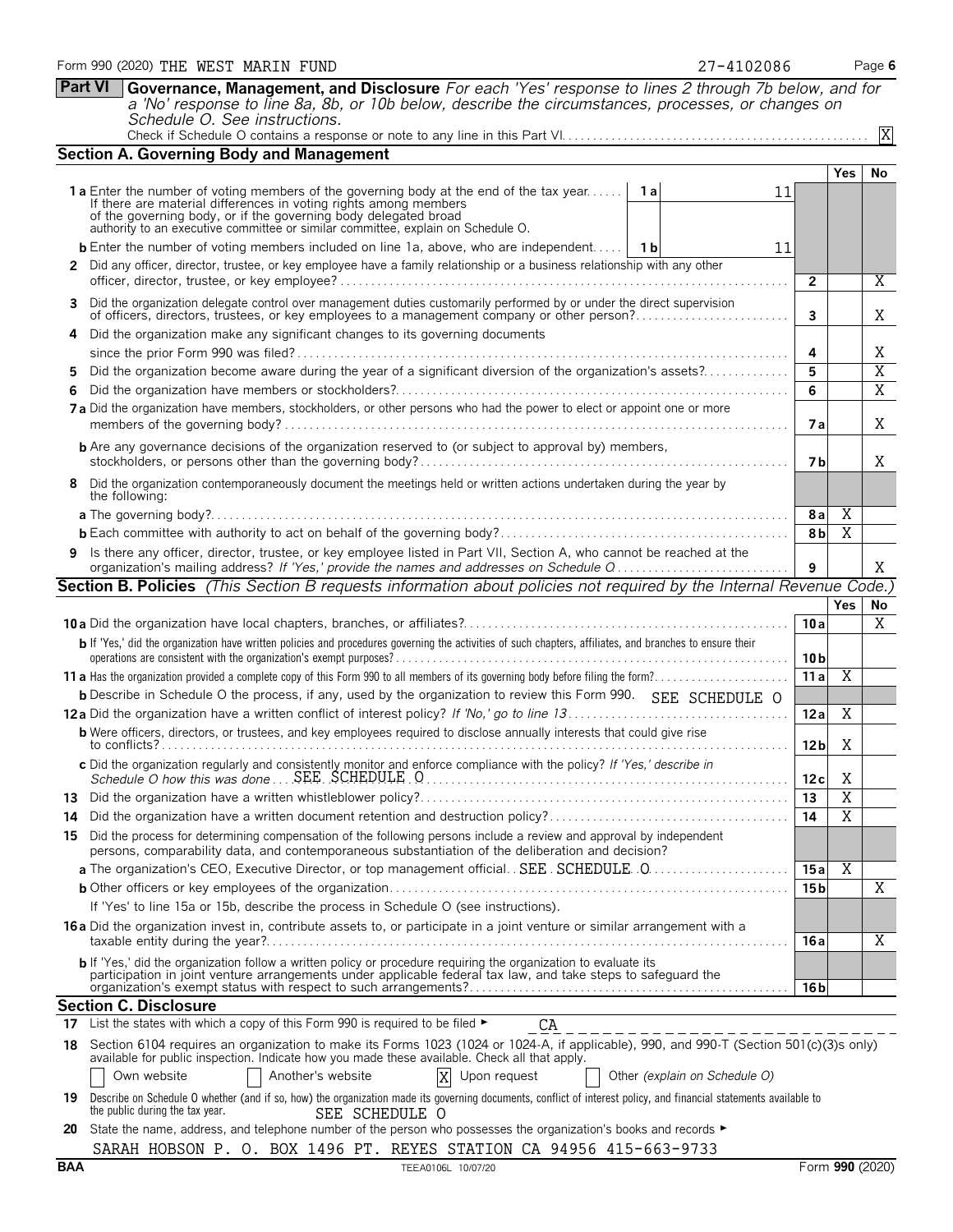| Form 990 (2020) THE WEST MARIN FUND                                                                                                                            | 27-4102086 | Page 7 |  |  |  |
|----------------------------------------------------------------------------------------------------------------------------------------------------------------|------------|--------|--|--|--|
| Part VII   Compensation of Officers, Directors, Trustees, Key Employees, Highest Compensated Employees, and<br><b>Independent Contractors</b>                  |            |        |  |  |  |
|                                                                                                                                                                |            |        |  |  |  |
| Section A. Officers, Directors, Trustees, Key Employees, and Highest Compensated Employees                                                                     |            |        |  |  |  |
| 1 a Complete this table for all persons required to be listed. Report compensation for the calendar year ending with or within the<br>organization's tax year. |            |        |  |  |  |
| • List all of the organization's current officers, directors, trustees (whether individuals or organizations), regardless of amount of                         |            |        |  |  |  |

compensation. Enter -0- in columns (D), (E), and (F) if no compensation was paid.

? List all of the organization's **current** key employees, if any. See instructions for definition of 'key employee.'

? List the organization's five **current** highest compensated employees (other than an officer, director, trustee, or key employee) who received reportable compensation (Box 5 of Form W-2 and/or Box 7 of Form 1099-MISC) of more than \$100,000 from the organization and any related organizations.

? List all of the organization's **former** officers, key employees, and highest compensated employees who received more than \$100,000 of reportable compensation from the organization and any related organizations.

? List all of the organization's **former directors or trustees** that received, in the capacity as a former director or trustee of the

organization, more than \$10,000 of reportable compensation from the organization and any related organizations.

See instructions for the order in which to list the persons above.

Check this box if neither the organization nor any related organization compensated any current officer, director, or trustee.

|                       | (C)                   |                                                                                                                                                              |                         |                      |         |                   |                                                                                        |                                                            |                                                                 |                                                                       |
|-----------------------|-----------------------|--------------------------------------------------------------------------------------------------------------------------------------------------------------|-------------------------|----------------------|---------|-------------------|----------------------------------------------------------------------------------------|------------------------------------------------------------|-----------------------------------------------------------------|-----------------------------------------------------------------------|
| (A)<br>Name and title |                       | (B)<br>Average<br>hours<br>per                                                                                                                               |                         |                      |         | director/trustee) | Position (do not check more<br>than one box, unless person<br>is both an officer and a | (D)<br>Reportable<br>compensation from<br>the organization | (E)<br>Reportable<br>compensation from<br>related organizations | (F)<br>Estimated amount<br>of other                                   |
|                       |                       | week<br>$\frac{1}{\text{m}}$ (list any $\frac{1}{\text{m}}$ )<br>hours for $\frac{1}{\text{m}}$<br>related<br>organiza-<br>tions<br>below<br>dotted<br>line) | ndividual trustee<br>ହି | nstitutional trustee | Officer |                   | Former<br>Highest compensated<br>Key employee                                          | (W-2/1099-MISC)                                            | (W-2/1099-MISC)                                                 | compensation from<br>the organization<br>and related<br>organizations |
|                       | (1) SARAH HOBSON      | 40                                                                                                                                                           |                         |                      |         |                   |                                                                                        |                                                            |                                                                 |                                                                       |
|                       | EXECUTIVE DIR.        | $\Omega$                                                                                                                                                     |                         |                      | X       |                   |                                                                                        | 131,452                                                    | 0.                                                              | 0.                                                                    |
|                       | (2) HARRIET MOSS      | 10                                                                                                                                                           |                         |                      |         |                   |                                                                                        |                                                            |                                                                 |                                                                       |
|                       | PRESIDENT             | 0                                                                                                                                                            | Χ                       |                      | Χ       |                   |                                                                                        | 0                                                          | 0.                                                              | 0.                                                                    |
|                       | (3) JOHN CASAUDOUMECO | $\overline{\mathbf{3}}$                                                                                                                                      |                         |                      |         |                   |                                                                                        |                                                            |                                                                 |                                                                       |
|                       | TREASURER             | $\mathbf{0}$                                                                                                                                                 | X                       |                      | X       |                   |                                                                                        | $\mathbf 0$                                                | 0.                                                              | $\boldsymbol{0}$ .                                                    |
|                       | (4) SUSAN BYRD        | $\overline{2}$                                                                                                                                               |                         |                      |         |                   |                                                                                        |                                                            |                                                                 |                                                                       |
|                       | SECRETARY             | 0                                                                                                                                                            | X                       |                      | X       |                   |                                                                                        | $\mathbf 0$                                                | 0.                                                              | $0$ .                                                                 |
|                       | (5) PATRICIA BRICENO  | $\overline{c}$                                                                                                                                               |                         |                      |         |                   |                                                                                        |                                                            |                                                                 |                                                                       |
|                       | <b>DIRECTOR</b>       | $\mathbf{0}$                                                                                                                                                 | X                       |                      |         |                   |                                                                                        | $\mathbf 0$                                                | 0.                                                              | 0.                                                                    |
|                       | (6) MARCIA BARINAGA   | $\overline{c}$                                                                                                                                               |                         |                      |         |                   |                                                                                        |                                                            |                                                                 |                                                                       |
|                       | <b>DIRECTOR</b>       | $\Omega$                                                                                                                                                     | X                       |                      |         |                   |                                                                                        | $\mathbf 0$                                                | 0.                                                              | $0$ .                                                                 |
|                       | (7) JUNE STAAL ROBLES | $\overline{c}$                                                                                                                                               |                         |                      |         |                   |                                                                                        |                                                            |                                                                 |                                                                       |
|                       | <b>DIRECTOR</b>       | 0                                                                                                                                                            | X                       |                      |         |                   |                                                                                        | $\mathbf 0$                                                | 0.                                                              | 0.                                                                    |
|                       | (8) MARY ROCCA        | $\overline{1}$                                                                                                                                               |                         |                      |         |                   |                                                                                        |                                                            |                                                                 |                                                                       |
|                       | <b>DIRECTOR</b>       | $\Omega$                                                                                                                                                     | X                       |                      |         |                   |                                                                                        | $\mathbf 0$                                                | $0$ .                                                           | $0$ .                                                                 |
|                       | (9) GARY IRELAND      | 15                                                                                                                                                           |                         |                      |         |                   |                                                                                        |                                                            |                                                                 |                                                                       |
|                       | <b>DIRECTOR</b>       | $\overline{0}$                                                                                                                                               | X                       |                      |         |                   |                                                                                        | $\mathbf 0$                                                | $\mathbf{0}$ .                                                  | $\boldsymbol{0}$ .                                                    |
|                       | (10) CATHERINE KING   | 4                                                                                                                                                            |                         |                      |         |                   |                                                                                        |                                                            |                                                                 |                                                                       |
|                       | <b>DIRECTOR</b>       | 0                                                                                                                                                            | X                       |                      |         |                   |                                                                                        | $\mathbf 0$                                                | $0$ .                                                           | $\boldsymbol{0}$ .                                                    |
|                       | (11) ANN SHULMAN      | $\overline{1}$                                                                                                                                               |                         |                      |         |                   |                                                                                        |                                                            |                                                                 |                                                                       |
|                       | VICE CHAIR            | $\overline{0}$                                                                                                                                               | X                       |                      | X       |                   |                                                                                        | $\mathbf{0}$                                               | 0.                                                              | $\boldsymbol{0}$ .                                                    |
| (12)                  | CINDY OHAMA           | $\overline{1}$                                                                                                                                               |                         |                      |         |                   |                                                                                        |                                                            |                                                                 |                                                                       |
|                       | <b>DIRECTOR</b>       | $\overline{0}$                                                                                                                                               | $\rm X$                 |                      |         |                   |                                                                                        | $\mathbf{0}$ .                                             | 0.                                                              | $0$ .                                                                 |
| (13)                  |                       |                                                                                                                                                              |                         |                      |         |                   |                                                                                        |                                                            |                                                                 |                                                                       |
| (14)                  |                       |                                                                                                                                                              |                         |                      |         |                   |                                                                                        |                                                            |                                                                 |                                                                       |
| <b>BAA</b>            |                       |                                                                                                                                                              |                         |                      |         |                   |                                                                                        |                                                            |                                                                 |                                                                       |
|                       |                       | TEEA0107L 10/07/20                                                                                                                                           |                         |                      |         |                   |                                                                                        |                                                            |                                                                 | Form 990 (2020)                                                       |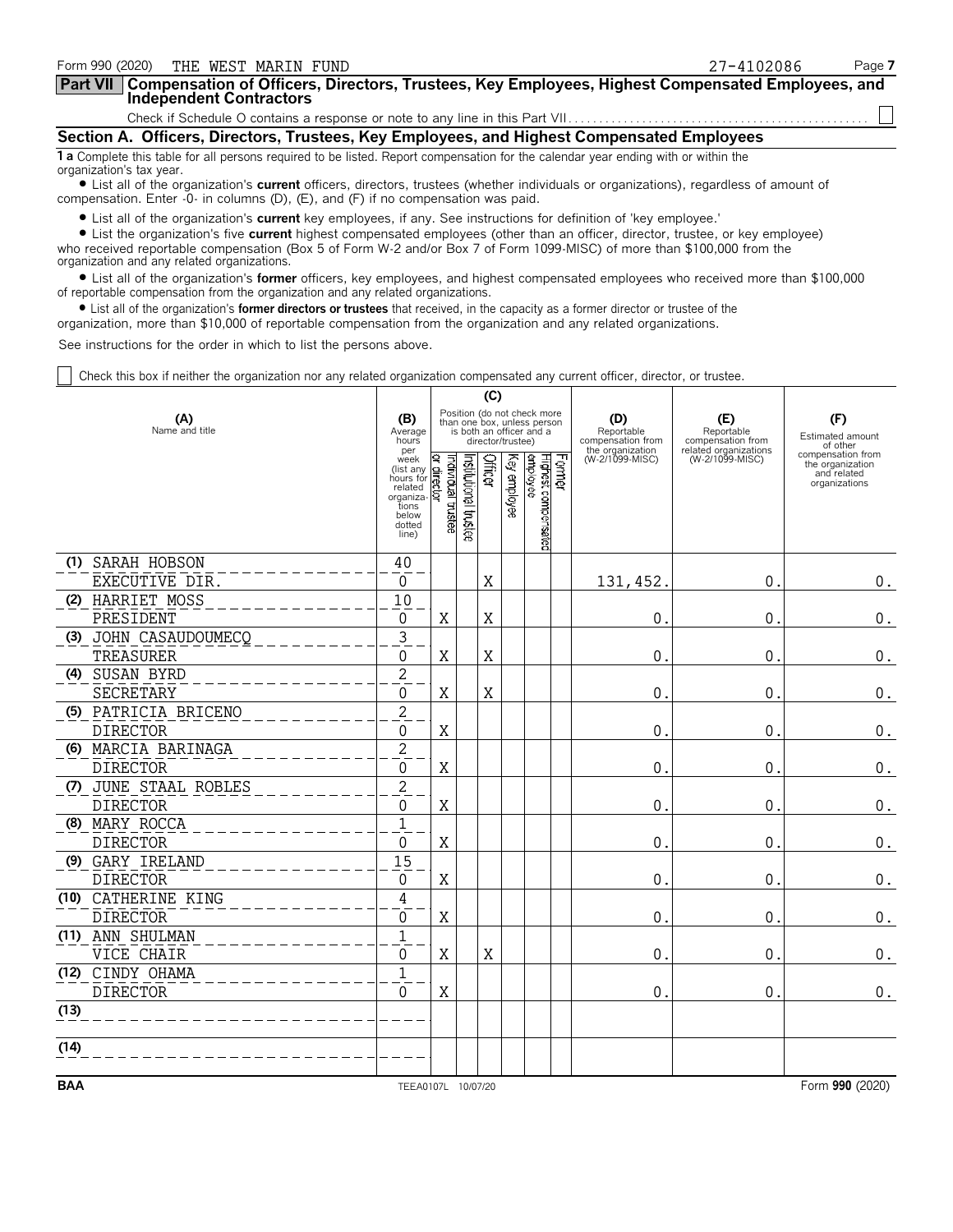### Form 990 (2020) THE WEST MARIN FUND 27-4102086 Page **8**

|                                                                                                                                                | Part VII Section A. Officers, Directors, Trustees, Key Employees, and Highest Compensated Employees (continued)                                                                                              |                           |                   |                      |         |              |                                                              |        |                                                     |                                                          |                                                      |                    |
|------------------------------------------------------------------------------------------------------------------------------------------------|--------------------------------------------------------------------------------------------------------------------------------------------------------------------------------------------------------------|---------------------------|-------------------|----------------------|---------|--------------|--------------------------------------------------------------|--------|-----------------------------------------------------|----------------------------------------------------------|------------------------------------------------------|--------------------|
|                                                                                                                                                |                                                                                                                                                                                                              | (B)                       |                   |                      | (C)     |              |                                                              |        |                                                     |                                                          |                                                      |                    |
|                                                                                                                                                | (A)                                                                                                                                                                                                          | Average<br>hours          |                   |                      |         | Position     | (do not check more than one<br>box, unless person is both an |        | (D)                                                 | (E)                                                      | (F)                                                  |                    |
|                                                                                                                                                | Name and title                                                                                                                                                                                               | per<br>week               |                   |                      |         |              | officer and a director/trustee)                              |        | Reportable<br>compensation from<br>the organization | Reportable<br>compensation from<br>related organizations | Estimated amount<br>of other                         |                    |
|                                                                                                                                                |                                                                                                                                                                                                              | (list any<br>hours<br>for | or director       |                      | Officer |              |                                                              | Former | (W-2/1099-MISC)                                     | (W-2/1099-MISC)                                          | compensation from<br>the organization<br>and related |                    |
|                                                                                                                                                |                                                                                                                                                                                                              | related<br>organiza       |                   |                      |         | Key employee |                                                              |        |                                                     |                                                          | organizations                                        |                    |
|                                                                                                                                                |                                                                                                                                                                                                              | - tions<br>below          | ndividual trustee | nstitutional trustee |         |              |                                                              |        |                                                     |                                                          |                                                      |                    |
|                                                                                                                                                |                                                                                                                                                                                                              | dotted<br>line)           |                   |                      |         |              | Highest compensated<br> employee                             |        |                                                     |                                                          |                                                      |                    |
|                                                                                                                                                |                                                                                                                                                                                                              |                           |                   |                      |         |              |                                                              |        |                                                     |                                                          |                                                      |                    |
| (15)                                                                                                                                           |                                                                                                                                                                                                              |                           |                   |                      |         |              |                                                              |        |                                                     |                                                          |                                                      |                    |
| (16)                                                                                                                                           |                                                                                                                                                                                                              |                           |                   |                      |         |              |                                                              |        |                                                     |                                                          |                                                      |                    |
|                                                                                                                                                |                                                                                                                                                                                                              |                           |                   |                      |         |              |                                                              |        |                                                     |                                                          |                                                      |                    |
| (17)                                                                                                                                           |                                                                                                                                                                                                              |                           |                   |                      |         |              |                                                              |        |                                                     |                                                          |                                                      |                    |
| (18)                                                                                                                                           |                                                                                                                                                                                                              |                           |                   |                      |         |              |                                                              |        |                                                     |                                                          |                                                      |                    |
|                                                                                                                                                |                                                                                                                                                                                                              |                           |                   |                      |         |              |                                                              |        |                                                     |                                                          |                                                      |                    |
| (19)                                                                                                                                           |                                                                                                                                                                                                              |                           |                   |                      |         |              |                                                              |        |                                                     |                                                          |                                                      |                    |
|                                                                                                                                                |                                                                                                                                                                                                              |                           |                   |                      |         |              |                                                              |        |                                                     |                                                          |                                                      |                    |
| (20)                                                                                                                                           |                                                                                                                                                                                                              |                           |                   |                      |         |              |                                                              |        |                                                     |                                                          |                                                      |                    |
| (21)                                                                                                                                           |                                                                                                                                                                                                              |                           |                   |                      |         |              |                                                              |        |                                                     |                                                          |                                                      |                    |
|                                                                                                                                                |                                                                                                                                                                                                              |                           |                   |                      |         |              |                                                              |        |                                                     |                                                          |                                                      |                    |
| (22)                                                                                                                                           |                                                                                                                                                                                                              |                           |                   |                      |         |              |                                                              |        |                                                     |                                                          |                                                      |                    |
| (23)                                                                                                                                           |                                                                                                                                                                                                              |                           |                   |                      |         |              |                                                              |        |                                                     |                                                          |                                                      |                    |
|                                                                                                                                                |                                                                                                                                                                                                              |                           |                   |                      |         |              |                                                              |        |                                                     |                                                          |                                                      |                    |
| (24)                                                                                                                                           |                                                                                                                                                                                                              |                           |                   |                      |         |              |                                                              |        |                                                     |                                                          |                                                      |                    |
|                                                                                                                                                |                                                                                                                                                                                                              |                           |                   |                      |         |              |                                                              |        |                                                     |                                                          |                                                      |                    |
| (25)                                                                                                                                           |                                                                                                                                                                                                              |                           |                   |                      |         |              |                                                              |        |                                                     |                                                          |                                                      |                    |
| 1 b Subtotal                                                                                                                                   |                                                                                                                                                                                                              |                           |                   |                      |         |              |                                                              |        | 131,452.                                            | 0.                                                       |                                                      | $0$ .              |
|                                                                                                                                                |                                                                                                                                                                                                              |                           |                   |                      |         |              |                                                              |        | 0.                                                  | 0.                                                       |                                                      | $\boldsymbol{0}$ . |
|                                                                                                                                                |                                                                                                                                                                                                              |                           |                   |                      |         |              |                                                              |        | 131, 452.                                           | 0.                                                       |                                                      | $0$ .              |
|                                                                                                                                                | 2 Total number of individuals (including but not limited to those listed above) who received more than \$100,000 of reportable compensation<br>from the organization $\blacktriangleright$<br>1              |                           |                   |                      |         |              |                                                              |        |                                                     |                                                          |                                                      |                    |
|                                                                                                                                                |                                                                                                                                                                                                              |                           |                   |                      |         |              |                                                              |        |                                                     |                                                          | Yes                                                  | No                 |
| 3                                                                                                                                              | Did the organization list any former officer, director, trustee, key employee, or highest compensated employee                                                                                               |                           |                   |                      |         |              |                                                              |        |                                                     |                                                          |                                                      |                    |
|                                                                                                                                                |                                                                                                                                                                                                              |                           |                   |                      |         |              |                                                              |        |                                                     |                                                          | 3                                                    | X                  |
| 4                                                                                                                                              | For any individual listed on line 1a, is the sum of reportable compensation and other compensation from the organization and related organizations greater than \$150,000? If 'Yes,' complete Schedule J for |                           |                   |                      |         |              |                                                              |        |                                                     |                                                          |                                                      |                    |
|                                                                                                                                                |                                                                                                                                                                                                              |                           |                   |                      |         |              |                                                              |        |                                                     |                                                          | 4                                                    | Χ                  |
| 5                                                                                                                                              | Did any person listed on line 1a receive or accrue compensation from any unrelated organization or individual<br>for services rendered to the organization? If 'Yes,' complete Schedule J for such person    |                           |                   |                      |         |              |                                                              |        |                                                     |                                                          | 5                                                    | X                  |
|                                                                                                                                                | <b>Section B. Independent Contractors</b>                                                                                                                                                                    |                           |                   |                      |         |              |                                                              |        |                                                     |                                                          |                                                      |                    |
|                                                                                                                                                | Complete this table for your five highest compensated independent contractors that received more than \$100,000 of                                                                                           |                           |                   |                      |         |              |                                                              |        |                                                     |                                                          |                                                      |                    |
| compensation from the organization. Report compensation for the calendar year ending with or within the organization's tax year.<br>(A)<br>(B) |                                                                                                                                                                                                              |                           |                   |                      |         |              |                                                              |        | (C)                                                 |                                                          |                                                      |                    |
|                                                                                                                                                | Name and business address                                                                                                                                                                                    |                           |                   |                      |         |              |                                                              |        | Description of services                             |                                                          | Compensation                                         |                    |
|                                                                                                                                                |                                                                                                                                                                                                              |                           |                   |                      |         |              |                                                              |        |                                                     |                                                          |                                                      |                    |
|                                                                                                                                                |                                                                                                                                                                                                              |                           |                   |                      |         |              |                                                              |        |                                                     |                                                          |                                                      |                    |
|                                                                                                                                                |                                                                                                                                                                                                              |                           |                   |                      |         |              |                                                              |        |                                                     |                                                          |                                                      |                    |
|                                                                                                                                                |                                                                                                                                                                                                              |                           |                   |                      |         |              |                                                              |        |                                                     |                                                          |                                                      |                    |
|                                                                                                                                                | 2 Total number of independent contractors (including but not limited to those listed above) who received more than                                                                                           |                           |                   |                      |         |              |                                                              |        |                                                     |                                                          |                                                      |                    |
|                                                                                                                                                | \$100,000 of compensation from the organization $\blacktriangleright$ 0                                                                                                                                      |                           |                   |                      |         |              |                                                              |        |                                                     |                                                          |                                                      |                    |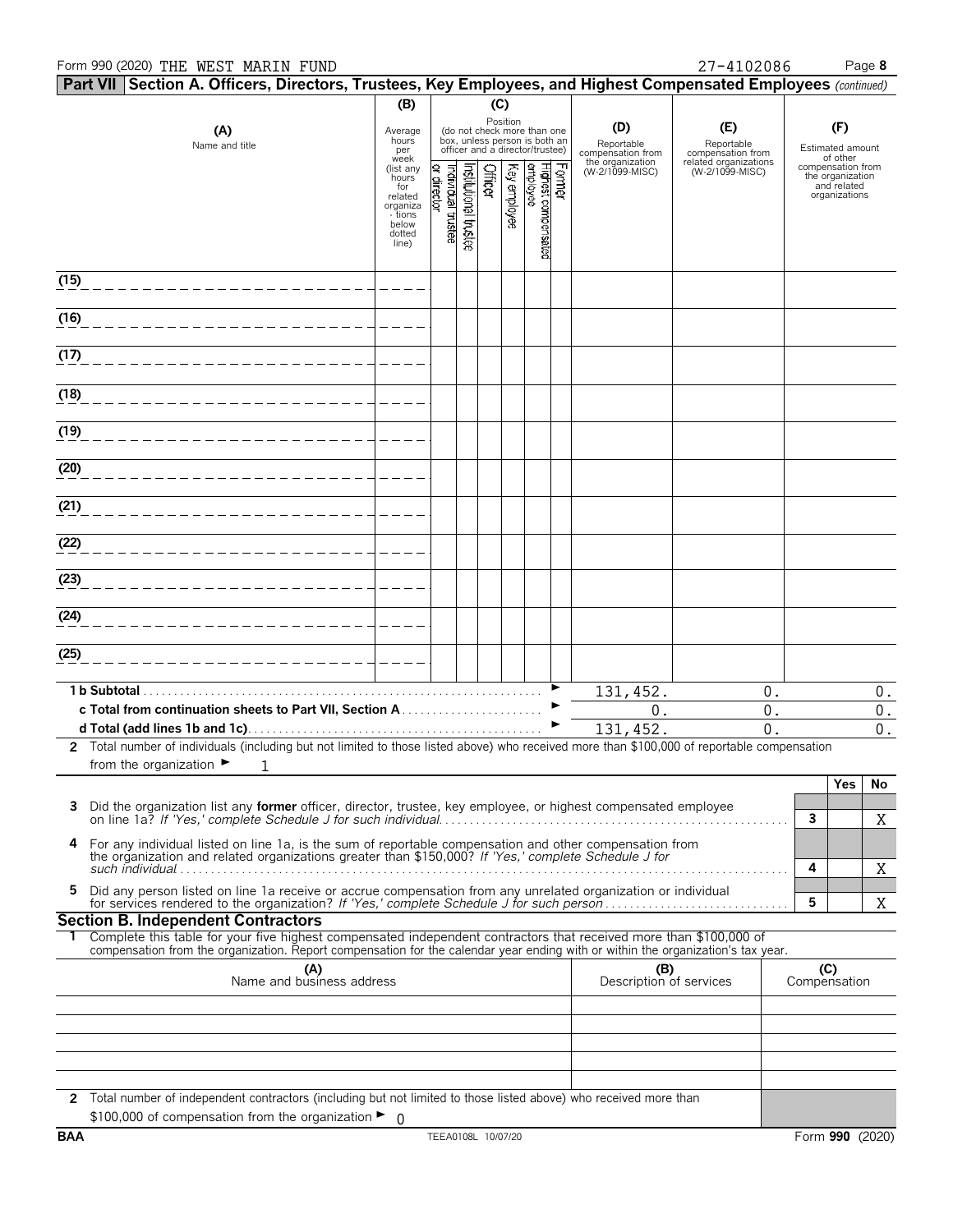### Form 990 (2020) Page **9** THE WEST MARIN FUND 27-4102086

### **Part VIII** Statement of Revenue

|                                                           | 411711                                                    | שוויטווג טו ווטעט                                                       |                |                                    |                      |                      |                                                    |                                         |                                                                  |
|-----------------------------------------------------------|-----------------------------------------------------------|-------------------------------------------------------------------------|----------------|------------------------------------|----------------------|----------------------|----------------------------------------------------|-----------------------------------------|------------------------------------------------------------------|
|                                                           |                                                           |                                                                         |                |                                    |                      | (A)<br>Total revenue | (B)<br>Related or<br>exempt<br>function<br>revenue | (C)<br>Unrelated<br>business<br>revenue | (D)<br>Revenue<br>excluded from tax<br>under sections<br>512-514 |
| Contributions, Cifts, Grants<br>and Other Similar Amounts |                                                           | 1a Federated campaigns                                                  |                | 1a                                 |                      |                      |                                                    |                                         |                                                                  |
|                                                           |                                                           | <b>b</b> Membership dues                                                |                | 1 <sub>b</sub>                     |                      |                      |                                                    |                                         |                                                                  |
|                                                           |                                                           | c Fundraising events<br>d Related organizations                         |                | $\overline{1}$ c<br>1 <sub>d</sub> |                      |                      |                                                    |                                         |                                                                  |
|                                                           |                                                           | e Government grants (contributions)                                     |                | 1 <sub>e</sub>                     |                      |                      |                                                    |                                         |                                                                  |
|                                                           |                                                           | f All other contributions, gifts, grants, and                           |                |                                    |                      |                      |                                                    |                                         |                                                                  |
|                                                           |                                                           | similar amounts not included above                                      |                | 1f                                 | 1, 124, 034.         |                      |                                                    |                                         |                                                                  |
|                                                           |                                                           | g Noncash contributions included in                                     |                | 1 <sub>g</sub>                     | 63,059.              |                      |                                                    |                                         |                                                                  |
|                                                           |                                                           |                                                                         |                |                                    |                      | 1,124,034.           |                                                    |                                         |                                                                  |
|                                                           |                                                           |                                                                         |                |                                    | <b>Business Code</b> |                      |                                                    |                                         |                                                                  |
| Program Service Revenue                                   | 2a                                                        |                                                                         |                |                                    |                      |                      |                                                    |                                         |                                                                  |
|                                                           | b                                                         |                                                                         |                |                                    |                      |                      |                                                    |                                         |                                                                  |
|                                                           | c                                                         |                                                                         |                |                                    |                      |                      |                                                    |                                         |                                                                  |
|                                                           | d                                                         |                                                                         |                |                                    |                      |                      |                                                    |                                         |                                                                  |
|                                                           | е                                                         | $\overline{f}$ All other program service revenue                        |                |                                    |                      |                      |                                                    |                                         |                                                                  |
|                                                           |                                                           |                                                                         |                |                                    |                      |                      |                                                    |                                         |                                                                  |
|                                                           | 3                                                         | Investment income (including dividends, interest, and                   |                |                                    |                      |                      |                                                    |                                         |                                                                  |
|                                                           |                                                           |                                                                         |                |                                    |                      | 36,488.              |                                                    |                                         | 36,488.                                                          |
|                                                           | Income from investment of tax-exempt bond proceeds ▶<br>4 |                                                                         |                |                                    |                      |                      |                                                    |                                         |                                                                  |
|                                                           | 5                                                         |                                                                         |                |                                    |                      |                      |                                                    |                                         |                                                                  |
|                                                           |                                                           |                                                                         | (i) Real       |                                    | (ii) Personal        |                      |                                                    |                                         |                                                                  |
|                                                           |                                                           | 6a<br><b>6a</b> Gross rents<br><b>b</b> Less: rental expenses           | 6b             |                                    |                      |                      |                                                    |                                         |                                                                  |
|                                                           |                                                           | c Rental income or (loss) $6c$                                          |                |                                    |                      |                      |                                                    |                                         |                                                                  |
|                                                           |                                                           |                                                                         |                |                                    |                      |                      |                                                    |                                         |                                                                  |
|                                                           |                                                           | 7 a Gross amount from                                                   | (i) Securities |                                    | (ii) Other           |                      |                                                    |                                         |                                                                  |
|                                                           |                                                           | sales of assets                                                         | 7а             | 91,651.                            |                      |                      |                                                    |                                         |                                                                  |
|                                                           |                                                           | other than inventory<br><b>b</b> Less: cost or other basis              |                |                                    |                      |                      |                                                    |                                         |                                                                  |
|                                                           |                                                           | and sales expenses                                                      | 7b             | 82,069.                            |                      |                      |                                                    |                                         |                                                                  |
|                                                           |                                                           | <b>c</b> Gain or (loss) $\ldots$ .                                      | 7c             | 9,582.                             |                      |                      |                                                    |                                         |                                                                  |
|                                                           |                                                           |                                                                         |                |                                    |                      | 9,582.               |                                                    |                                         | 9,582.                                                           |
|                                                           |                                                           | 8 a Gross income from fundraising events<br>(not including $\zeta$      |                |                                    |                      |                      |                                                    |                                         |                                                                  |
|                                                           |                                                           | of contributions reported on line 1c).                                  |                |                                    |                      |                      |                                                    |                                         |                                                                  |
|                                                           |                                                           | See Part IV, line 18                                                    |                | 8а                                 |                      |                      |                                                    |                                         |                                                                  |
| <b>Other Revenue</b>                                      |                                                           | <b>b</b> Less: direct expenses                                          |                | 8b                                 |                      |                      |                                                    |                                         |                                                                  |
|                                                           |                                                           | c Net income or (loss) from fundraising events                          |                |                                    |                      |                      |                                                    |                                         |                                                                  |
|                                                           |                                                           | <b>9 a</b> Gross income from gaming activities.<br>See Part IV, line 19 |                |                                    |                      |                      |                                                    |                                         |                                                                  |
|                                                           |                                                           | <b>b</b> Less: direct expenses                                          |                | 9а<br>9 <sub>b</sub>               |                      |                      |                                                    |                                         |                                                                  |
|                                                           |                                                           | c Net income or (loss) from gaming activities                           |                |                                    |                      |                      |                                                    |                                         |                                                                  |
|                                                           |                                                           |                                                                         |                |                                    |                      |                      |                                                    |                                         |                                                                  |
|                                                           |                                                           | <b>10a</b> Gross sales of inventory, less<br>returns and allowances     |                | 10a                                |                      |                      |                                                    |                                         |                                                                  |
|                                                           |                                                           | <b>b</b> Less: cost of goods sold                                       |                | 10 b                               |                      |                      |                                                    |                                         |                                                                  |
|                                                           |                                                           | c Net income or (loss) from sales of inventory                          |                |                                    |                      |                      |                                                    |                                         |                                                                  |
|                                                           |                                                           |                                                                         |                |                                    | <b>Business Code</b> |                      |                                                    |                                         |                                                                  |
|                                                           |                                                           |                                                                         |                |                                    |                      |                      |                                                    |                                         |                                                                  |
|                                                           |                                                           |                                                                         |                |                                    |                      |                      |                                                    |                                         |                                                                  |
| Miscellaneous                                             | Revenue<br>$\alpha$ o $\alpha$                            | <b>d</b> All other revenue $\ldots \ldots \ldots \ldots$                |                |                                    |                      |                      |                                                    |                                         |                                                                  |
|                                                           |                                                           | e Total. Add lines 11a-11d                                              |                |                                    | $\blacksquare$       |                      |                                                    |                                         |                                                                  |
|                                                           | 12                                                        | Total revenue. See instructions                                         |                |                                    |                      | 1,170,104.           | $\mathbf{0}$ .                                     | 0.                                      | 46,070.                                                          |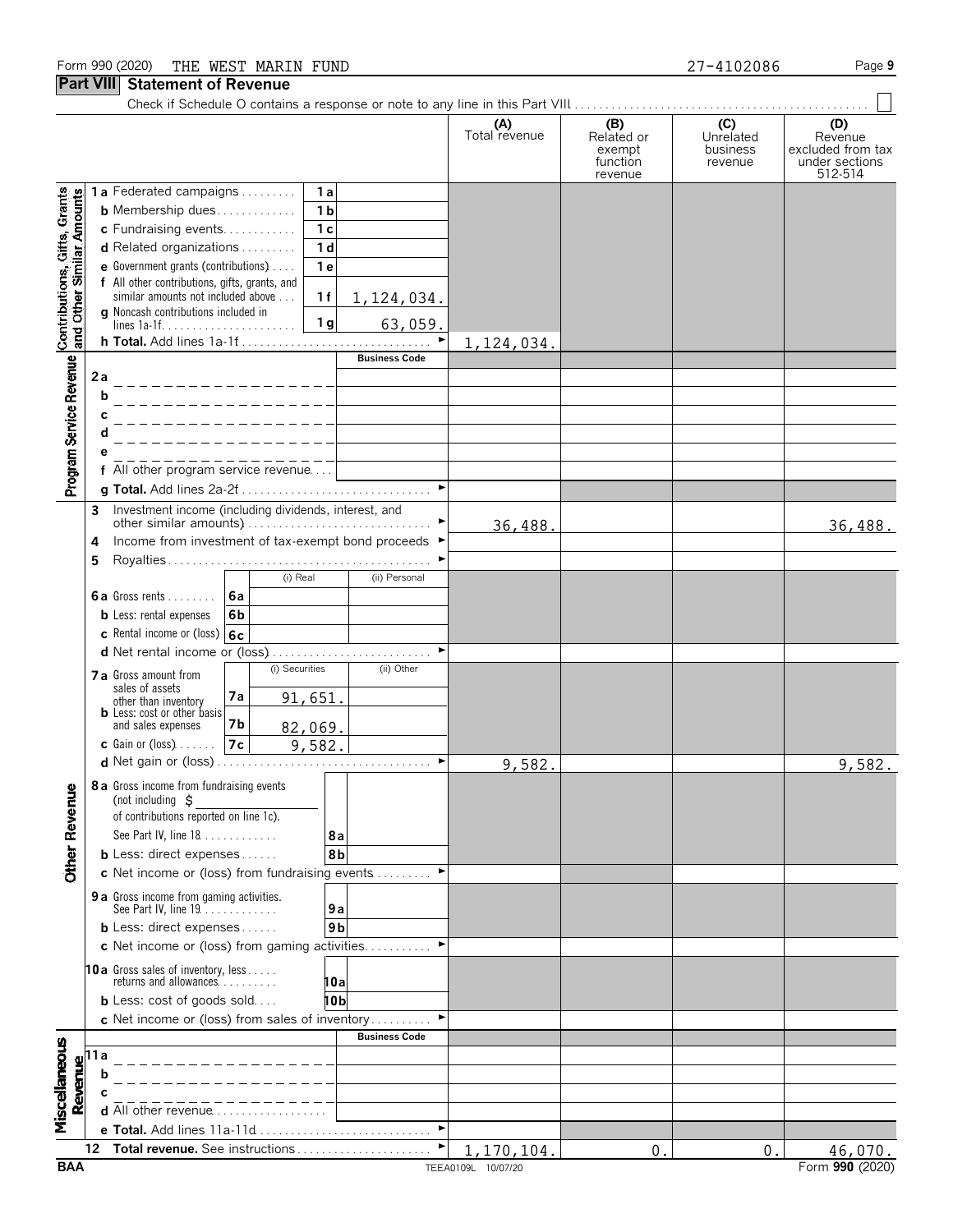| <b>Statement of Functional Expenses</b><br><b>Part IX</b>                                                                  |                       |                                                                             |                                        |
|----------------------------------------------------------------------------------------------------------------------------|-----------------------|-----------------------------------------------------------------------------|----------------------------------------|
| Section 501(c)(3) and 501(c)(4) organizations must complete all columns. All other organizations must complete column (A). |                       |                                                                             |                                        |
|                                                                                                                            |                       | Check if Schedule O contains a response or note to any line in this Part IX |                                        |
| Do not include amounts reported on lines<br>6b, 7b, 8b, 9b, and 10b of Part VIII.                                          | (A)<br>Total expenses | (B)<br>Program service<br>expenses                                          | (C)<br>Management a<br>general expense |
| Grants and other assistance to domestic<br>organizations and domestic governments.<br>See Part IV, line 21                 | 745,249.              | 745,249.                                                                    |                                        |
| <b>2</b> Grants and other assistance to domestic                                                                           |                       |                                                                             |                                        |

The contains a response to a response to any contains a response of  $\begin{array}{|c|c|c|}\n\hline\n\text{7} & \text{C} & \text{D} \\
\hline\n\text{8} & \text{C} & \text{D} \\
\hline\n\text{8} & \text{S} & \text{S} & \text{Fundraising} \\
\text{9} & \text{9} & \text{C} & \text{Fundraising} \\
\hline\n\end{array}$ **(B) (C)**<br>rogram service Management and<br>expenses general expenses 745,249. 745,249.

|    | organizations and domostic governments.<br>See Part IV, line 21                                                                                                                                                                                                  | 745,249.               | 745,249.   |          |                |
|----|------------------------------------------------------------------------------------------------------------------------------------------------------------------------------------------------------------------------------------------------------------------|------------------------|------------|----------|----------------|
|    | 2 Grants and other assistance to domestic<br>individuals. See Part IV, line 22                                                                                                                                                                                   |                        |            |          |                |
| 3  | Grants and other assistance to foreign<br>organizations, foreign governments, and for-<br>eign individuals. See Part IV, lines 15 and 16                                                                                                                         |                        |            |          |                |
| 4  | Benefits paid to or for members                                                                                                                                                                                                                                  |                        |            |          |                |
| 5  | Compensation of current officers, directors,                                                                                                                                                                                                                     |                        |            |          |                |
|    | trustees, and key employees                                                                                                                                                                                                                                      | 138,000.               | 108,207.   | 13,596.  | 16, 197.       |
| 6  | Compensation not included above to<br>disqualified persons (as defined under<br>section $4958(f)(1)$ and persons described                                                                                                                                       | $0$ .                  | 0.         | $0$ .    | 0 <sub>1</sub> |
|    | 7 Other salaries and wages                                                                                                                                                                                                                                       | $\overline{210,321}$ . | 161,005.   | 25, 217. | 24,099.        |
| 8  | Pension plan accruals and contributions<br>(include section 401(k) and 403(b)                                                                                                                                                                                    |                        |            |          |                |
| 9  | Other employee benefits                                                                                                                                                                                                                                          | 11,875.                | 8,586.     | 1,071.   | 2,218.         |
| 10 | Payroll taxes                                                                                                                                                                                                                                                    | 26,277.                | 20,305.    | 2,933.   | 3,039.         |
|    | 11 Fees for services (nonemployees):                                                                                                                                                                                                                             |                        |            |          |                |
|    |                                                                                                                                                                                                                                                                  |                        |            |          |                |
|    |                                                                                                                                                                                                                                                                  | 4,002.                 | 2,079.     | 1,249.   | 674.           |
|    |                                                                                                                                                                                                                                                                  | 53,138.                | 9,866.     | 43,272.  |                |
|    |                                                                                                                                                                                                                                                                  |                        |            |          |                |
|    | e Professional fundraising services. See Part IV, line 17                                                                                                                                                                                                        |                        |            |          |                |
|    | f Investment management fees                                                                                                                                                                                                                                     |                        |            |          |                |
|    | <b>g</b> Other. (If line 11q amount exceeds 10% of line 25, column<br>(A) amount, list line 11g expenses on Schedule $0.$ )<br>12 Advertising and promotion                                                                                                      | 126,366.               | 80, 473.   | 45,281.  | 612.           |
|    | 13 Office expenses                                                                                                                                                                                                                                               | 5,164.                 | 4,234.     | 465.     | 465.           |
|    | 14 Information technology                                                                                                                                                                                                                                        | 13,936.                | 9,531.     | 3,359.   | 1,046.         |
|    |                                                                                                                                                                                                                                                                  |                        |            |          |                |
|    | 16 Occupancy                                                                                                                                                                                                                                                     | 12,270.                | 10,062.    | 1,104.   | 1,104.         |
|    |                                                                                                                                                                                                                                                                  |                        |            |          |                |
|    | 18 Payments of travel or entertainment<br>expenses for any federal, state, or local                                                                                                                                                                              |                        |            |          |                |
| 19 | Conferences, conventions, and meetings                                                                                                                                                                                                                           |                        |            |          |                |
| 20 | $Interest \dots \dots \dots \dots \dots \dots \dots \dots \dots \dots \dots \dots \dots$                                                                                                                                                                         |                        |            |          |                |
| 21 | Payments to affiliates                                                                                                                                                                                                                                           |                        |            |          |                |
|    | 22 Depreciation, depletion, and amortization                                                                                                                                                                                                                     |                        |            |          |                |
|    |                                                                                                                                                                                                                                                                  | 3,464.                 |            | 3,464.   |                |
|    | Other expenses. Itemize expenses not<br>covered above (List miscellaneous expenses<br>on line 24e. If line 24e amount exceeds 10%<br>of line 25, column (A) amount, list line 24e                                                                                |                        |            |          |                |
|    | a DIGITAL MEDIA                                                                                                                                                                                                                                                  | 16,334.                | 16,334.    |          |                |
|    | <b>b</b> OTHER EXPENSES                                                                                                                                                                                                                                          | 9,432.                 | 6,117.     | 3,311    | 4.             |
|    | C TELEPHONE AND INTERNET                                                                                                                                                                                                                                         | 2,669.                 | 2,189.     | 240      | 240.           |
|    | d FUNDRAISING EXPENSES                                                                                                                                                                                                                                           | 2,134.                 |            |          | 2,134.         |
|    |                                                                                                                                                                                                                                                                  | 554.                   | 454.       | 50.      | 50.            |
|    | 25 Total functional expenses. Add lines 1 through 24e                                                                                                                                                                                                            | 1,381,185.             | 1,184,691. | 144,612. | 51,882.        |
| 26 | <b>Joint costs.</b> Complete this line only if<br>the organization reported in column (B)<br>joint costs from a combined educational<br>campaign and fundraising solicitation.<br>Check here $\blacktriangleright$<br>    if following<br>SOP 98-2 (ASC 958-720) |                        |            |          |                |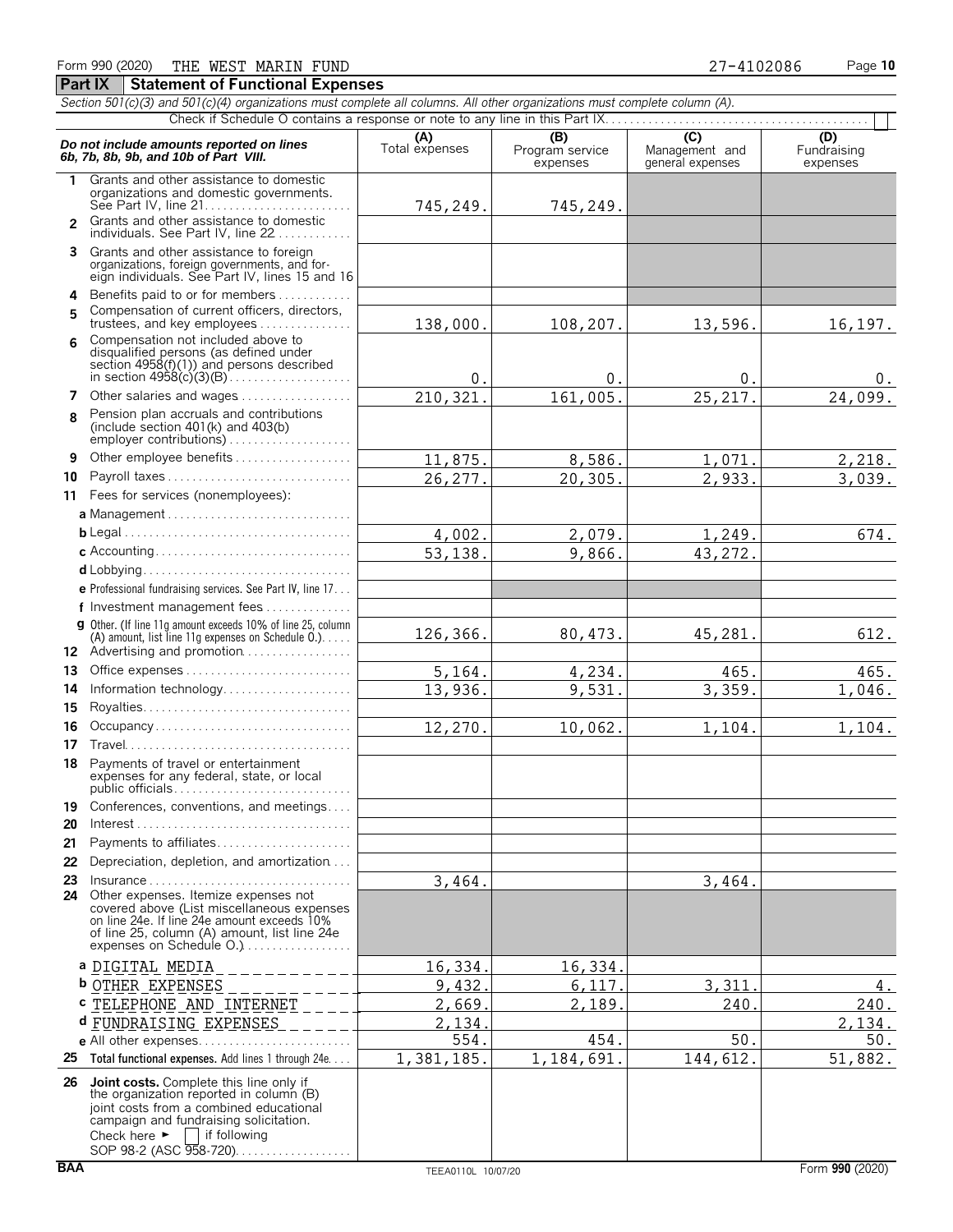#### Form 990 (2020) THE WEST MARIN FUND 27-4102086 Page 11 **Part X Balance Sheet** Check if Schedule O contains a response or note to any line in this Part X L,

| (A)<br>(B)<br>Beginning of year<br>End of year<br>353, 412.<br>1<br>1<br>493,936.<br>217,729.<br>$\mathbf{2}$<br>2<br>3<br>3<br>4<br>4<br>Loans and other receivables from any current or former officer, director, trustee, key employee, creator or founder, substantial contributor, or 35%<br>5<br>controlled entity or family member of any of these persons<br>5<br>Loans and other receivables from other disqualified persons (as defined under<br>6<br>section $4958(f)(1)$ , and persons described in section $4958(c)(3)(B)$<br>6<br>$\overline{ }$<br>7<br>Assets<br>8<br>8<br>9<br>9<br>10a Land, buildings, and equipment: cost or other basis.<br>10c<br>11<br>500,369.<br>688,247.<br>11<br>12<br>12<br>13<br>Investments - program-related. See Part IV, line 11<br>13<br>14<br>14<br>15<br>2,884,901<br>3, 292, 750.<br>15<br>3,956,411.<br>16<br>4,483,731.<br>16<br>17<br>202,696.<br>17 |          |
|--------------------------------------------------------------------------------------------------------------------------------------------------------------------------------------------------------------------------------------------------------------------------------------------------------------------------------------------------------------------------------------------------------------------------------------------------------------------------------------------------------------------------------------------------------------------------------------------------------------------------------------------------------------------------------------------------------------------------------------------------------------------------------------------------------------------------------------------------------------------------------------------------------------|----------|
|                                                                                                                                                                                                                                                                                                                                                                                                                                                                                                                                                                                                                                                                                                                                                                                                                                                                                                              |          |
|                                                                                                                                                                                                                                                                                                                                                                                                                                                                                                                                                                                                                                                                                                                                                                                                                                                                                                              | 8,798.   |
|                                                                                                                                                                                                                                                                                                                                                                                                                                                                                                                                                                                                                                                                                                                                                                                                                                                                                                              |          |
|                                                                                                                                                                                                                                                                                                                                                                                                                                                                                                                                                                                                                                                                                                                                                                                                                                                                                                              |          |
|                                                                                                                                                                                                                                                                                                                                                                                                                                                                                                                                                                                                                                                                                                                                                                                                                                                                                                              |          |
|                                                                                                                                                                                                                                                                                                                                                                                                                                                                                                                                                                                                                                                                                                                                                                                                                                                                                                              |          |
|                                                                                                                                                                                                                                                                                                                                                                                                                                                                                                                                                                                                                                                                                                                                                                                                                                                                                                              |          |
|                                                                                                                                                                                                                                                                                                                                                                                                                                                                                                                                                                                                                                                                                                                                                                                                                                                                                                              |          |
|                                                                                                                                                                                                                                                                                                                                                                                                                                                                                                                                                                                                                                                                                                                                                                                                                                                                                                              |          |
|                                                                                                                                                                                                                                                                                                                                                                                                                                                                                                                                                                                                                                                                                                                                                                                                                                                                                                              |          |
|                                                                                                                                                                                                                                                                                                                                                                                                                                                                                                                                                                                                                                                                                                                                                                                                                                                                                                              |          |
|                                                                                                                                                                                                                                                                                                                                                                                                                                                                                                                                                                                                                                                                                                                                                                                                                                                                                                              |          |
|                                                                                                                                                                                                                                                                                                                                                                                                                                                                                                                                                                                                                                                                                                                                                                                                                                                                                                              |          |
|                                                                                                                                                                                                                                                                                                                                                                                                                                                                                                                                                                                                                                                                                                                                                                                                                                                                                                              |          |
|                                                                                                                                                                                                                                                                                                                                                                                                                                                                                                                                                                                                                                                                                                                                                                                                                                                                                                              |          |
|                                                                                                                                                                                                                                                                                                                                                                                                                                                                                                                                                                                                                                                                                                                                                                                                                                                                                                              |          |
|                                                                                                                                                                                                                                                                                                                                                                                                                                                                                                                                                                                                                                                                                                                                                                                                                                                                                                              |          |
|                                                                                                                                                                                                                                                                                                                                                                                                                                                                                                                                                                                                                                                                                                                                                                                                                                                                                                              |          |
|                                                                                                                                                                                                                                                                                                                                                                                                                                                                                                                                                                                                                                                                                                                                                                                                                                                                                                              |          |
|                                                                                                                                                                                                                                                                                                                                                                                                                                                                                                                                                                                                                                                                                                                                                                                                                                                                                                              | 132,711. |
| 18<br>18                                                                                                                                                                                                                                                                                                                                                                                                                                                                                                                                                                                                                                                                                                                                                                                                                                                                                                     |          |
| 19<br>19                                                                                                                                                                                                                                                                                                                                                                                                                                                                                                                                                                                                                                                                                                                                                                                                                                                                                                     |          |
| 20<br>20                                                                                                                                                                                                                                                                                                                                                                                                                                                                                                                                                                                                                                                                                                                                                                                                                                                                                                     |          |
| Escrow or custodial account liability. Complete Part IV of Schedule D.<br>21<br>21                                                                                                                                                                                                                                                                                                                                                                                                                                                                                                                                                                                                                                                                                                                                                                                                                           |          |
| Liabilities<br>Loans and other payables to any current or former officer, director, trustee,<br>22<br>key employee, creator or founder, substantial contributor, or 35%<br>controlled entity or family member of any of these persons<br>22                                                                                                                                                                                                                                                                                                                                                                                                                                                                                                                                                                                                                                                                  |          |
| Secured mortgages and notes payable to unrelated third parties<br>23<br>23                                                                                                                                                                                                                                                                                                                                                                                                                                                                                                                                                                                                                                                                                                                                                                                                                                   |          |
| Unsecured notes and loans payable to unrelated third parties<br>49,976.<br>24<br>49,976.<br>24                                                                                                                                                                                                                                                                                                                                                                                                                                                                                                                                                                                                                                                                                                                                                                                                               |          |
| Other liabilities (including federal income tax, payables to related third parties, and other liabilities not included on lines 17-24). Complete Part X of Schedule D.<br>25<br>25                                                                                                                                                                                                                                                                                                                                                                                                                                                                                                                                                                                                                                                                                                                           |          |
| 26<br>26<br>252,672.<br>182,687.                                                                                                                                                                                                                                                                                                                                                                                                                                                                                                                                                                                                                                                                                                                                                                                                                                                                             |          |
| Organizations that follow FASB ASC 958, check here $\blacktriangleright$ $\boxed{X}$<br>and complete lines 27, 28, 32, and 33.                                                                                                                                                                                                                                                                                                                                                                                                                                                                                                                                                                                                                                                                                                                                                                               |          |
| 1,428,976.<br>27<br>27<br>1,708,566.                                                                                                                                                                                                                                                                                                                                                                                                                                                                                                                                                                                                                                                                                                                                                                                                                                                                         |          |
| 2,274,763.<br>2,592,478.<br>28<br>28                                                                                                                                                                                                                                                                                                                                                                                                                                                                                                                                                                                                                                                                                                                                                                                                                                                                         |          |
| Net Assets or Fund Balances<br>Organizations that do not follow FASB ASC 958, check here ►<br>and complete lines 29 through 33.                                                                                                                                                                                                                                                                                                                                                                                                                                                                                                                                                                                                                                                                                                                                                                              |          |
| Capital stock or trust principal, or current funds<br>29<br>29                                                                                                                                                                                                                                                                                                                                                                                                                                                                                                                                                                                                                                                                                                                                                                                                                                               |          |
| Paid-in or capital surplus, or land, building, or equipment fund<br>30<br>30                                                                                                                                                                                                                                                                                                                                                                                                                                                                                                                                                                                                                                                                                                                                                                                                                                 |          |
| Retained earnings, endowment, accumulated income, or other funds<br>31<br>31                                                                                                                                                                                                                                                                                                                                                                                                                                                                                                                                                                                                                                                                                                                                                                                                                                 |          |
| 32<br>32<br>3,703,739.<br>4,301,044.                                                                                                                                                                                                                                                                                                                                                                                                                                                                                                                                                                                                                                                                                                                                                                                                                                                                         |          |
| 3,956,411<br>33<br>Total liabilities and net assets/fund balances<br>33<br>4, 483, 731.                                                                                                                                                                                                                                                                                                                                                                                                                                                                                                                                                                                                                                                                                                                                                                                                                      |          |
| TEEA0111L 10/07/20<br><b>BAA</b><br>Form 990 (2020)                                                                                                                                                                                                                                                                                                                                                                                                                                                                                                                                                                                                                                                                                                                                                                                                                                                          |          |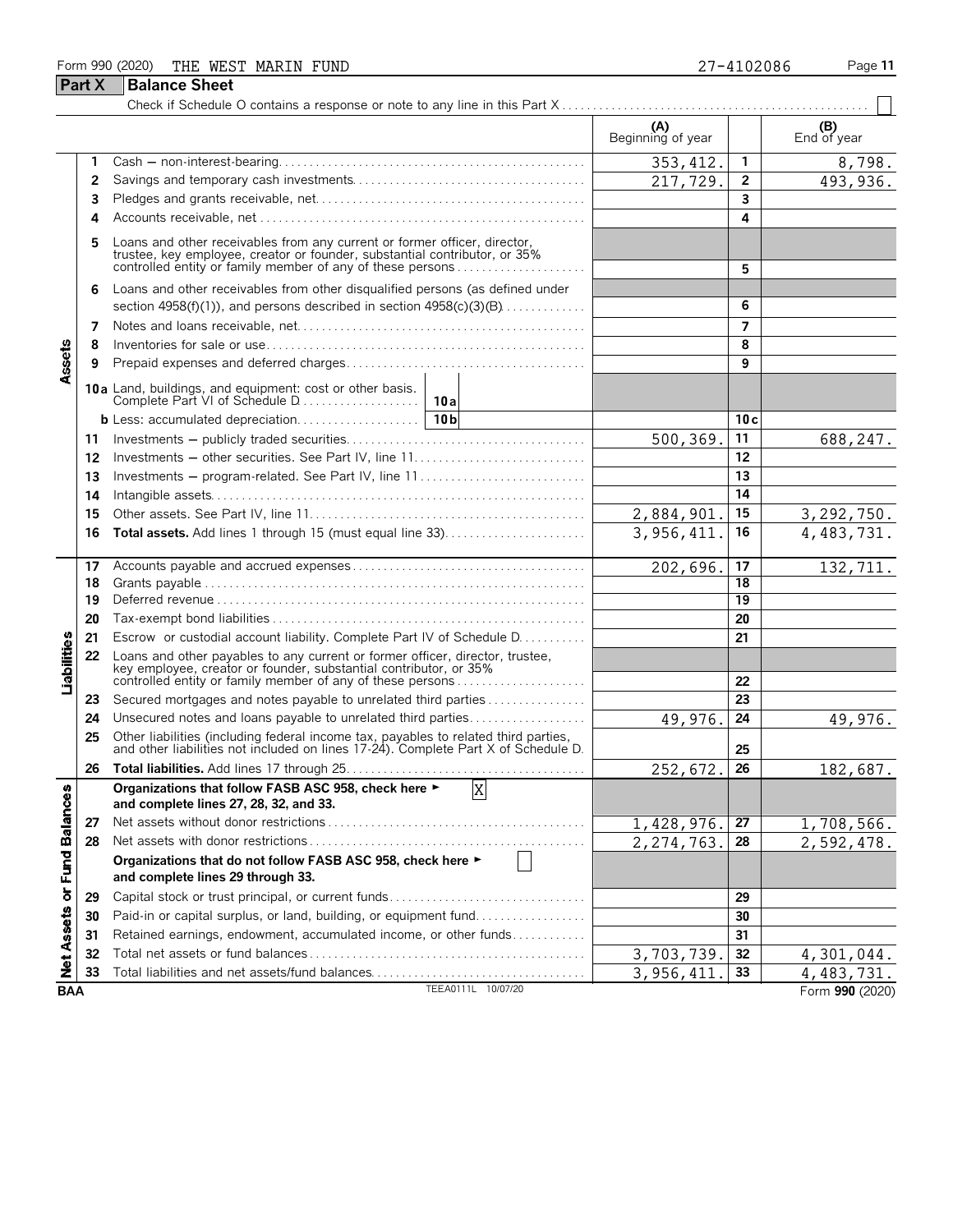|            | Form 990 (2020)<br>THE WEST MARIN FUND                                                                                                                                                                                                               | 27-4102086              |                |            | Page 12         |
|------------|------------------------------------------------------------------------------------------------------------------------------------------------------------------------------------------------------------------------------------------------------|-------------------------|----------------|------------|-----------------|
|            | <b>Part XI</b><br>Reconciliation of Net Assets                                                                                                                                                                                                       |                         |                |            |                 |
|            |                                                                                                                                                                                                                                                      |                         |                |            |                 |
| 1          |                                                                                                                                                                                                                                                      | $\mathbf{1}$            | 1,170,104.     |            |                 |
| 2          |                                                                                                                                                                                                                                                      | $\overline{2}$          | 1, 381, 185.   |            |                 |
| 3          |                                                                                                                                                                                                                                                      | $\overline{\mathbf{3}}$ |                |            | $-211,081.$     |
| 4          | Net assets or fund balances at beginning of year (must equal Part X, line 32, column (A))                                                                                                                                                            | 4                       | 3,703,739.     |            |                 |
| 5          |                                                                                                                                                                                                                                                      | 5                       |                |            | 808,386.        |
| 6          |                                                                                                                                                                                                                                                      | 6                       |                |            |                 |
| 7          |                                                                                                                                                                                                                                                      | $\overline{7}$          |                |            |                 |
| 8          |                                                                                                                                                                                                                                                      | 8                       |                |            |                 |
| 9          |                                                                                                                                                                                                                                                      | 9                       |                |            | 0.              |
| 10         | Net assets or fund balances at end of year. Combine lines 3 through 9 (must equal Part X, line 32,                                                                                                                                                   |                         |                |            |                 |
|            |                                                                                                                                                                                                                                                      | 10                      | 4,301,044.     |            |                 |
|            | <b>Part XII Financial Statements and Reporting</b>                                                                                                                                                                                                   |                         |                |            |                 |
|            |                                                                                                                                                                                                                                                      |                         |                |            |                 |
|            |                                                                                                                                                                                                                                                      |                         |                | <b>Yes</b> | <b>No</b>       |
| 1.         | Accounting method used to prepare the Form 990:<br>  Cash<br>X Accrual<br>Other                                                                                                                                                                      |                         |                |            |                 |
|            | If the organization changed its method of accounting from a prior year or checked 'Other,' explain<br>in Schedule O.                                                                                                                                 |                         |                |            |                 |
|            |                                                                                                                                                                                                                                                      |                         | 2a             |            | X               |
|            | If 'Yes,' check a box below to indicate whether the financial statements for the year were compiled or reviewed on a<br>separate basis, consolidated basis, or both:<br>Separate basis<br>Consolidated basis<br>Both consolidated and separate basis |                         |                |            |                 |
|            | <b>b</b> Were the organization's financial statements audited by an independent accountant?                                                                                                                                                          |                         | 2 <sub>b</sub> | X          |                 |
|            | If 'Yes,' check a box below to indicate whether the financial statements for the year were audited on a separate<br>basis, consolidated basis, or both:<br>X<br>Consolidated basis<br>Both consolidated and separate basis<br>Separate basis         |                         |                |            |                 |
|            | c If 'Yes' to line 2a or 2b, does the organization have a committee that assumes responsibility for oversight of the audit,<br>review, or compilation of its financial statements and selection of an independent accountant?                        |                         | 2c             | X          |                 |
|            | If the organization changed either its oversight process or selection process during the tax year, explain<br>on Schedule O.                                                                                                                         |                         |                |            |                 |
|            | 3a As a result of a federal award, was the organization required to undergo an audit or audits as set forth in the Single                                                                                                                            |                         | Зa             |            | Χ               |
|            | b If 'Yes,' did the organization undergo the required audit or audits? If the organization did not undergo the required audit<br>or audits, explain why on Schedule O and describe any steps taken to undergo such audits                            |                         | 3 <sub>b</sub> |            |                 |
| <b>BAA</b> | TEEA0112L 10/19/20                                                                                                                                                                                                                                   |                         |                |            | Form 990 (2020) |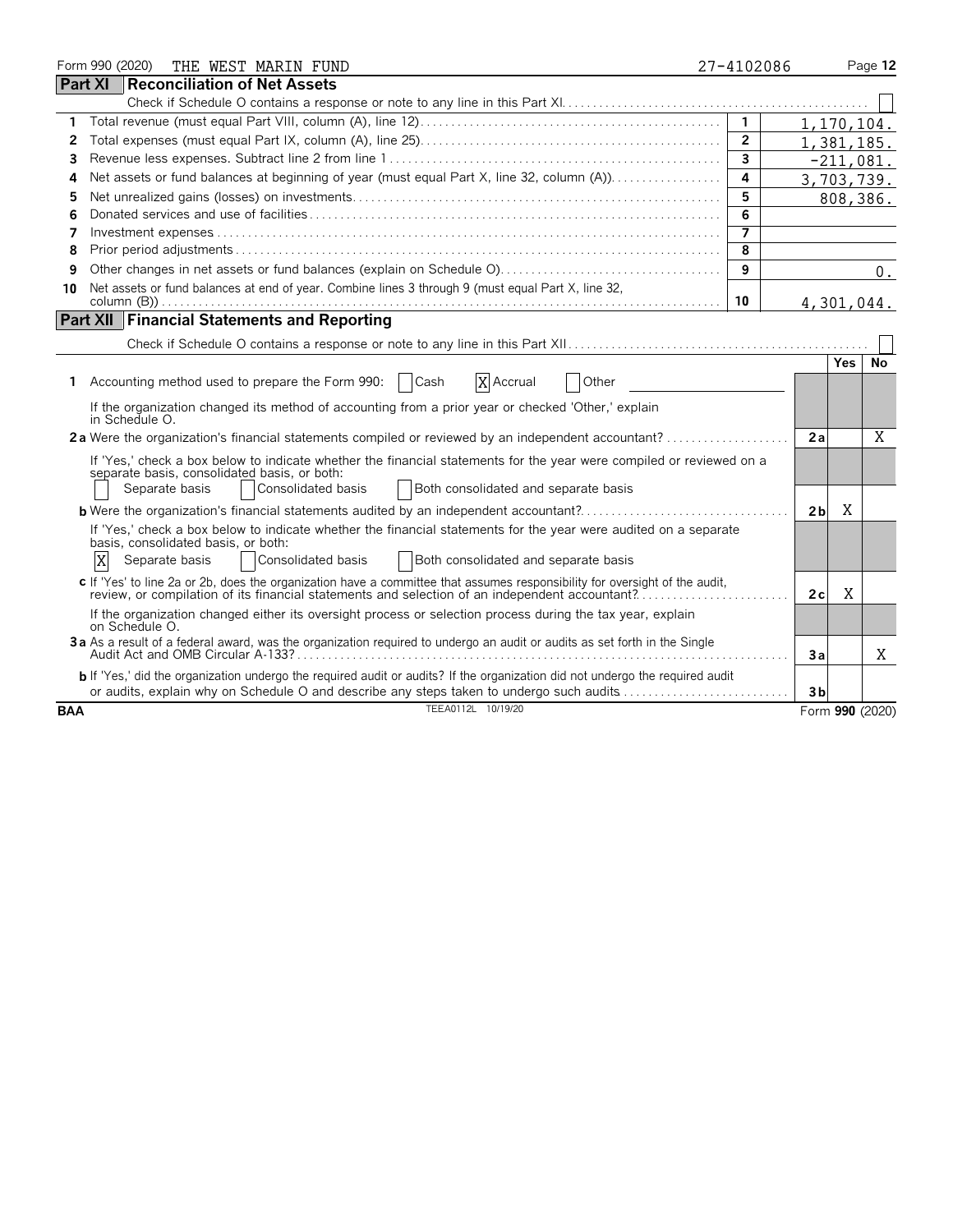# **Public Charity Status and Public Support**<br>
(Form 990 or 990-EZ) Complete if the organization is a section 501(c)(3) organization or a section<br> **2020**

**COMPOSCHEDULE A**<br>(Form 990 or 990-EZ) Complete if the organization is a section 501(c)(3) organization or a section<br>4947(a)(1) nonexempt charitable trust.

Attach to Form 990 or Form 990-EZ.

| <b>2020</b>                                |  |
|--------------------------------------------|--|
| <b>Open to Public</b><br><b>Inspection</b> |  |

|         | Department of the Treasury<br>Inspection<br>► Go to www.irs.gov/Form990 for instructions and the latest information.<br>Internal Revenue Service                                                                                                                                                                                                                                                                                                                                                                                                                                                                                                                           |                                    |                                          |                                                            |                                                                                                                                                                                                                                                                                                                                                                                                                    |     |                                                                        |                                                      |  |                                                    |
|---------|----------------------------------------------------------------------------------------------------------------------------------------------------------------------------------------------------------------------------------------------------------------------------------------------------------------------------------------------------------------------------------------------------------------------------------------------------------------------------------------------------------------------------------------------------------------------------------------------------------------------------------------------------------------------------|------------------------------------|------------------------------------------|------------------------------------------------------------|--------------------------------------------------------------------------------------------------------------------------------------------------------------------------------------------------------------------------------------------------------------------------------------------------------------------------------------------------------------------------------------------------------------------|-----|------------------------------------------------------------------------|------------------------------------------------------|--|----------------------------------------------------|
|         |                                                                                                                                                                                                                                                                                                                                                                                                                                                                                                                                                                                                                                                                            | Name of the organization           |                                          |                                                            |                                                                                                                                                                                                                                                                                                                                                                                                                    |     |                                                                        | <b>Employer identification number</b>                |  |                                                    |
|         |                                                                                                                                                                                                                                                                                                                                                                                                                                                                                                                                                                                                                                                                            | THE WEST MARIN FUND                |                                          |                                                            |                                                                                                                                                                                                                                                                                                                                                                                                                    |     |                                                                        | 27-4102086                                           |  |                                                    |
| Part I  |                                                                                                                                                                                                                                                                                                                                                                                                                                                                                                                                                                                                                                                                            |                                    |                                          |                                                            | <b>Reason for Public Charity Status.</b> (All organizations must complete this part.) See instructions.<br>The organization is not a private foundation because it is: (For lines 1 through 12, check only one box.)                                                                                                                                                                                               |     |                                                                        |                                                      |  |                                                    |
| 1       |                                                                                                                                                                                                                                                                                                                                                                                                                                                                                                                                                                                                                                                                            |                                    |                                          |                                                            | A church, convention of churches, or association of churches described in section 170(b)(1)(A)(i).                                                                                                                                                                                                                                                                                                                 |     |                                                                        |                                                      |  |                                                    |
| 2       |                                                                                                                                                                                                                                                                                                                                                                                                                                                                                                                                                                                                                                                                            |                                    |                                          |                                                            | A school described in section 170(b)(1)(A)(ii). (Attach Schedule E (Form 990 or 990-EZ).)                                                                                                                                                                                                                                                                                                                          |     |                                                                        |                                                      |  |                                                    |
| 3       |                                                                                                                                                                                                                                                                                                                                                                                                                                                                                                                                                                                                                                                                            |                                    |                                          |                                                            | A hospital or a cooperative hospital service organization described in section 170(b)(1)(A)(iii).                                                                                                                                                                                                                                                                                                                  |     |                                                                        |                                                      |  |                                                    |
| 4       |                                                                                                                                                                                                                                                                                                                                                                                                                                                                                                                                                                                                                                                                            |                                    |                                          |                                                            | A medical research organization operated in conjunction with a hospital described in section 170(b)(1)(A)(iii). Enter the hospital's                                                                                                                                                                                                                                                                               |     |                                                                        |                                                      |  |                                                    |
|         |                                                                                                                                                                                                                                                                                                                                                                                                                                                                                                                                                                                                                                                                            | name, city, and state:             |                                          |                                                            | ---------------------------------                                                                                                                                                                                                                                                                                                                                                                                  |     |                                                                        |                                                      |  |                                                    |
| 5       |                                                                                                                                                                                                                                                                                                                                                                                                                                                                                                                                                                                                                                                                            |                                    |                                          | section 170(b)(1)(A)(iv). (Complete Part II.)              | An organization operated for the benefit of a college or university owned or operated by a governmental unit described in                                                                                                                                                                                                                                                                                          |     |                                                                        |                                                      |  |                                                    |
| 6       |                                                                                                                                                                                                                                                                                                                                                                                                                                                                                                                                                                                                                                                                            |                                    |                                          |                                                            | A federal, state, or local government or governmental unit described in section 170(b)(1)(A)(v).                                                                                                                                                                                                                                                                                                                   |     |                                                                        |                                                      |  |                                                    |
| 7       | An organization that normally receives a substantial part of its support from a governmental unit or from the general public described<br>in section 170(b)(1)(A)(vi). (Complete Part II.)                                                                                                                                                                                                                                                                                                                                                                                                                                                                                 |                                    |                                          |                                                            |                                                                                                                                                                                                                                                                                                                                                                                                                    |     |                                                                        |                                                      |  |                                                    |
| 8       |                                                                                                                                                                                                                                                                                                                                                                                                                                                                                                                                                                                                                                                                            |                                    |                                          |                                                            | A community trust described in section 170(b)(1)(A)(vi). (Complete Part II.)                                                                                                                                                                                                                                                                                                                                       |     |                                                                        |                                                      |  |                                                    |
| 9       |                                                                                                                                                                                                                                                                                                                                                                                                                                                                                                                                                                                                                                                                            |                                    |                                          |                                                            | An agricultural research organization described in <b>section 170(b)(1)(A)(ix)</b> operated in conjunction with a land-grant college<br>or university or a non-land-grant college of agriculture (see instructions). Enter the name, city, and state of the college or<br>university: $- - - - - - - - - - - - - - - - - - - - - - -$                                                                              |     |                                                                        |                                                      |  |                                                    |
| 10      |                                                                                                                                                                                                                                                                                                                                                                                                                                                                                                                                                                                                                                                                            |                                    |                                          | June 30, 1975. See section 509(a)(2). (Complete Part III.) | An organization that normally receives (1) more than 33-1/3% of its support from contributions, membership fees, and gross receipts<br>from activities related to its exempt functions, subject to certain exceptions; and (2) no more than 33-1/3% of its support from gross<br>investment income and unrelated business taxable income (less section 511 tax) from businesses acquired by the organization after |     |                                                                        |                                                      |  |                                                    |
| 11      |                                                                                                                                                                                                                                                                                                                                                                                                                                                                                                                                                                                                                                                                            |                                    |                                          |                                                            | An organization organized and operated exclusively to test for public safety. See section 509(a)(4).                                                                                                                                                                                                                                                                                                               |     |                                                                        |                                                      |  |                                                    |
| 12<br>а | An organization organized and operated exclusively for the benefit of, to perform the functions of, or to carry out the purposes of one<br>or more publicly supported organizations described in section 509(a)(1) or section 509(a)(2). See section 509(a)(3). Check the box in<br>lines 12a through 12d that describes the type of supporting organization and complete lines 12e, 12f, and 12g.<br>Type I. A supporting organization operated, supervised, or controlled by its supported organization(s), typically by giving the supported organization(s) the power to regularly appoint or elect a majority of the directors<br>complete Part IV, Sections A and B. |                                    |                                          |                                                            |                                                                                                                                                                                                                                                                                                                                                                                                                    |     |                                                                        |                                                      |  |                                                    |
| b       |                                                                                                                                                                                                                                                                                                                                                                                                                                                                                                                                                                                                                                                                            |                                    | must complete Part IV, Sections A and C. |                                                            | Type II. A supporting organization supervised or controlled in connection with its supported organization(s), by having control or<br>management of the supporting organization vested in the same persons that control or manage the supported organization(s). You                                                                                                                                               |     |                                                                        |                                                      |  |                                                    |
| c       |                                                                                                                                                                                                                                                                                                                                                                                                                                                                                                                                                                                                                                                                            |                                    |                                          |                                                            | Type III functionally integrated. A supporting organization operated in connection with, and functionally integrated with, its supported organization(s) (see instructions). You must complete Part IV, Sections A, D, and E.                                                                                                                                                                                      |     |                                                                        |                                                      |  |                                                    |
| d       |                                                                                                                                                                                                                                                                                                                                                                                                                                                                                                                                                                                                                                                                            |                                    |                                          |                                                            | Type III non-functionally integrated. A supporting organization operated in connection with its supported organization(s) that is not<br>functionally integrated. The organization generally must satisfy a distribution requirement and an attentiveness requirement (see<br>instructions). You must complete Part IV, Sections A and D, and Part V.                                                              |     |                                                                        |                                                      |  |                                                    |
| е       |                                                                                                                                                                                                                                                                                                                                                                                                                                                                                                                                                                                                                                                                            |                                    |                                          |                                                            | Check this box if the organization received a written determination from the IRS that it is a Type I, Type II, Type III functionally<br>integrated, or Type III non-functionally integrated supporting organization.                                                                                                                                                                                               |     |                                                                        |                                                      |  |                                                    |
|         |                                                                                                                                                                                                                                                                                                                                                                                                                                                                                                                                                                                                                                                                            |                                    |                                          |                                                            |                                                                                                                                                                                                                                                                                                                                                                                                                    |     |                                                                        |                                                      |  |                                                    |
|         |                                                                                                                                                                                                                                                                                                                                                                                                                                                                                                                                                                                                                                                                            |                                    |                                          |                                                            | g Provide the following information about the supported organization(s).                                                                                                                                                                                                                                                                                                                                           |     |                                                                        |                                                      |  |                                                    |
|         |                                                                                                                                                                                                                                                                                                                                                                                                                                                                                                                                                                                                                                                                            | (i) Name of supported organization |                                          | $(ii)$ $EIN$                                               | (iii) Type of organization<br>described on lines 1-10<br>above (see instructions))                                                                                                                                                                                                                                                                                                                                 |     | $(iv)$ is the<br>organization listed<br>in your governing<br>document? | (v) Amount of monetary<br>support (see instructions) |  | (vi) Amount of other<br>support (see instructions) |
|         |                                                                                                                                                                                                                                                                                                                                                                                                                                                                                                                                                                                                                                                                            |                                    |                                          |                                                            |                                                                                                                                                                                                                                                                                                                                                                                                                    | Yes | No                                                                     |                                                      |  |                                                    |
| (A)     |                                                                                                                                                                                                                                                                                                                                                                                                                                                                                                                                                                                                                                                                            |                                    |                                          |                                                            |                                                                                                                                                                                                                                                                                                                                                                                                                    |     |                                                                        |                                                      |  |                                                    |
| (B)     |                                                                                                                                                                                                                                                                                                                                                                                                                                                                                                                                                                                                                                                                            |                                    |                                          |                                                            |                                                                                                                                                                                                                                                                                                                                                                                                                    |     |                                                                        |                                                      |  |                                                    |
| (C)     |                                                                                                                                                                                                                                                                                                                                                                                                                                                                                                                                                                                                                                                                            |                                    |                                          |                                                            |                                                                                                                                                                                                                                                                                                                                                                                                                    |     |                                                                        |                                                      |  |                                                    |
| (D)     |                                                                                                                                                                                                                                                                                                                                                                                                                                                                                                                                                                                                                                                                            |                                    |                                          |                                                            |                                                                                                                                                                                                                                                                                                                                                                                                                    |     |                                                                        |                                                      |  |                                                    |
| (E)     |                                                                                                                                                                                                                                                                                                                                                                                                                                                                                                                                                                                                                                                                            |                                    |                                          |                                                            |                                                                                                                                                                                                                                                                                                                                                                                                                    |     |                                                                        |                                                      |  |                                                    |
| Total   |                                                                                                                                                                                                                                                                                                                                                                                                                                                                                                                                                                                                                                                                            |                                    |                                          |                                                            |                                                                                                                                                                                                                                                                                                                                                                                                                    |     |                                                                        |                                                      |  |                                                    |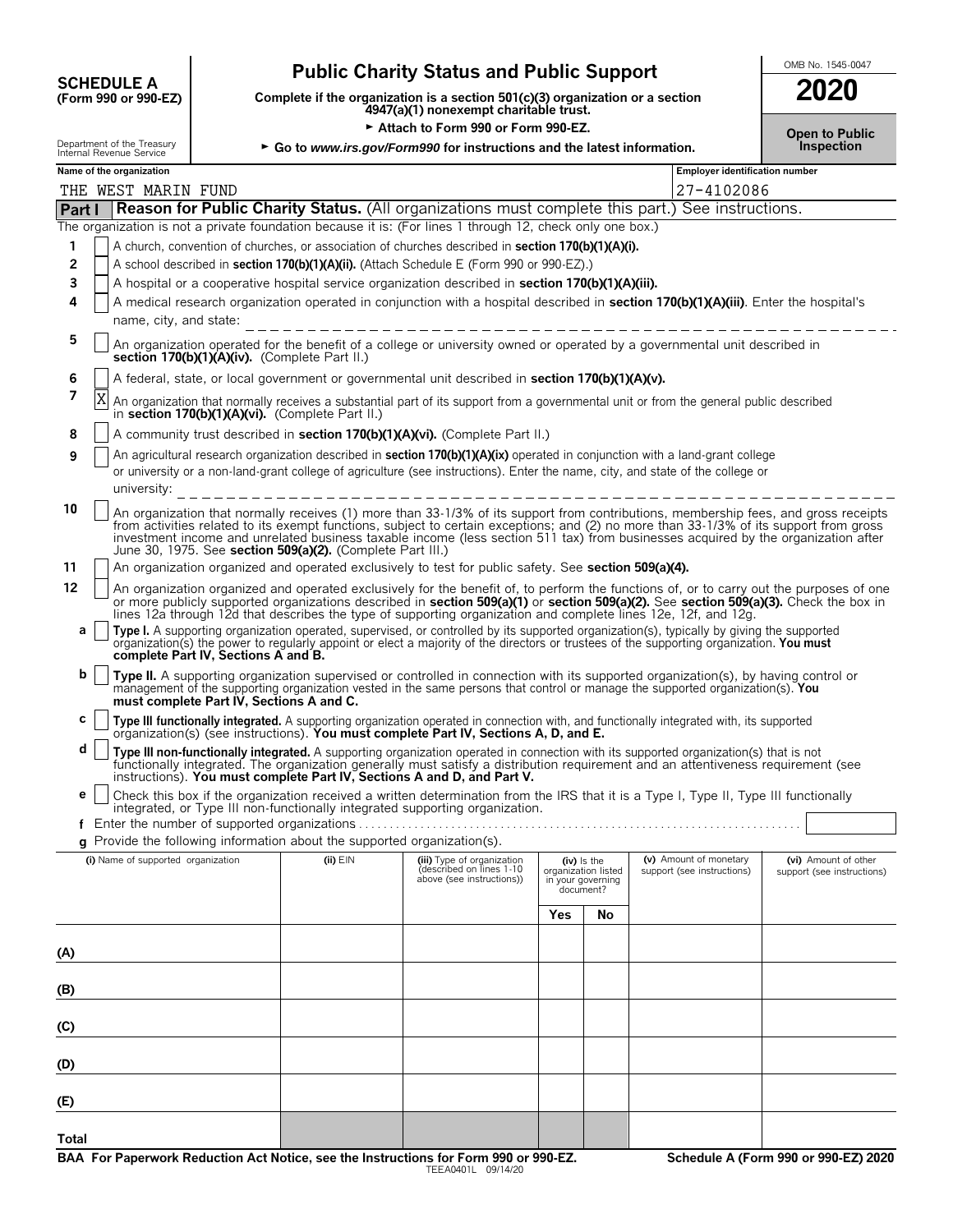**Part II Support Schedule for Organizations Described in Sections 170(b)(1)(A)(iv) and 170(b)(1)(A)(vi)** (Complete only if you checked the box on line 5, 7, or 8 of Part I or if the organization failed to qualify under Part III. If the organization fails to qualify under the tests listed below, please complete Part III.)

### **Section A. Public Support**

|              | Calendar year (or fiscal year<br>beainnina in) ►                                                                                                                                                                                                                                                                                                                                                        | (a) 2016   | (b) $2017$ | $(c)$ 2018 | $(d)$ 2019                                                       | $(e)$ 2020 | (f) Total  |  |
|--------------|---------------------------------------------------------------------------------------------------------------------------------------------------------------------------------------------------------------------------------------------------------------------------------------------------------------------------------------------------------------------------------------------------------|------------|------------|------------|------------------------------------------------------------------|------------|------------|--|
| $\mathbf{1}$ | Gifts, grants, contributions, and<br>membership fees received. (Do not<br>include any 'unusual grants.'). $\dots$                                                                                                                                                                                                                                                                                       |            |            |            | $615, 590.$  1, 128, 081. 2, 128, 555. 2, 492, 009. 1, 124, 034. |            | 7,488,269. |  |
|              | 2 Tax revenues levied for the<br>organization's benefit and<br>either paid to or expended<br>on its behalf                                                                                                                                                                                                                                                                                              |            |            |            |                                                                  |            | $0$ .      |  |
|              | 3 The value of services or<br>facilities furnished by a<br>governmental unit to the<br>organization without charge                                                                                                                                                                                                                                                                                      |            |            |            |                                                                  |            | $0$ .      |  |
|              | 4 Total. Add lines 1 through 3                                                                                                                                                                                                                                                                                                                                                                          |            |            |            | $615, 590.$  1, 128, 081. 2, 128, 555. 2, 492, 009. 1, 124, 034. |            | 7,488,269. |  |
| 5.           | The portion of total<br>contributions by each person<br>(other than a governmental<br>unit or publicly supported<br>organization) included on line 1<br>that exceeds 2% of the amount<br>shown on line 11, column (f)                                                                                                                                                                                   |            |            |            |                                                                  |            | 2,600,051. |  |
|              | 6 Public support. Subtract line 5<br>from line $4$                                                                                                                                                                                                                                                                                                                                                      |            |            |            |                                                                  |            | 4,888,218. |  |
|              | <b>Section B. Total Support</b>                                                                                                                                                                                                                                                                                                                                                                         |            |            |            |                                                                  |            |            |  |
|              | Calendar year (or fiscal year<br>beginning in) $\rightarrow$                                                                                                                                                                                                                                                                                                                                            | (a) $2016$ | (b) $2017$ | $(c)$ 2018 | $(d)$ 2019                                                       | (e) 2020   | (f) Total  |  |
|              | <b>7</b> Amounts from line $4, \ldots, \ldots$                                                                                                                                                                                                                                                                                                                                                          | 615,590.   |            |            | $1, 128, 081.   2, 128, 555.   2, 492, 009.   1, 124, 034.$      |            | 7,488,269. |  |
|              | 8 Gross income from interest,<br>dividends, payments received<br>on securities loans, rents,<br>royalties, and income from<br>$similar$ sources                                                                                                                                                                                                                                                         | 13,638.    | 20,929.    | 42,231.    | 43,210.                                                          | 36,488.    | 156,496.   |  |
| 9            | Net income from unrelated<br>business activities, whether or<br>not the business is regularly<br>carried on                                                                                                                                                                                                                                                                                             | 218.       |            |            |                                                                  |            | 218.       |  |
| 10           | Other income. Do not include<br>gain or loss from the sale of<br>capital assets (Explain in                                                                                                                                                                                                                                                                                                             |            |            |            |                                                                  |            | $0$ .      |  |
|              | 11 Total support. Add lines 7                                                                                                                                                                                                                                                                                                                                                                           |            |            |            |                                                                  |            | 7,644,983. |  |
|              |                                                                                                                                                                                                                                                                                                                                                                                                         |            |            |            |                                                                  | $12 \,$    | 1,000.     |  |
|              | 13 First 5 years. If the Form 990 is for the organization's first, second, third, fourth, or fifth tax year as a section 501(c)(3)                                                                                                                                                                                                                                                                      |            |            |            |                                                                  |            | ►          |  |
|              | <b>Section C. Computation of Public Support Percentage</b>                                                                                                                                                                                                                                                                                                                                              |            |            |            |                                                                  |            |            |  |
|              |                                                                                                                                                                                                                                                                                                                                                                                                         |            |            |            |                                                                  |            | 63.94 %    |  |
|              |                                                                                                                                                                                                                                                                                                                                                                                                         |            |            |            |                                                                  |            | 63.74 %    |  |
|              | 16a 33-1/3% support test-2020. If the organization did not check the box on line 13, and line 14 is 33-1/3% or more, check this box                                                                                                                                                                                                                                                                     |            |            |            |                                                                  |            | X          |  |
|              | <b>b 33-1/3% support test-2019.</b> If the organization did not check a box on line 13 or 16a, and line 15 is 33-1/3% or more, check this box                                                                                                                                                                                                                                                           |            |            |            |                                                                  |            |            |  |
|              | 17a 10%-facts-and-circumstances test-2020. If the organization did not check a box on line 13, 16a, or 16b, and line 14 is 10%<br>or more, and if the organization meets the facts-and-circumstances test, check this box and stop here. Explain in Part VI how<br>the organization meets the facts and circumstances test. The organization qualifies as a publicly supported organization             |            |            |            |                                                                  |            |            |  |
|              | <b>b 10%-facts-and-circumstances test-2019.</b> If the organization did not check a box on line 13, 16a, 16b, or 17a, and line 15 is 10%<br>or more, and if the organization meets the facts-and-circumstances test, check this box and stop here. Explain in Part VI how the<br>organization meets the 'facts-and-circumstances' test. The organization qualifies as a publicly supported organization |            |            |            |                                                                  |            |            |  |
|              | 18 Private foundation. If the organization did not check a box on line 13, 16a, 16b, 17a, or 17b, check this box and see instructions                                                                                                                                                                                                                                                                   |            |            |            |                                                                  |            |            |  |

**BAA Schedule A (Form 990 or 990-EZ) 2020**

| 2086 |  |
|------|--|
|------|--|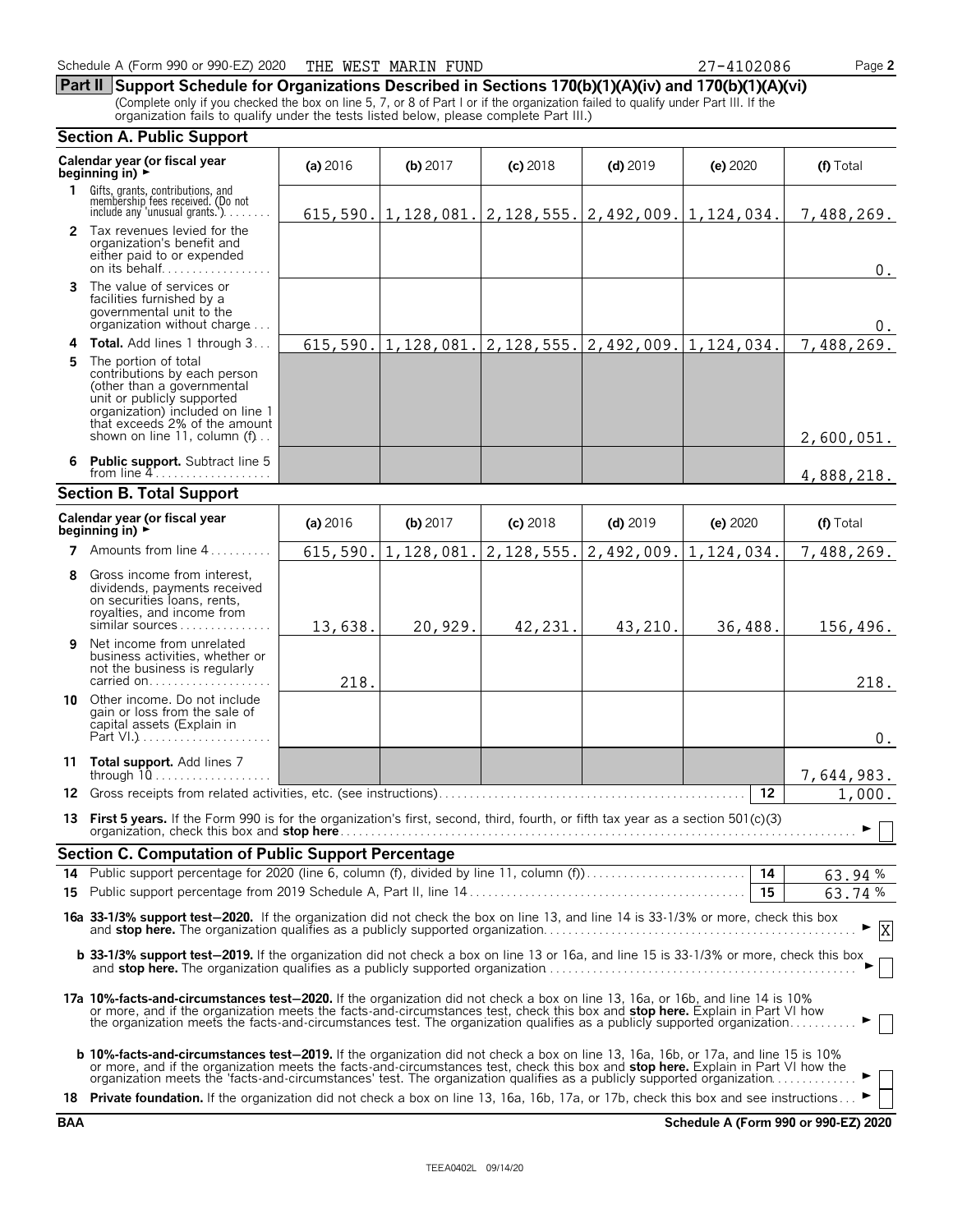### **Part III Support Schedule for Organizations Described in Section 509(a)(2)**

(Complete only if you checked the box on line 10 of Part I or if the organization failed to qualify under Part II. If the organization fails to qualify under the tests listed below, please complete Part II.)

|            | <b>Section A. Public Support</b>                                                                                                                                                                                                                               |          |                    |            |            |          |                                      |
|------------|----------------------------------------------------------------------------------------------------------------------------------------------------------------------------------------------------------------------------------------------------------------|----------|--------------------|------------|------------|----------|--------------------------------------|
|            | Calendar year (or fiscal year beginning in) ►                                                                                                                                                                                                                  | (a) 2016 | (b) $2017$         | $(c)$ 2018 | $(d)$ 2019 | (e) 2020 | (f) Total                            |
|            | 1 Gifts, grants, contributions,<br>and membership fees<br>received. (Do not include<br>any 'unusual grants.')                                                                                                                                                  |          |                    |            |            |          |                                      |
|            | 2 Gross receipts from admissions,<br>merchandise sold or services<br>performed, or facilities<br>furnished in any activity that is<br>related to the organization's<br>$tax\text{-}exempt$ purpose                                                             |          |                    |            |            |          |                                      |
| 3.         | Gross receipts from activities<br>that are not an unrelated trade<br>or business under section 513.                                                                                                                                                            |          |                    |            |            |          |                                      |
| 4          | Tax revenues levied for the<br>organization's benefit and<br>either paid to or expended on                                                                                                                                                                     |          |                    |            |            |          |                                      |
| 5.         | The value of services or<br>facilities furnished by a<br>governmental unit to the<br>organization without charge                                                                                                                                               |          |                    |            |            |          |                                      |
| 6          | <b>Total.</b> Add lines 1 through 5<br><b>7a</b> Amounts included on lines 1,<br>2, and 3 received from<br>disqualified persons                                                                                                                                |          |                    |            |            |          |                                      |
|            | <b>b</b> Amounts included on lines 2<br>and 3 received from other than<br>disqualified persons that<br>exceed the greater of \$5,000 or<br>1% of the amount on line 13                                                                                         |          |                    |            |            |          |                                      |
|            | c Add lines $7a$ and $7b$                                                                                                                                                                                                                                      |          |                    |            |            |          |                                      |
|            | <b>Public support.</b> (Subtract line                                                                                                                                                                                                                          |          |                    |            |            |          |                                      |
|            | <b>Section B. Total Support</b>                                                                                                                                                                                                                                |          |                    |            |            |          |                                      |
|            | Calendar year (or fiscal year beginning in) $\blacktriangleright$                                                                                                                                                                                              | (a) 2016 | (b) 2017           | $(c)$ 2018 | $(d)$ 2019 | (e) 2020 | (f) Total                            |
| 9.         | Amounts from line 6                                                                                                                                                                                                                                            |          |                    |            |            |          |                                      |
|            | <b>10a</b> Gross income from interest, dividends,<br>payments received on securities loans,<br>rents, royalties, and income from<br><b>b</b> Unrelated business taxable<br>income (less section 511<br>taxes) from businesses                                  |          |                    |            |            |          |                                      |
|            | acquired after June 30, 1975                                                                                                                                                                                                                                   |          |                    |            |            |          |                                      |
| 11         | c Add lines 10a and $10b$<br>Net income from unrelated business<br>activities not included in line 10b,<br>whether or not the business is<br>regularly carried on $\dots\dots\dots\dots$                                                                       |          |                    |            |            |          |                                      |
|            | 12 Other income. Do not include<br>gain or loss from the sale of<br>capital assets (Explain in                                                                                                                                                                 |          |                    |            |            |          |                                      |
|            | 13 Total support. (Add lines 9,<br>10c, 11, and $12$                                                                                                                                                                                                           |          |                    |            |            |          |                                      |
|            | 14 First 5 years. If the Form 990 is for the organization's first, second, third, fourth, or fifth tax year as a section 501(c)(3)<br>organization, check this box and stop here                                                                               |          |                    |            |            |          |                                      |
|            | <b>Section C. Computation of Public Support Percentage</b>                                                                                                                                                                                                     |          |                    |            |            |          |                                      |
|            | 15 Public support percentage for 2020 (line 8, column (f), divided by line 13, column (f)                                                                                                                                                                      |          |                    |            |            | 15       | န့                                   |
|            |                                                                                                                                                                                                                                                                |          |                    |            |            | 16       | ०१०                                  |
|            | Section D. Computation of Investment Income Percentage                                                                                                                                                                                                         |          |                    |            |            |          |                                      |
| 17         |                                                                                                                                                                                                                                                                |          |                    |            |            | 17       | %                                    |
| 18         |                                                                                                                                                                                                                                                                |          |                    |            |            | 18       | ०७                                   |
|            | 19a 33-1/3% support tests-2020. If the organization did not check the box on line 14, and line 15 is more than 33-1/3%, and line 17<br>is not more than 33-1/3%, check this box and stop here. The organization qualifies as a publicly supported organization |          |                    |            |            |          |                                      |
|            | <b>b</b> 33-1/3% support tests-2019. If the organization did not check a box on line 14 or line 19a, and line 16 is more than 33-1/3%, and                                                                                                                     |          |                    |            |            |          |                                      |
|            | line 18 is not more than 33-1/3%, check this box and stop here. The organization qualifies as a publicly supported organization<br>Private foundation. If the organization did not check a box on line 14, 19a, or 19b, check this box and see instructions.   |          |                    |            |            |          |                                      |
| 20         |                                                                                                                                                                                                                                                                |          |                    |            |            |          |                                      |
| <b>BAA</b> |                                                                                                                                                                                                                                                                |          | TEEA0403L 09/14/20 |            |            |          | Schedule A (Form 990 or 990-EZ) 2020 |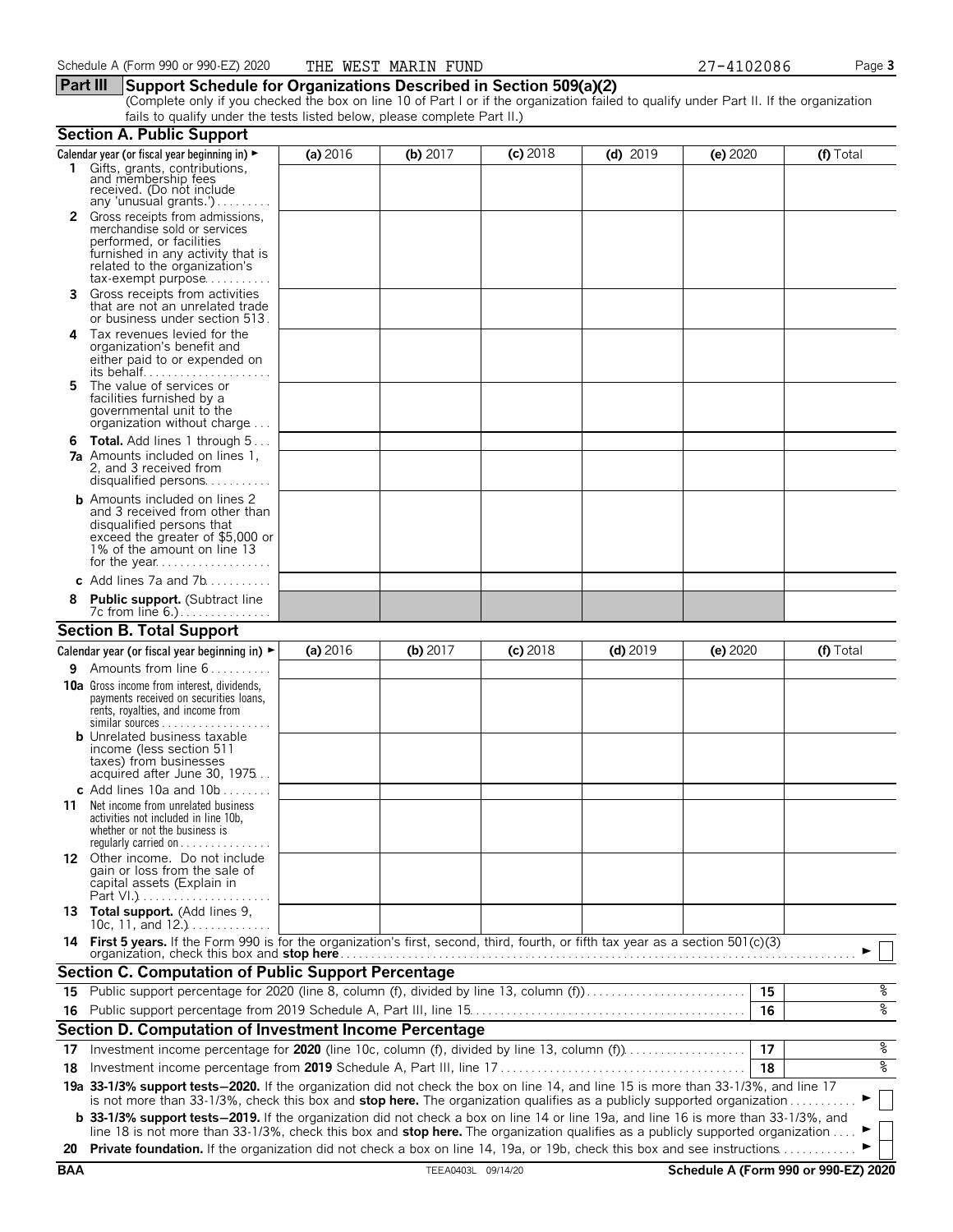### **Part IV Supporting Organizations**

(Complete only if you checked a box in line 12 on Part I. If you checked box 12a, Part I, complete Sections A and B. If you checked box 12b, Part I, complete Sections A and C. If you checked box 12c, Part I, complete Sections A, D, and E. If you checked box 12d, Part I, complete Sections A and D, and complete Part V.)

### **Section A. All Supporting Organizations**

|   |                                                                                                                                                                                                                                                                                                                                                                                                                                                                                                                                                      |                 | <b>Yes</b> | <b>No</b> |
|---|------------------------------------------------------------------------------------------------------------------------------------------------------------------------------------------------------------------------------------------------------------------------------------------------------------------------------------------------------------------------------------------------------------------------------------------------------------------------------------------------------------------------------------------------------|-----------------|------------|-----------|
|   | 1 Are all of the organization's supported organizations listed by name in the organization's governing documents?<br>If 'No,' describe in Part VI how the supported organizations are designated. If designated by class or purpose, describe<br>the designation. If historic and continuing relationship, explain.                                                                                                                                                                                                                                  | 1               |            |           |
|   | 2 Did the organization have any supported organization that does not have an IRS determination of status under section<br>$509(a)(1)$ or (2)? If 'Yes,' explain in <b>Part VI</b> how the organization determined that the supported organization was<br>described in section $509(a)(1)$ or (2).                                                                                                                                                                                                                                                    | $\overline{2}$  |            |           |
|   | 3a Did the organization have a supported organization described in section 501(c)(4), (5), or (6)? If 'Yes,' answer lines 3b<br>and 3c below.                                                                                                                                                                                                                                                                                                                                                                                                        | 3a              |            |           |
|   | <b>b</b> Did the organization confirm that each supported organization qualified under section 501(c)(4), (5), or (6) and<br>satisfied the public support tests under section 509( $a(2)$ ? If 'Yes,' describe in <b>Part VI</b> when and how the organization<br>made the determination.                                                                                                                                                                                                                                                            | 3 <sub>b</sub>  |            |           |
|   | c Did the organization ensure that all support to such organizations was used exclusively for section $170(c)(2)(B)$<br>purposes? If 'Yes,' explain in <b>Part VI</b> what controls the organization put in place to ensure such use.                                                                                                                                                                                                                                                                                                                | 3c              |            |           |
|   | 4a Was any supported organization not organized in the United States ('foreign supported organization')? If 'Yes' and<br>if you checked box 12a or 12b in Part I, answer lines 4b and 4c below.                                                                                                                                                                                                                                                                                                                                                      | 4a              |            |           |
|   | <b>b</b> Did the organization have ultimate control and discretion in deciding whether to make grants to the foreign supported<br>organization? If 'Yes,' describe in Part VI how the organization had such control and discretion despite being controlled<br>or supervised by or in connection with its supported organizations.                                                                                                                                                                                                                   | 4b              |            |           |
|   | c Did the organization support any foreign supported organization that does not have an IRS determination under<br>sections 501(c)(3) and 509(a)(1) or (2)? If 'Yes,' explain in <b>Part VI</b> what controls the organization used to ensure that<br>all support to the foreign supported organization was used exclusively for section $170(c)(2)(B)$ purposes.                                                                                                                                                                                    | 4c              |            |           |
|   | 5a Did the organization add, substitute, or remove any supported organizations during the tax year? If 'Yes,' answer lines<br>5b and 5c below (if applicable). Also, provide detail in <b>Part VI</b> , including (i) the names and EIN numbers of the<br>supported organizations added, substituted, or removed; (ii) the reasons for each such action; (iii) the<br>authority under the organization's organizing document authorizing such action; and (iv) how the action was<br>accomplished (such as by amendment to the organizing document). | 5a              |            |           |
|   | <b>b</b> Type I or Type II only. Was any added or substituted supported organization part of a class already designated in the<br>organization's organizing document?                                                                                                                                                                                                                                                                                                                                                                                | 5b              |            |           |
|   | c Substitutions only. Was the substitution the result of an event beyond the organization's control?                                                                                                                                                                                                                                                                                                                                                                                                                                                 | 5с              |            |           |
| 6 | Did the organization provide support (whether in the form of grants or the provision of services or facilities) to<br>anyone other than (i) its supported organizations, (ii) individuals that are part of the charitable class benefited by one<br>or more of its supported organizations, or (iii) other supporting organizations that also support or benefit one or more of<br>the filing organization's supported organizations? If 'Yes,' provide detail in Part VI.                                                                           | 6               |            |           |
| 7 | Did the organization provide a grant, loan, compensation, or other similar payment to a substantial contributor<br>(as defined in section $4958(c)(3)(c)$ ), a family member of a substantial contributor, or a 35% controlled entity with<br>regard to a substantial contributor? If 'Yes,' complete Part I of Schedule L (Form 990 or 990-EZ).                                                                                                                                                                                                     | 7               |            |           |
| 8 | Did the organization make a loan to a disqualified person (as defined in section 4958) not described in line 7? If 'Yes,'<br>complete Part I of Schedule L (Form 990 or 990-EZ).                                                                                                                                                                                                                                                                                                                                                                     | 8               |            |           |
|   | 9a Was the organization controlled directly or indirectly at any time during the tax year by one or more disqualified persons,<br>as defined in section 4946 (other than foundation managers and organizations described in section 509(a)(1) or (2))?<br>If 'Yes,' provide detail in <b>Part VI.</b>                                                                                                                                                                                                                                                | 9a              |            |           |
|   | <b>b</b> Did one or more disqualified persons (as defined in line 9a) hold a controlling interest in any entity in which the<br>supporting organization had an interest? If 'Yes,' provide detail in Part VI.                                                                                                                                                                                                                                                                                                                                        | 9b              |            |           |
|   | c Did a disqualified person (as defined in line 9a) have an ownership interest in, or derive any personal benefit from,<br>assets in which the supporting organization also had an interest? If 'Yes,' provide detail in <b>Part VI.</b>                                                                                                                                                                                                                                                                                                             | 9c              |            |           |
|   | 10a Was the organization subject to the excess business holdings rules of section 4943 because of section 4943(f) (regarding<br>certain Type II supporting organizations, and all Type III non-functionally integrated supporting organizations)? If 'Yes,'<br>answer line 10b below.                                                                                                                                                                                                                                                                | 10a             |            |           |
|   | <b>b</b> Did the organization have any excess business holdings in the tax year? (Use Schedule C, Form 4720, to determine<br>whether the organization had excess business holdings.).                                                                                                                                                                                                                                                                                                                                                                | 10 <sub>b</sub> |            |           |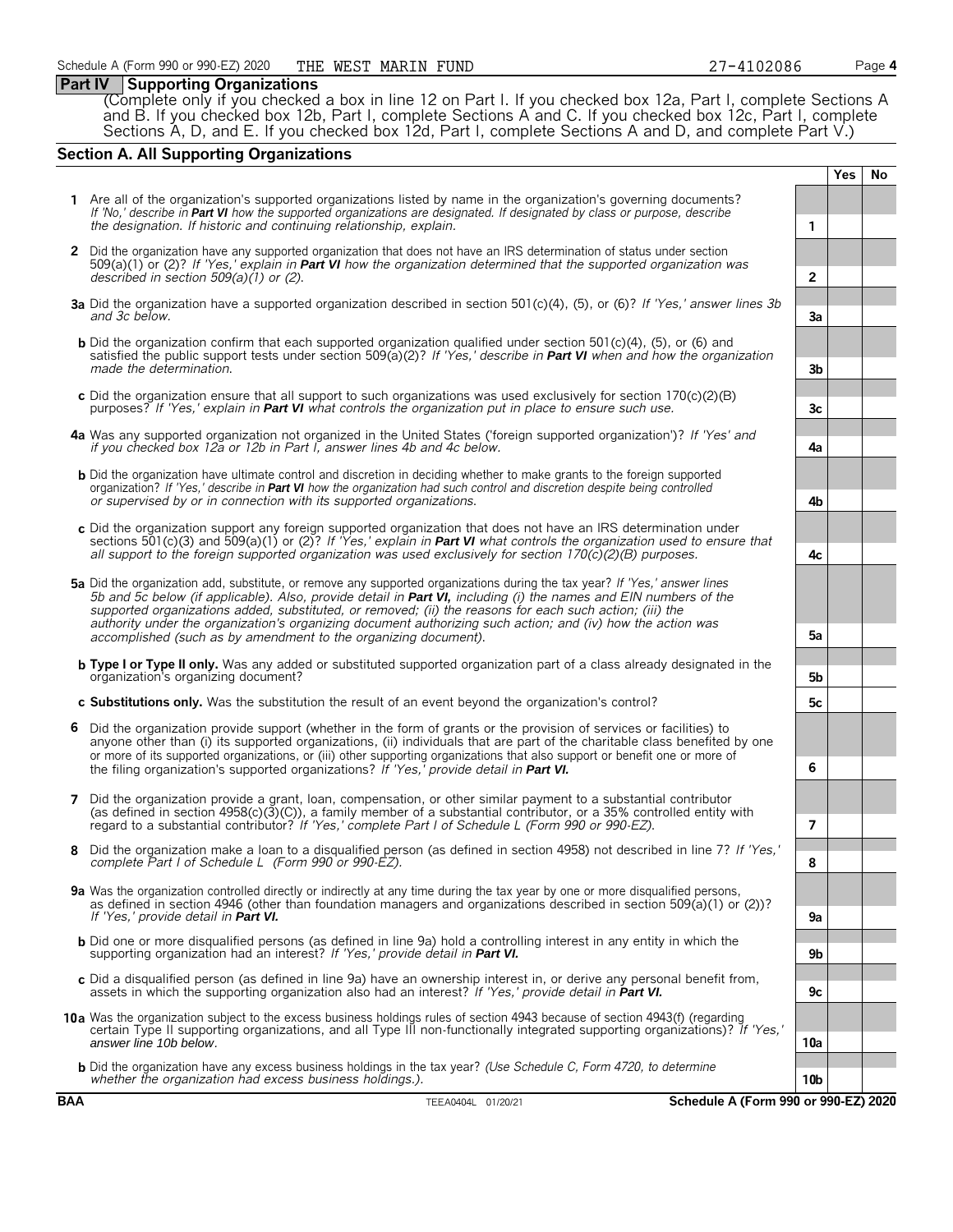| <b>Part IV</b> | <b>Supporting Organizations (continued)</b>                                                                                                                                    |      |      |    |
|----------------|--------------------------------------------------------------------------------------------------------------------------------------------------------------------------------|------|------|----|
|                |                                                                                                                                                                                |      | Yes. | No |
| 11.            | Has the organization accepted a gift or contribution from any of the following persons?                                                                                        |      |      |    |
|                | a A person who directly or indirectly controls, either alone or together with persons described in lines 11b and 11c below,<br>the governing body of a supported organization? | 11a  |      |    |
|                | <b>b</b> A family member of a person described in line 11a above?                                                                                                              | 11 b |      |    |
|                | C A 35% controlled entity of a person described in line 11a or 11b above? If 'Yes' to line 11a, 11b, or 11c, provide detail in Part VI.                                        | 11c  |      |    |
|                |                                                                                                                                                                                |      |      |    |

### **Section B. Type I Supporting Organizations**

- **1** Did the governing body, members of the governing body, officers acting in their official capacity, or membership of one or more supported organizations have the power to regularly appoint or elect at least a majority of the organization's officers, directors, or trustees at all times during the tax year? *If 'No,' describe in* **Part VI** *how the supported organization(s) effectively operated, supervised, or controlled the organization's activities. If the organization had more than one supported organization, describe how the powers to appoint and/or remove officers, directors, or trustees were allocated among the supported organizations and what conditions or restrictions, if any, applied to such powers* **1** *during the tax* year.
- **2** Did the organization operate for the benefit of any supported organization other than the supported organization(s) that operated, supervised, or controlled the supporting organization? *If 'Yes,' explain in* **Part VI** *how providing such benefit carried out the purposes of the supported organization(s) that operated, supervised, or controlled the supporting organization.* **2**

### **Section C. Type II Supporting Organizations**

**Yes No 1** Were a majority of the organization's directors or trustees during the tax year also a majority of the directors or trustees of each of the organization's supported organization(s)? *If 'No,' describe in* **Part VI** *how control or management of the supporting organization was vested in the same persons that controlled or managed the supported organization(s).* **1**

### **Section D. All Type III Supporting Organizations**

|                                                                                                                                                                                                                                                                                                                                                                                       |  | ′e< |  |  |
|---------------------------------------------------------------------------------------------------------------------------------------------------------------------------------------------------------------------------------------------------------------------------------------------------------------------------------------------------------------------------------------|--|-----|--|--|
| 1 Did the organization provide to each of its supported organizations, by the last day of the fifth month of the<br>organization's tax year, (i) a written notice describing the type and amount of support provided during the prior tax<br>year, (ii) a copy of the Form 990 that was most recently filed as of the date of notification, and (iii) copies of the                   |  |     |  |  |
| organization's governing documents in effect on the date of notification, to the extent not previously provided?                                                                                                                                                                                                                                                                      |  |     |  |  |
| 2 Were any of the organization's officers, directors, or trustees either (i) appointed or elected by the supported organization(s) or (ii) serving on the governing body of a supported organization? If 'No,' explain in Part                                                                                                                                                        |  |     |  |  |
|                                                                                                                                                                                                                                                                                                                                                                                       |  |     |  |  |
| 3 By reason of the relationship described in line 2, above, did the organization's supported organizations have a significant<br>voice in the organization's investment policies and in directing the use of the organization's income or assets at<br>all times during the tax year? If 'Yes,' describe in <b>Part VI</b> the role the organization's supported organizations played |  |     |  |  |
| in this regard.                                                                                                                                                                                                                                                                                                                                                                       |  |     |  |  |

### **Section E. Type III Functionally Integrated Supporting Organizations**

- **1** *Check the box next to the method that the organization used to satisfy the Integral Part Test during the year (see instructions).* 
	- **a** The organization satisfied the Activities Test. *Complete line 2 below.*
	- **b** The organization is the parent of each of its supported organizations. *Complete line* 3 *below.*
	- **c** The organization supported a governmental entity. *Describe in* **Part VI** *how you supported a governmental entity (see instructions).*

#### **2** Activities Test. **Answer lines 2a and 2b below. Yes No**

- **a** Did substantially all of the organization's activities during the tax year directly further the exempt purposes of the supported organization(s) to which the organization was responsive? *If 'Yes,' then in* **Part VI identify those supported organizations and explain** *how these activities directly furthered their exempt purposes, how the organization was responsive to those supported organizations, and how the organization determined that these activities constituted substantially all of its activities.* **2a**
- **b** Did the activities described in line 2a, above, constitute activities that, but for the organization's involvement, one or more of the organization's supported organization(s) would have been engaged in? If 'Yes,' explain in **Part VI** *the reasons for the organization's position that its supported organization(s) would have engaged in these activities but for the organization's involvement.* **2b**
- **3** Parent of Supported Organizations. **Answer lines 3a and 3b below.**
- **a** Did the organization have the power to regularly appoint or elect a majority of the officers, directors, or trustees of each of the supported organizations? *If 'Yes' or 'No,' provide details in* **Part VI. 3a**
- **b** Did the organization exercise a substantial degree of direction over the policies, programs, and activities of each of its supported organizations? *If 'Yes,' describe in* **Part VI** *the role played by the organization in this regard.* **3b**

**Yes No**

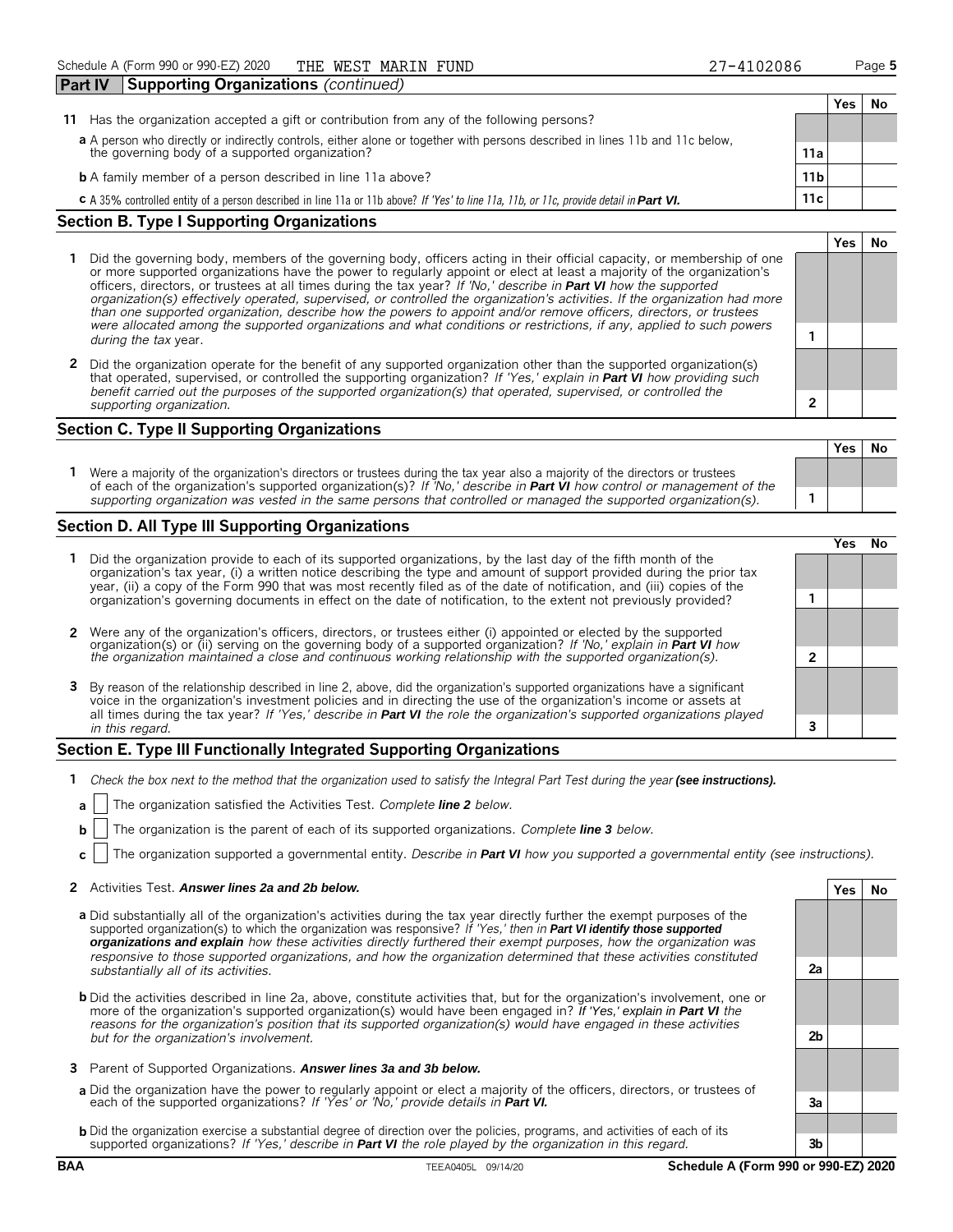**Part V Type III Non-Functionally Integrated 509(a)(3) Supporting Organizations**

| 1<br>Check here if the organization satisfied the Integral Part Test as a qualifying trust on Nov. 20, 1970 (explain in Part VI). See<br>instructions. All other Type III non-functionally integrated supporting organizations must complete Sections A through E. |                |                |                                |
|--------------------------------------------------------------------------------------------------------------------------------------------------------------------------------------------------------------------------------------------------------------------|----------------|----------------|--------------------------------|
| Section A - Adjusted Net Income                                                                                                                                                                                                                                    |                | (A) Prior Year | (B) Current Year<br>(optional) |
| Net short-term capital gain<br>1.                                                                                                                                                                                                                                  | 1              |                |                                |
| Recoveries of prior-year distributions<br>$\mathbf{2}$                                                                                                                                                                                                             | $\overline{2}$ |                |                                |
| 3<br>Other gross income (see instructions)                                                                                                                                                                                                                         | 3              |                |                                |
| 4<br>Add lines 1 through 3.                                                                                                                                                                                                                                        | 4              |                |                                |
| 5.<br>Depreciation and depletion                                                                                                                                                                                                                                   | 5              |                |                                |
| Portion of operating expenses paid or incurred for production or collection of gross<br>6<br>income or for management, conservation, or maintenance of property held for<br>production of income (see instructions)                                                | 6              |                |                                |
| 7<br>Other expenses (see instructions)                                                                                                                                                                                                                             | 7              |                |                                |
| Adjusted Net Income (subtract lines 5, 6, and 7 from line 4)<br>8                                                                                                                                                                                                  | 8              |                |                                |
| Section B - Minimum Asset Amount                                                                                                                                                                                                                                   |                | (A) Prior Year | (B) Current Year<br>(optional) |
| 1.<br>Aggregate fair market value of all non-exempt-use assets (see instructions for short<br>tax year or assets held for part of year):                                                                                                                           |                |                |                                |
| a Average monthly value of securities                                                                                                                                                                                                                              | 1a             |                |                                |
| <b>b</b> Average monthly cash balances                                                                                                                                                                                                                             | 1 <sub>b</sub> |                |                                |
| c Fair market value of other non-exempt-use assets                                                                                                                                                                                                                 | 1c             |                |                                |
| <b>d Total</b> (add lines 1a, 1b, and 1c)                                                                                                                                                                                                                          | 1d             |                |                                |
| <b>e Discount</b> claimed for blockage or other factors<br>(explain in detail in <b>Part VI</b> ):                                                                                                                                                                 |                |                |                                |
| $\mathbf{2}$<br>Acquisition indebtedness applicable to non-exempt-use assets                                                                                                                                                                                       | $\overline{2}$ |                |                                |
| Subtract line 2 from line 1d.                                                                                                                                                                                                                                      | 3              |                |                                |
| Cash deemed held for exempt use. Enter 0.015 of line 3 (for greater amount,<br>4<br>see instructions).                                                                                                                                                             | 4              |                |                                |
| 5.<br>Net value of non-exempt-use assets (subtract line 4 from line 3)                                                                                                                                                                                             | 5              |                |                                |
| Multiply line 5 by 0.035.<br>6                                                                                                                                                                                                                                     | 6              |                |                                |
| Recoveries of prior-year distributions<br>7                                                                                                                                                                                                                        | $\overline{7}$ |                |                                |
| 8<br>Minimum Asset Amount (add line 7 to line 6)                                                                                                                                                                                                                   | 8              |                |                                |
| Section C - Distributable Amount                                                                                                                                                                                                                                   |                |                | <b>Current Year</b>            |
| Adjusted net income for prior year (from Section A, line 8, column A)<br>1                                                                                                                                                                                         | 1              |                |                                |
| 2<br>Enter 0.85 of line 1.                                                                                                                                                                                                                                         | $\overline{2}$ |                |                                |
| 3<br>Minimum asset amount for prior year (from Section B, line 8, column A)                                                                                                                                                                                        | $\overline{3}$ |                |                                |
| Enter greater of line 2 or line 3.<br>4                                                                                                                                                                                                                            | 4              |                |                                |
| Income tax imposed in prior year<br>5                                                                                                                                                                                                                              | 5              |                |                                |
| 6<br><b>Distributable Amount.</b> Subtract line 5 from line 4, unless subject to emergency<br>temporary reduction (see instructions).                                                                                                                              | 6              |                |                                |

**7**  $\mid$  Check here if the current year is the organization's first as a non-functionally integrated Type III supporting organization (see instructions).

**BAA Schedule A (Form 990 or 990-EZ) 2020**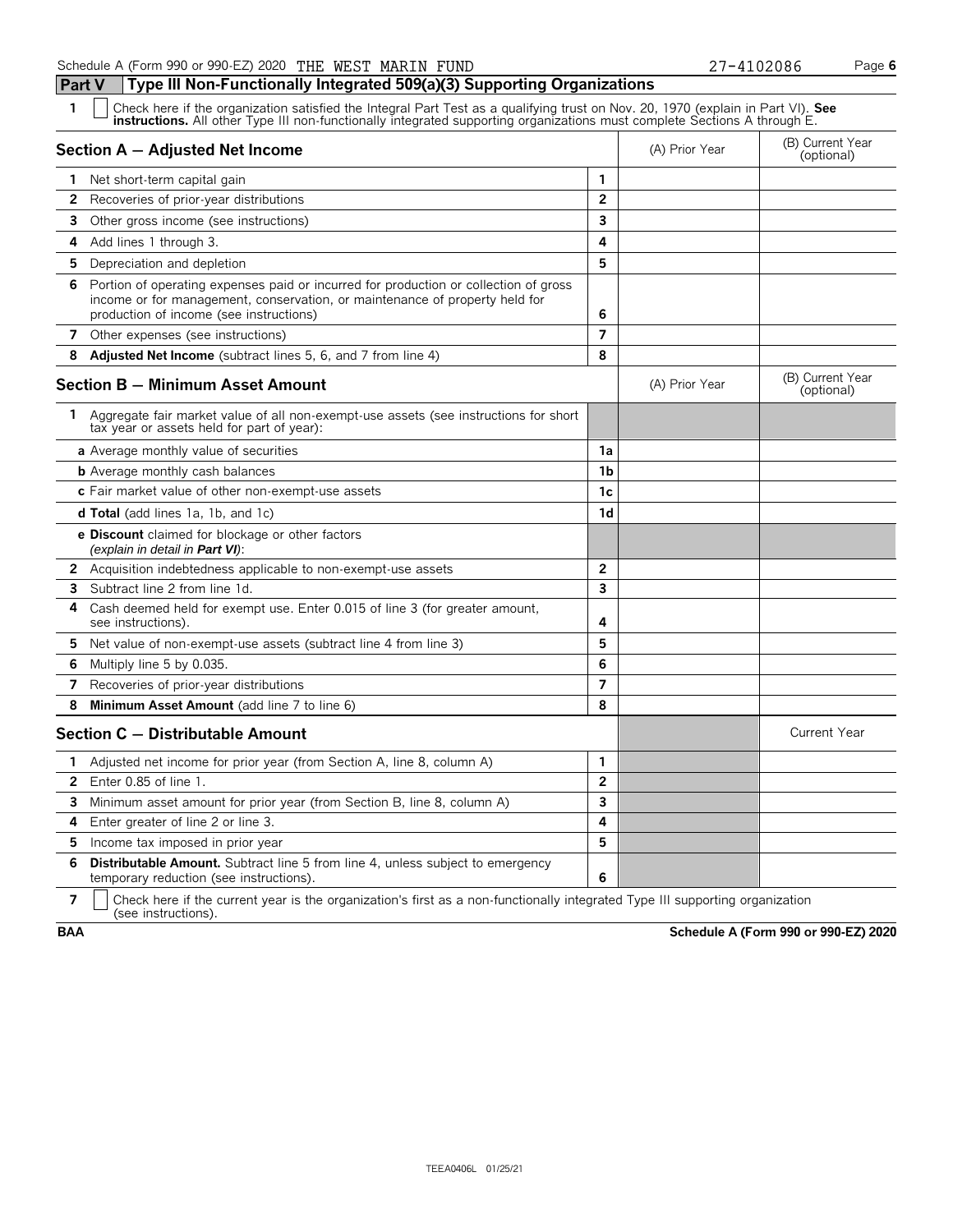| <b>Part V</b> | Type III Non-Functionally Integrated 509(a)(3) Supporting Organizations (continued)                                                                                           |                                              |                                               |                 |                                         |
|---------------|-------------------------------------------------------------------------------------------------------------------------------------------------------------------------------|----------------------------------------------|-----------------------------------------------|-----------------|-----------------------------------------|
|               | <b>Section D - Distributions</b>                                                                                                                                              |                                              |                                               |                 | <b>Current Year</b>                     |
| 1             | Amounts paid to supported organizations to accomplish exempt purposes                                                                                                         |                                              |                                               | $\mathbf{1}$    |                                         |
| 2             | Amounts paid to perform activity that directly furthers exempt purposes of supported organizations,                                                                           |                                              |                                               |                 |                                         |
|               | in excess of income from activity                                                                                                                                             |                                              | $\mathbf{2}$                                  |                 |                                         |
| 3             | Administrative expenses paid to accomplish exempt purposes of supported organizations                                                                                         |                                              | 3                                             |                 |                                         |
| 4             | Amounts paid to acquire exempt-use assets                                                                                                                                     |                                              |                                               | 4               |                                         |
| 5             | Qualified set-aside amounts (prior IRS approval required $-$ provide details in <b>Part VI</b> )                                                                              |                                              |                                               | 5               |                                         |
| 6             | Other distributions (describe in Part VI). See instructions.                                                                                                                  |                                              |                                               | 6               |                                         |
| 7             | Total annual distributions. Add lines 1 through 6.                                                                                                                            |                                              |                                               | $\overline{ }$  |                                         |
| 8             | Distributions to attentive supported organizations to which the organization is responsive (provide details                                                                   |                                              |                                               | 8               |                                         |
| 9             | in Part VI). See instructions.<br>Distributable amount for 2020 from Section C, line 6                                                                                        |                                              |                                               | 9               |                                         |
|               | 10 Line 8 amount divided by line 9 amount                                                                                                                                     |                                              |                                               | $\overline{10}$ |                                         |
|               |                                                                                                                                                                               |                                              |                                               |                 | (iii)                                   |
|               | Section E - Distribution Allocations (see instructions)                                                                                                                       | (i)<br><b>Excess</b><br><b>Distributions</b> | (ii)<br><b>Underdistributions</b><br>Pre-2020 |                 | <b>Distributable</b><br>Amount for 2020 |
|               | Distributable amount for 2020 from Section C, line 6                                                                                                                          |                                              |                                               |                 |                                         |
|               | 2 Underdistributions, if any, for years prior to 2020 (reasonable<br>cause required - explain in Part VI). See instructions.                                                  |                                              |                                               |                 |                                         |
|               | 3 Excess distributions carryover, if any, to 2020                                                                                                                             |                                              |                                               |                 |                                         |
|               | a From 2015                                                                                                                                                                   |                                              |                                               |                 |                                         |
|               | <b>b</b> From 2016                                                                                                                                                            |                                              |                                               |                 |                                         |
|               | c From 2017.                                                                                                                                                                  |                                              |                                               |                 |                                         |
|               | $d$ From 2018                                                                                                                                                                 |                                              |                                               |                 |                                         |
|               | <b>e</b> From 2019                                                                                                                                                            |                                              |                                               |                 |                                         |
|               | f Total of lines 3a through 3e                                                                                                                                                |                                              |                                               |                 |                                         |
|               | g Applied to underdistributions of prior years                                                                                                                                |                                              |                                               |                 |                                         |
|               | h Applied to 2020 distributable amount                                                                                                                                        |                                              |                                               |                 |                                         |
|               | <i>i</i> Carryover from 2015 not applied (see instructions)                                                                                                                   |                                              |                                               |                 |                                         |
|               | j Remainder. Subtract lines 3g, 3h, and 3i from line 3f.                                                                                                                      |                                              |                                               |                 |                                         |
| 4             | Distributions for 2020 from Section D.<br>\$<br>line $7:$                                                                                                                     |                                              |                                               |                 |                                         |
|               | a Applied to underdistributions of prior years                                                                                                                                |                                              |                                               |                 |                                         |
|               | <b>b</b> Applied to 2020 distributable amount                                                                                                                                 |                                              |                                               |                 |                                         |
|               | c Remainder. Subtract lines 4a and 4b from line 4.                                                                                                                            |                                              |                                               |                 |                                         |
| 5.            | Remaining underdistributions for years prior to 2020, if any.<br>Subtract lines 3g and 4a from line 2. For result greater than<br>zero, explain in Part VI. See instructions. |                                              |                                               |                 |                                         |
|               | 6 Remaining underdistributions for 2020. Subtract lines 3h and 4b<br>from line 1. For result greater than zero, explain in Part VI. See<br>instructions.                      |                                              |                                               |                 |                                         |
|               | 7 Excess distributions carryover to 2021. Add lines 3j and 4c.                                                                                                                |                                              |                                               |                 |                                         |
|               | 8 Breakdown of line 7:                                                                                                                                                        |                                              |                                               |                 |                                         |
|               | <b>a</b> Excess from $2016$                                                                                                                                                   |                                              |                                               |                 |                                         |
|               | $b$ Excess from 2017.                                                                                                                                                         |                                              |                                               |                 |                                         |
|               | <b>c</b> Excess from 2018                                                                                                                                                     |                                              |                                               |                 |                                         |
|               | $d$ Excess from 2019.                                                                                                                                                         |                                              |                                               |                 |                                         |
|               | <b>e</b> Excess from 2020                                                                                                                                                     |                                              |                                               |                 |                                         |

**BAA Schedule A (Form 990 or 990-EZ) 2020**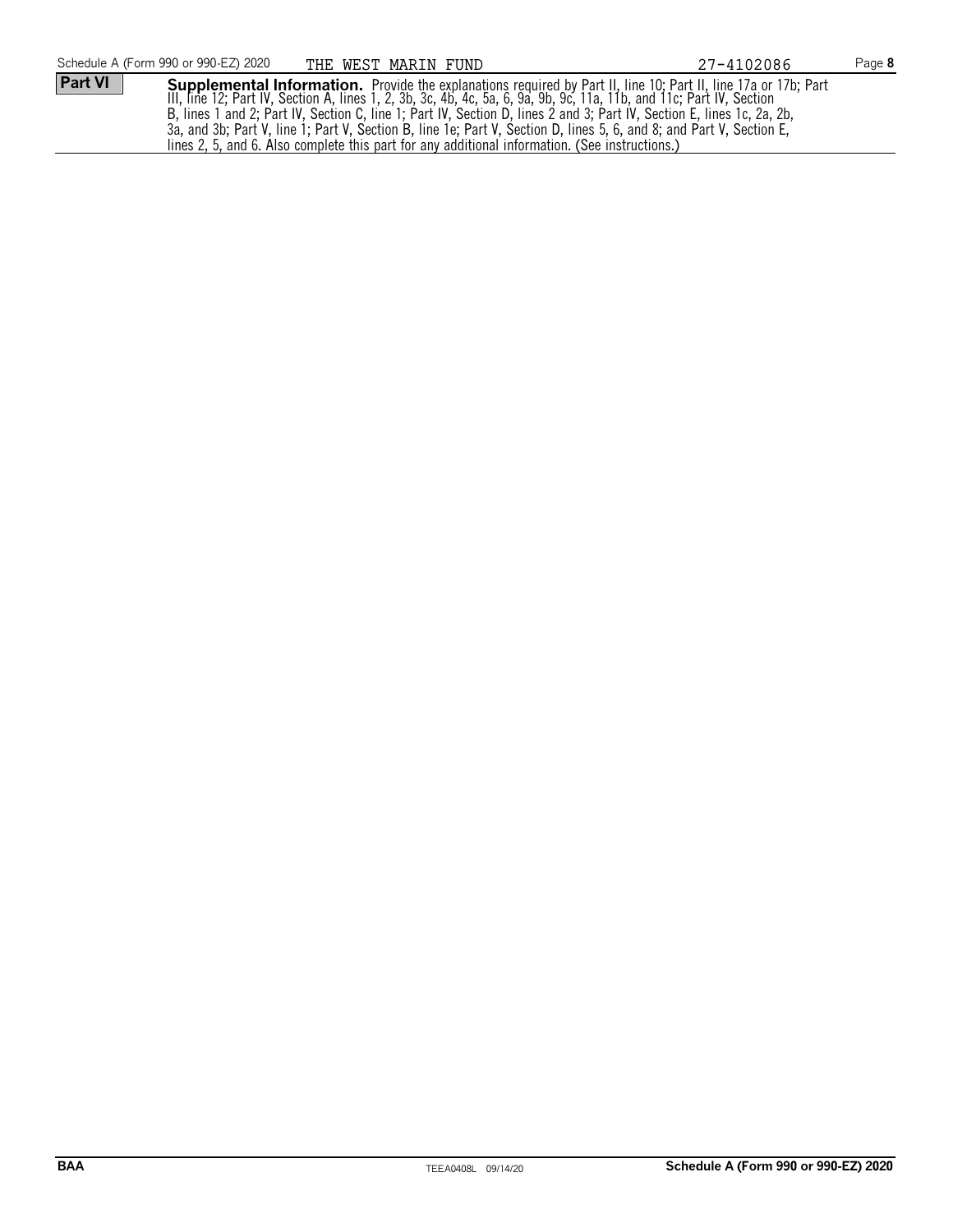### **(Form 990)**

### **SCHEDULE D Supplemental Financial Statements CHEDULE D COOL**

**Part IV, line 6, 7, 8, 9, 10, 11a, 11b, 11c, 11d, 11e, 11f, 12a, or 12b.**<br>
Part IV, line 6, 7, 8, 9, 10, 11a, 11b, 11c, 11d, 11e, 11f, 12a, or 12b.

Attach to Form 990.

Department of the Treasury **Constant Compartment of the Treasury <b>Constant Constant Compart of the Treasury Constant Constant Constant Constant Constant Constant Constant Constant Constant Constant Constant Constant Cons** 

|         | Name of the organization                                                                                                                                                                                                                                                                                                                                                               |                         |           | <b>Employer identification number</b>              |
|---------|----------------------------------------------------------------------------------------------------------------------------------------------------------------------------------------------------------------------------------------------------------------------------------------------------------------------------------------------------------------------------------------|-------------------------|-----------|----------------------------------------------------|
|         |                                                                                                                                                                                                                                                                                                                                                                                        |                         |           |                                                    |
|         | THE WEST MARIN FUND                                                                                                                                                                                                                                                                                                                                                                    |                         |           | 27-4102086                                         |
| Part I  | Organizations Maintaining Donor Advised Funds or Other Similar Funds or Accounts.<br>Complete if the organization answered 'Yes' on Form 990, Part IV, line 6.                                                                                                                                                                                                                         |                         |           |                                                    |
|         |                                                                                                                                                                                                                                                                                                                                                                                        |                         |           |                                                    |
| 1       | Total number at end of year                                                                                                                                                                                                                                                                                                                                                            | (a) Donor advised funds | 3         | (b) Funds and other accounts                       |
| 2       | Aggregate value of contributions to (during year)                                                                                                                                                                                                                                                                                                                                      |                         | 292,880.  |                                                    |
| 3       | Aggregate value of grants from (during year)                                                                                                                                                                                                                                                                                                                                           |                         | 386,000.  |                                                    |
| 4       | Aggregate value at end of year                                                                                                                                                                                                                                                                                                                                                         |                         | 319, 425. |                                                    |
|         |                                                                                                                                                                                                                                                                                                                                                                                        |                         |           |                                                    |
| 5       | Did the organization inform all donors and donor advisors in writing that the assets held in donor advised funds<br>are the organization's property, subject to the organization's exclusive legal control?                                                                                                                                                                            |                         |           | $X$ Yes<br>No                                      |
|         | Did the organization inform all grantees, donors, and donor advisors in writing that grant funds can be used only<br>for charitable purposes and not for the benefit of the donor or donor advisor, or for any other purpose conferring                                                                                                                                                |                         |           | $X$ Yes<br>No                                      |
| Part II | <b>Conservation Easements.</b><br>Complete if the organization answered 'Yes' on Form 990, Part IV, line 7.                                                                                                                                                                                                                                                                            |                         |           |                                                    |
| 1.      | Purpose(s) of conservation easements held by the organization (check all that apply).                                                                                                                                                                                                                                                                                                  |                         |           |                                                    |
|         | Preservation of land for public use (for example, recreation or education)                                                                                                                                                                                                                                                                                                             |                         |           | Preservation of a historically important land area |
|         | Protection of natural habitat                                                                                                                                                                                                                                                                                                                                                          |                         |           | Preservation of a certified historic structure     |
|         | Preservation of open space                                                                                                                                                                                                                                                                                                                                                             |                         |           |                                                    |
| 2       | Complete lines 2a through 2d if the organization held a qualified conservation contribution in the form of a conservation easement on the<br>last day of the tax year.                                                                                                                                                                                                                 |                         |           |                                                    |
|         |                                                                                                                                                                                                                                                                                                                                                                                        |                         |           | Held at the End of the Tax Year                    |
|         |                                                                                                                                                                                                                                                                                                                                                                                        |                         |           | 2a                                                 |
|         |                                                                                                                                                                                                                                                                                                                                                                                        |                         |           | 2 <sub>b</sub>                                     |
|         | c Number of conservation easements on a certified historic structure included in (a)                                                                                                                                                                                                                                                                                                   |                         |           | 2c                                                 |
|         | d Number of conservation easements included in (c) acquired after 7/25/06, and not on a historic                                                                                                                                                                                                                                                                                       |                         |           | 2d                                                 |
| 3.      | Number of conservation easements modified, transferred, released, extinguished, or terminated by the organization during the<br>tax year $\blacktriangleright$                                                                                                                                                                                                                         |                         |           |                                                    |
|         | Number of states where property subject to conservation easement is located ►                                                                                                                                                                                                                                                                                                          |                         |           |                                                    |
| 5       | Does the organization have a written policy regarding the periodic monitoring, inspection, handling of violations,                                                                                                                                                                                                                                                                     |                         |           | Yes<br>No                                          |
| 6       | Staff and volunteer hours devoted to monitoring, inspecting, handling of violations, and enforcing conservation easements during the year                                                                                                                                                                                                                                              |                         |           |                                                    |
| 7       | Amount of expenses incurred in monitoring, inspecting, handling of violations, and enforcing conservation easements during the year<br>►\$                                                                                                                                                                                                                                             |                         |           |                                                    |
|         |                                                                                                                                                                                                                                                                                                                                                                                        |                         |           | Yes<br>No                                          |
| 9       | In Part XIII, describe how the organization reports conservation easements in its revenue and expense statement and balance sheet, and<br>include, if applicable, the text of the footnote to the organization's financial statements that describes the organization's accounting for<br>conservation easements.                                                                      |                         |           |                                                    |
|         | Organizations Maintaining Collections of Art, Historical Treasures, or Other Similar Assets.<br><b>Part III</b><br>Complete if the organization answered 'Yes' on Form 990, Part IV, line 8.                                                                                                                                                                                           |                         |           |                                                    |
|         | 1a If the organization elected, as permitted under FASB ASC 958, not to report in its revenue statement and balance sheet works of art,<br>historical treasures, or other similar assets held for public exhibition, education, or research in furtherance of public service, provide in<br>Part XIII the text of the footnote to its financial statements that describes these items. |                         |           |                                                    |
|         | <b>b</b> If the organization elected, as permitted under FASB ASC 958, to report in its revenue statement and balance sheet works of art,<br>historical treasures, or other similar assets held for public exhibition, education, or research in furtherance of public service, provide the<br>following amounts relating to these items:                                              |                         |           |                                                    |
|         |                                                                                                                                                                                                                                                                                                                                                                                        |                         |           |                                                    |
|         |                                                                                                                                                                                                                                                                                                                                                                                        |                         |           | $\triangleright$ \$                                |
|         | 2 If the organization received or held works of art, historical treasures, or other similar assets for financial gain, provide the following amounts required to be reported under FASB ASC 958 relating to these items:                                                                                                                                                               |                         |           |                                                    |
|         |                                                                                                                                                                                                                                                                                                                                                                                        |                         |           |                                                    |
|         |                                                                                                                                                                                                                                                                                                                                                                                        |                         |           |                                                    |

**BAA For Paperwork Reduction Act Notice, see the Instructions for Form 990.** TEEA3301L 08/18/20 Schedule D (Form 990) 2020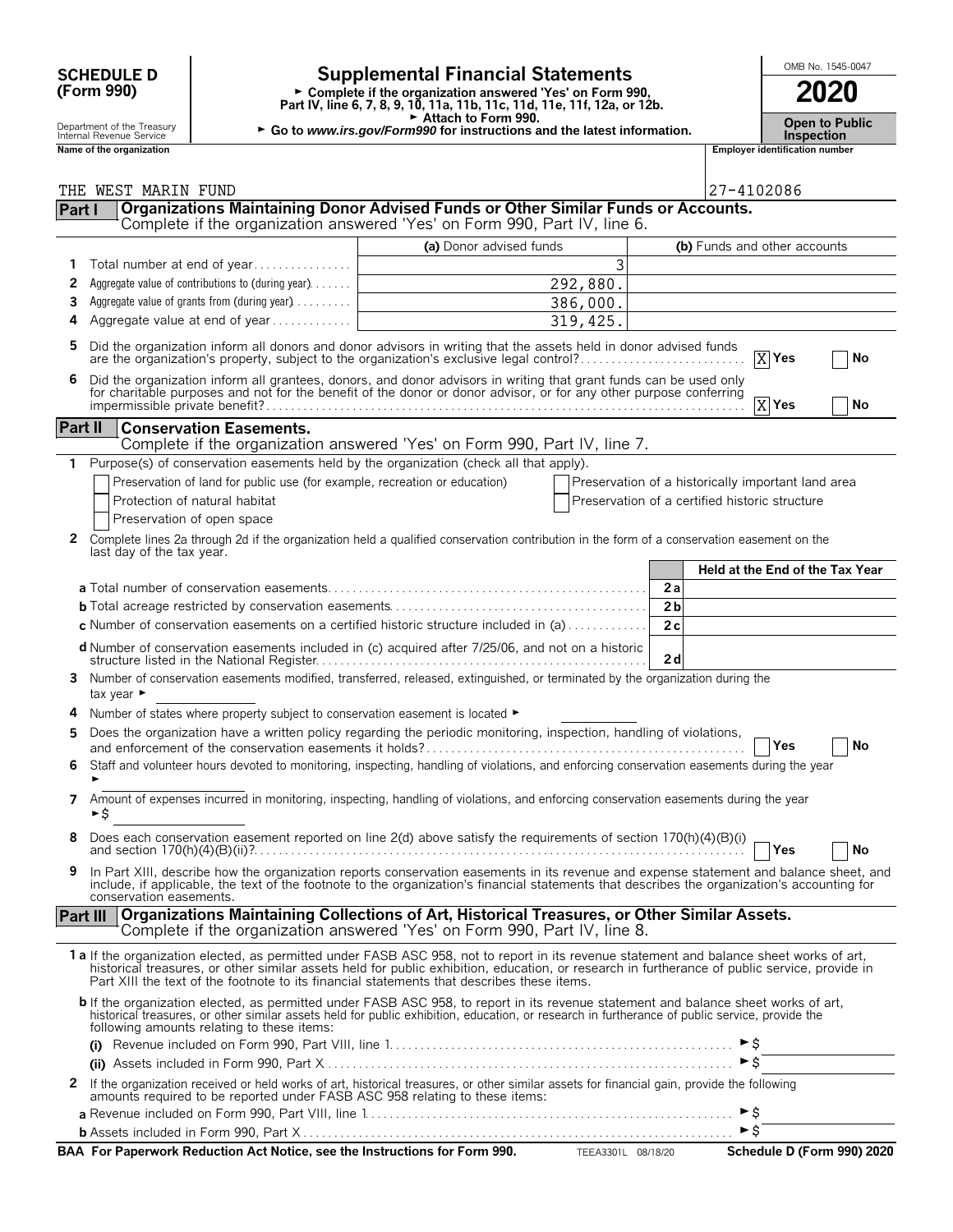| Schedule D (Form 990) 2020 THE WEST MARIN FUND<br>Organizations Maintaining Collections of Art, Historical Treasures, or Other Similar Assets (continued)<br>Part III                                                          |                  |                                         |                                    | 27-4102086                      |                            | Page 2      |
|--------------------------------------------------------------------------------------------------------------------------------------------------------------------------------------------------------------------------------|------------------|-----------------------------------------|------------------------------------|---------------------------------|----------------------------|-------------|
| 3 Using the organization's acquisition, accession, and other records, check any of the following that make significant use of its collection                                                                                   |                  |                                         |                                    |                                 |                            |             |
| items (check all that apply):<br>Public exhibition                                                                                                                                                                             |                  |                                         |                                    |                                 |                            |             |
| a<br>Scholarly research<br>b                                                                                                                                                                                                   |                  | d<br>Other<br>е                         | Loan or exchange program           |                                 |                            |             |
| Preservation for future generations<br>C                                                                                                                                                                                       |                  |                                         |                                    |                                 |                            |             |
| Provide a description of the organization's collections and explain how they further the organization's exempt purpose in<br>Part XIII.                                                                                        |                  |                                         |                                    |                                 |                            |             |
| During the year, did the organization solicit or receive donations of art, historical treasures, or other similar assets to be sold to raise funds rather than to be maintained as part of the organization's collection?<br>5 |                  |                                         |                                    |                                 |                            |             |
| Part IV Escrow and Custodial Arrangements. Complete if the organization answered 'Yes' on Form 990, Part IV,                                                                                                                   |                  |                                         |                                    |                                 | Yes                        | No          |
| line 9, or reported an amount on Form 990, Part X, line 21.                                                                                                                                                                    |                  |                                         |                                    |                                 |                            |             |
| 1a Is the organization an agent, trustee, custodian or other intermediary for contributions or other assets not included                                                                                                       |                  |                                         |                                    |                                 |                            |             |
|                                                                                                                                                                                                                                |                  |                                         |                                    |                                 | Yes                        | No          |
| <b>b</b> If 'Yes,' explain the arrangement in Part XIII and complete the following table:                                                                                                                                      |                  |                                         |                                    |                                 | Amount                     |             |
|                                                                                                                                                                                                                                |                  |                                         |                                    | 1 <sub>c</sub>                  |                            |             |
|                                                                                                                                                                                                                                |                  |                                         |                                    | 1 d                             |                            |             |
|                                                                                                                                                                                                                                |                  |                                         |                                    | 1e                              |                            |             |
|                                                                                                                                                                                                                                |                  |                                         |                                    | 1f                              |                            |             |
| 2a Did the organization include an amount on Form 990, Part X, line 21, for escrow or custodial account liability?                                                                                                             |                  |                                         |                                    |                                 | Yes                        | No          |
|                                                                                                                                                                                                                                |                  |                                         |                                    |                                 |                            |             |
|                                                                                                                                                                                                                                |                  |                                         |                                    |                                 |                            |             |
| <b>Part V</b><br>Endowment Funds. Complete if the organization answered 'Yes' on Form 990, Part IV, line 10.                                                                                                                   |                  |                                         |                                    |                                 |                            |             |
|                                                                                                                                                                                                                                | (a) Current year | (b) Prior year                          | (c) Two years back                 | (d) Three years back            | (e) Four years back        |             |
| <b>1a</b> Beginning of year balance                                                                                                                                                                                            | 87,582.          | 76,158.                                 | 65,807.                            | 62,955.                         |                            | 0.          |
| $b$ Contributions                                                                                                                                                                                                              |                  |                                         | 5,800.                             |                                 | 61, 360.                   |             |
|                                                                                                                                                                                                                                |                  |                                         |                                    |                                 |                            |             |
| <b>c</b> Net investment earnings, gains,<br>and losses                                                                                                                                                                         | 4,178.           | 11,424.                                 | 4,551.                             | 2,852.                          |                            | 1,595.      |
| <b>d</b> Grants or scholarships $\ldots \ldots$                                                                                                                                                                                |                  |                                         |                                    |                                 |                            |             |
| <b>e</b> Other expenditures for facilities                                                                                                                                                                                     |                  |                                         |                                    |                                 |                            |             |
| and programs                                                                                                                                                                                                                   |                  |                                         |                                    | 0.                              |                            |             |
| f Administrative expenses                                                                                                                                                                                                      |                  |                                         |                                    |                                 |                            |             |
| <b>g</b> End of year balance $\dots\dots\dots\dots$                                                                                                                                                                            | 91,760.          | 87,582.                                 | 76,158.                            | 65,807.                         | 62,955.                    |             |
| 2 Provide the estimated percentage of the current year end balance (line 1g, column (a)) held as:                                                                                                                              |                  |                                         |                                    |                                 |                            |             |
| a Board designated or quasi-endowment $\blacktriangleright$                                                                                                                                                                    |                  | $100.00$ $%$                            |                                    |                                 |                            |             |
| <b>b</b> Permanent endowment ►                                                                                                                                                                                                 | နွ               |                                         |                                    |                                 |                            |             |
| c Term endowment ►                                                                                                                                                                                                             | १                |                                         |                                    |                                 |                            |             |
| The percentages on lines 2a, 2b, and 2c should equal 100%.                                                                                                                                                                     |                  |                                         |                                    |                                 |                            |             |
| 3a Are there endowment funds not in the possession of the organization that are held and administered for the                                                                                                                  |                  |                                         |                                    |                                 |                            |             |
| organization by:                                                                                                                                                                                                               |                  |                                         |                                    |                                 | Yes                        | No          |
|                                                                                                                                                                                                                                |                  |                                         |                                    |                                 | 3a(i)                      | Χ           |
|                                                                                                                                                                                                                                |                  |                                         |                                    |                                 | 3a(ii)                     | $\mathbf X$ |
| <b>b</b> If 'Yes' on line 3a(ii), are the related organizations listed as required on Schedule R?                                                                                                                              |                  |                                         |                                    |                                 | 3 <sub>b</sub>             |             |
| 4 Describe in Part XIII the intended uses of the organization's endowment funds.                                                                                                                                               |                  |                                         |                                    |                                 |                            |             |
| <b>Part VI</b> Land, Buildings, and Equipment.                                                                                                                                                                                 |                  |                                         |                                    |                                 |                            |             |
| Complete if the organization answered 'Yes' on Form 990, Part IV, line 11a. See Form 990, Part X, line 10.                                                                                                                     |                  |                                         |                                    |                                 |                            |             |
| Description of property                                                                                                                                                                                                        |                  | (a) Cost or other basis<br>(investment) | (b) Cost or other<br>basis (other) | (c) Accumulated<br>depreciation | (d) Book value             |             |
|                                                                                                                                                                                                                                |                  |                                         |                                    |                                 |                            |             |
|                                                                                                                                                                                                                                |                  |                                         |                                    |                                 |                            |             |
| c Leasehold improvements                                                                                                                                                                                                       |                  |                                         |                                    |                                 |                            |             |
|                                                                                                                                                                                                                                |                  |                                         |                                    |                                 |                            |             |
|                                                                                                                                                                                                                                |                  |                                         |                                    |                                 |                            |             |
| Total. Add lines 1a through 1e. (Column (d) must equal Form 990, Part X, column (B), line 10c.).                                                                                                                               |                  |                                         |                                    |                                 |                            | 0.          |
| <b>BAA</b>                                                                                                                                                                                                                     |                  |                                         |                                    |                                 | Schedule D (Form 990) 2020 |             |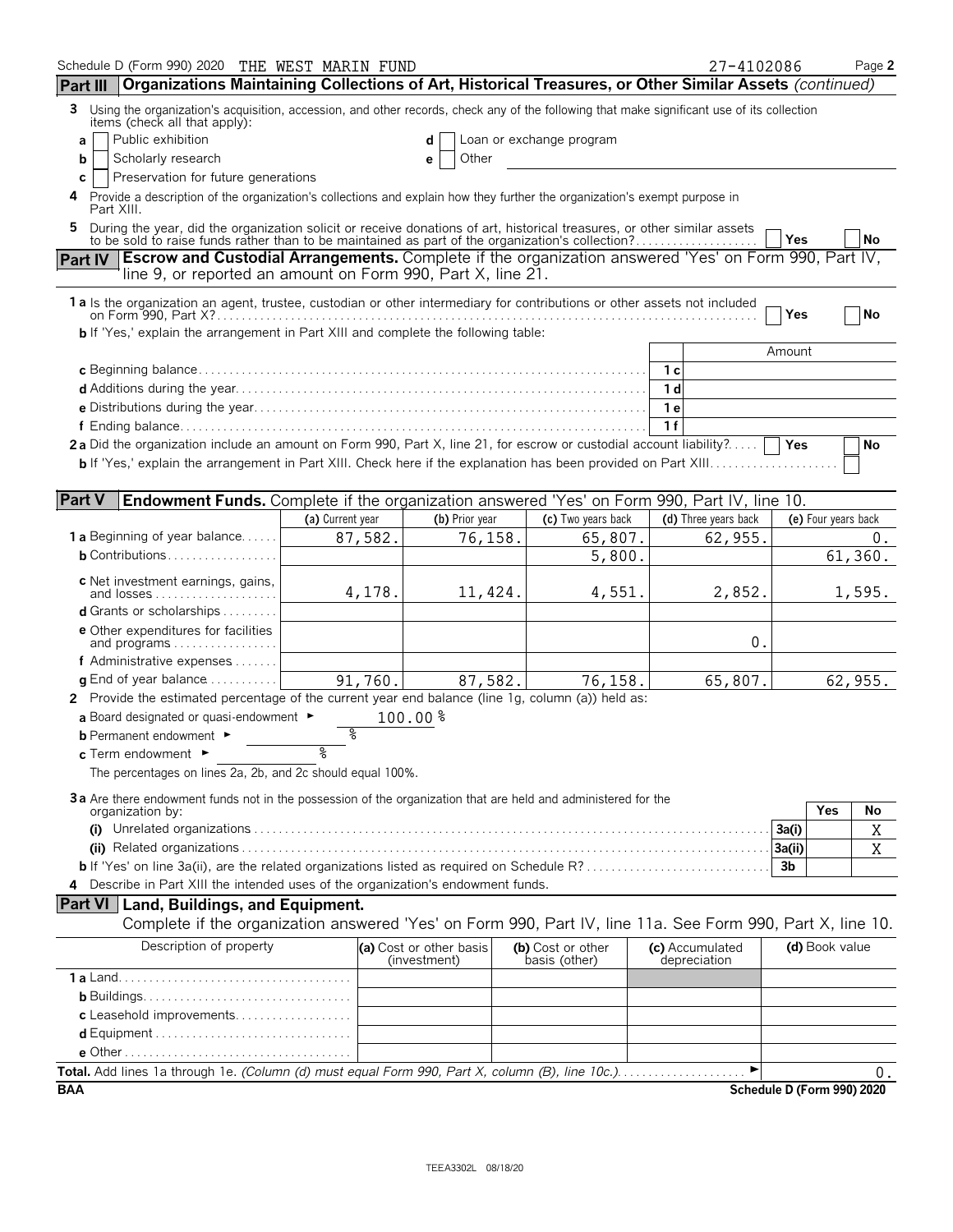|                | Schedule D (Form 990) 2020 THE WEST MARIN FUND                                                                                                         |                              |     | 27-4102086                                                | Page 3         |
|----------------|--------------------------------------------------------------------------------------------------------------------------------------------------------|------------------------------|-----|-----------------------------------------------------------|----------------|
|                | Part VII Investments - Other Securities.<br>Complete if the organization answered 'Yes' on Form 990, Part IV, line 11b. See Form 990, Part X, line 12. |                              | N/A |                                                           |                |
|                | (a) Description of security or category (including name of security)                                                                                   | (b) Book value               |     | (c) Method of valuation: Cost or end-of-year market value |                |
|                |                                                                                                                                                        |                              |     |                                                           |                |
|                |                                                                                                                                                        |                              |     |                                                           |                |
| (3) Other      |                                                                                                                                                        |                              |     |                                                           |                |
| (A)            |                                                                                                                                                        |                              |     |                                                           |                |
| (B)            |                                                                                                                                                        |                              |     |                                                           |                |
| (C)            |                                                                                                                                                        |                              |     |                                                           |                |
| (D)            |                                                                                                                                                        |                              |     |                                                           |                |
| (E)            |                                                                                                                                                        |                              |     |                                                           |                |
| (F)            |                                                                                                                                                        |                              |     |                                                           |                |
| (G)            |                                                                                                                                                        |                              |     |                                                           |                |
| (H)            |                                                                                                                                                        |                              |     |                                                           |                |
| $($ l $)$      | Total. (Column (b) must equal Form 990, Part X, column (B) line 12.). $\Box$                                                                           |                              |     |                                                           |                |
|                | Part VIII Investments - Program Related.                                                                                                               |                              | N/A |                                                           |                |
|                | Complete if the organization answered 'Yes' on Form 990, Part IV, line 11c. See Form 990, Part X, line 13.                                             |                              |     |                                                           |                |
|                | (a) Description of investment                                                                                                                          | (b) Book value               |     | (c) Method of valuation: Cost or end-of-year market value |                |
| (1)            |                                                                                                                                                        |                              |     |                                                           |                |
| (2)            |                                                                                                                                                        |                              |     |                                                           |                |
| (3)            |                                                                                                                                                        |                              |     |                                                           |                |
| (4)            |                                                                                                                                                        |                              |     |                                                           |                |
| (5)            |                                                                                                                                                        |                              |     |                                                           |                |
| (6)            |                                                                                                                                                        |                              |     |                                                           |                |
| (7)            |                                                                                                                                                        |                              |     |                                                           |                |
| (8)            |                                                                                                                                                        |                              |     |                                                           |                |
| (9)            |                                                                                                                                                        |                              |     |                                                           |                |
| (10)           | Total. (Column (b) must equal Form 990, Part X, column (B) line 13.).                                                                                  |                              |     |                                                           |                |
| <b>Part IX</b> | <b>Other Assets.</b>                                                                                                                                   |                              |     |                                                           |                |
|                | Complete if the organization answered 'Yes' on Form 990, Part IV, line 11d. See Form 990, Part X, line 15.                                             |                              |     |                                                           |                |
|                |                                                                                                                                                        | (a) Description              |     |                                                           | (b) Book value |
|                | (1) MARIN COMMUNITY FOUNDATION FUND                                                                                                                    |                              |     |                                                           | 3, 292, 750.   |
| (2)<br>(3)     |                                                                                                                                                        |                              |     |                                                           |                |
| (4)            |                                                                                                                                                        |                              |     |                                                           |                |
| (5)            |                                                                                                                                                        |                              |     |                                                           |                |
| (6)            |                                                                                                                                                        |                              |     |                                                           |                |
| (7)            |                                                                                                                                                        |                              |     |                                                           |                |
| (8)            |                                                                                                                                                        |                              |     |                                                           |                |
| (9)<br>(10)    |                                                                                                                                                        |                              |     |                                                           |                |
|                |                                                                                                                                                        |                              |     | ▶                                                         |                |
| Part X         | <b>Other Liabilities.</b>                                                                                                                              |                              |     |                                                           | 3, 292, 750.   |
|                | Complete if the organization answered 'Yes' on Form 990, Part IV, line 11e or 11f. See Form 990, Part X, line 25.                                      |                              |     |                                                           |                |
| 1.             |                                                                                                                                                        | (a) Description of liability |     |                                                           | (b) Book value |
|                | (1) Federal income taxes                                                                                                                               |                              |     |                                                           |                |
| (2)            |                                                                                                                                                        |                              |     |                                                           |                |
| (3)            |                                                                                                                                                        |                              |     |                                                           |                |
| (4)<br>(5)     |                                                                                                                                                        |                              |     |                                                           |                |
| (6)            |                                                                                                                                                        |                              |     |                                                           |                |
| (7)            |                                                                                                                                                        |                              |     |                                                           |                |
| (8)            |                                                                                                                                                        |                              |     |                                                           |                |
| (9)            |                                                                                                                                                        |                              |     |                                                           |                |
| (10)           |                                                                                                                                                        |                              |     |                                                           |                |
| (11)           |                                                                                                                                                        |                              |     |                                                           |                |
|                |                                                                                                                                                        |                              |     | ▶                                                         |                |

2. Liability for uncertain tax positions. In Part XIII, provide the text of the footnote to the organization's financial statements that reports the organization's liability for uncertain tax positions under FASB ASC 740. Check here if the text of the footnote has been provided in Part XIII. . . . . . . . . . . . . . . . . . . . . . . . . . . . . . . . . . . . . . . . . . . . . . . . . . . . . . . .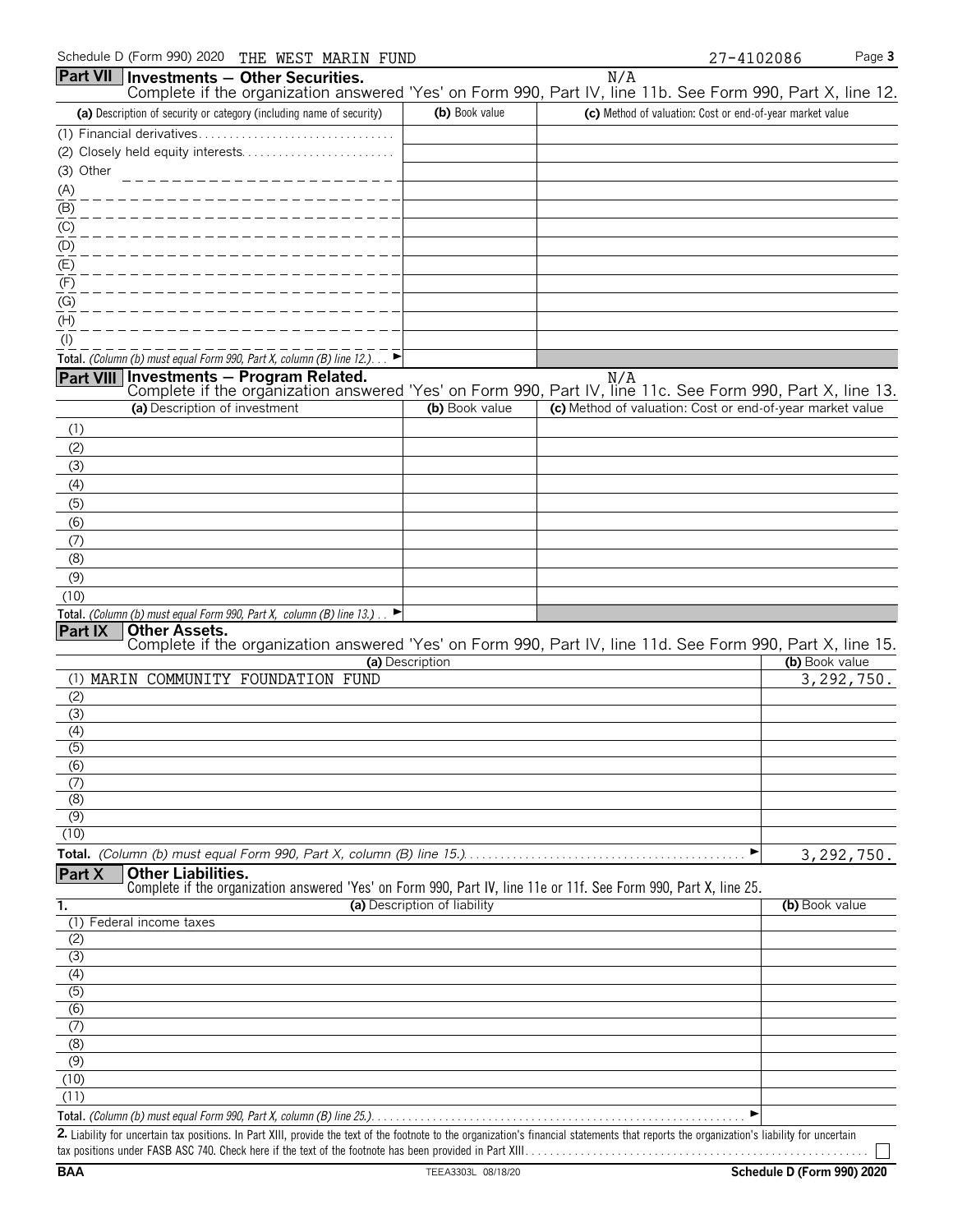| Schedule D (Form 990) 2020 THE WEST MARIN FUND                                                   | 27-4102086     | Page 4     |
|--------------------------------------------------------------------------------------------------|----------------|------------|
| Part XI<br>Reconciliation of Revenue per Audited Financial Statements With Revenue per Return.   |                |            |
| Complete if the organization answered 'Yes' on Form 990, Part IV, line 12a.                      |                |            |
| 1                                                                                                | $\mathbf{1}$   | 1,957,239. |
| Amounts included on line 1 but not on Form 990, Part VIII, line 12:<br>2                         |                |            |
| 2a                                                                                               | 808,386.       |            |
| 2 <sub>h</sub>                                                                                   |                |            |
| 2c                                                                                               |                |            |
| 2d                                                                                               |                |            |
|                                                                                                  | 2e             | 808,386.   |
| 3                                                                                                | $\mathbf{3}$   | 1,148,853. |
| Amounts included on Form 990, Part VIII, line 12, but not on line 1:<br>4                        |                |            |
|                                                                                                  | 21,251.        |            |
|                                                                                                  |                |            |
|                                                                                                  | 4c             | 21,251.    |
| 5 Total revenue. Add lines 3 and 4c. (This must equal Form 990, Part I, line 12.)                | 5 <sup>5</sup> | 1,170,104. |
| Part XII   Reconciliation of Expenses per Audited Financial Statements With Expenses per Return. |                |            |
| Complete if the organization answered 'Yes' on Form 990, Part IV, line 12a.                      |                |            |
|                                                                                                  | 1.             | 1,359,934. |
| Amounts included on line 1 but not on Form 990, Part IX, line 25:<br>2                           |                |            |
| 2a                                                                                               |                |            |
| 2 <sub>b</sub>                                                                                   |                |            |
| 2c                                                                                               |                |            |
| 2d                                                                                               |                |            |
|                                                                                                  | 2e             |            |
| 3                                                                                                | 3              | 1,359,934. |
| Amounts included on Form 990, Part IX, line 25, but not on line 1:<br>4                          |                |            |
|                                                                                                  | 21,251.        |            |
| 4 <sub>b</sub>                                                                                   |                |            |
|                                                                                                  | 4 c            | 21,251.    |
| 5 Total expenses. Add lines 3 and 4c. (This must equal Form 990, Part I, line 18.)               | 5              | 1,381,185. |
| Part XIII Supplemental Information.                                                              |                |            |

Provide the descriptions required for Part II, lines 3, 5, and 9; Part III, lines 1a and 4; Part IV, lines 1b and 2b; Part V,

line 4; Part X, line 2; Part XI, lines 2d and 4b; and Part XII, lines 2d and 4b. Also complete this part to provide any additional information.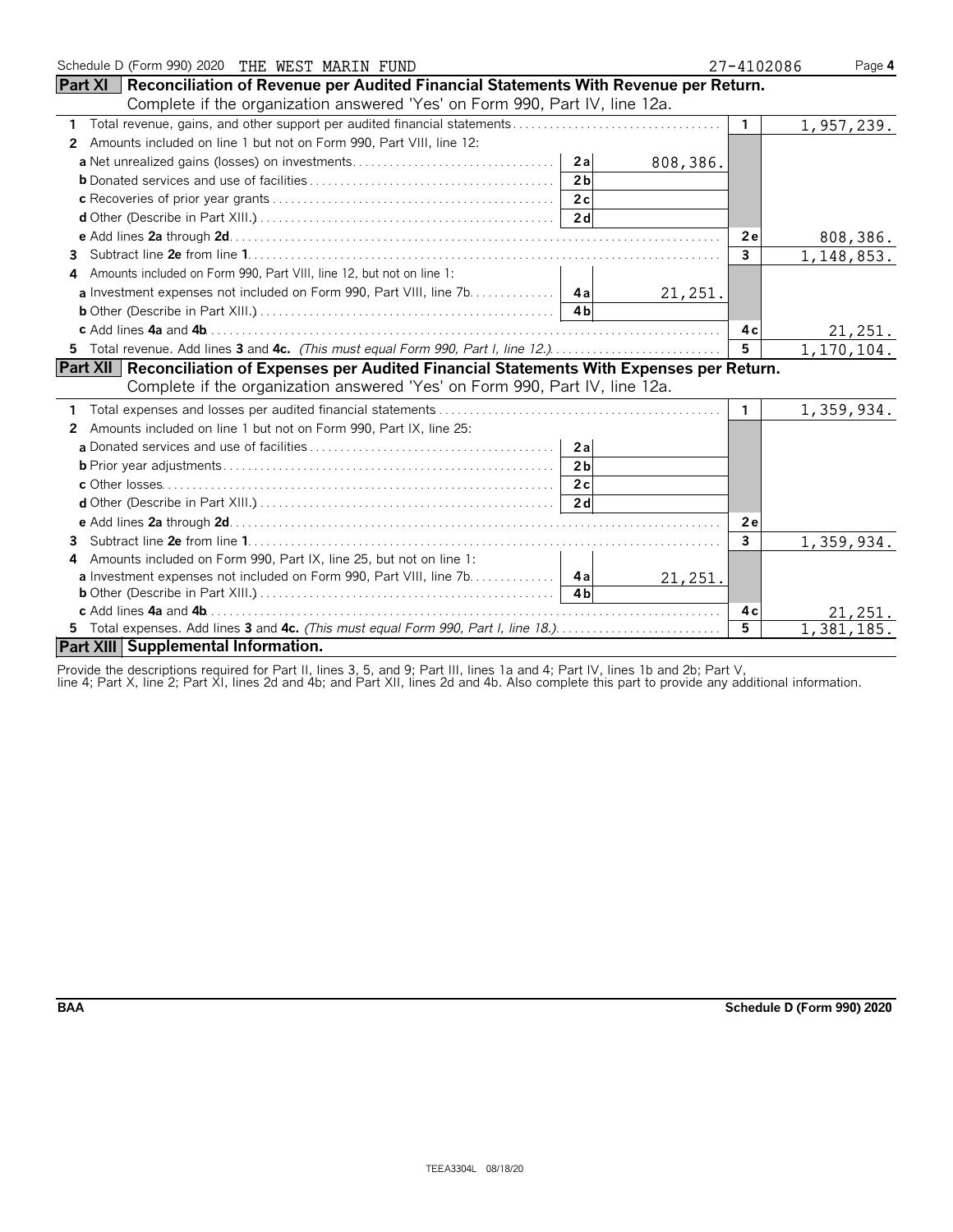| <b>Grants and Other Assistance to Organizations, Governments, and Individuals in the United States</b><br><b>SCHEDULE I</b>            |  |                                                                                                                                                                      |                                    |                                                                                                                                                            |                                      |                                                             |                                          | OMB No. 1545-0047                     |  |
|----------------------------------------------------------------------------------------------------------------------------------------|--|----------------------------------------------------------------------------------------------------------------------------------------------------------------------|------------------------------------|------------------------------------------------------------------------------------------------------------------------------------------------------------|--------------------------------------|-------------------------------------------------------------|------------------------------------------|---------------------------------------|--|
| (Form 990)                                                                                                                             |  |                                                                                                                                                                      | 2020                               |                                                                                                                                                            |                                      |                                                             |                                          |                                       |  |
| Department of the Treasury<br>Internal Revenue Service                                                                                 |  | Complete if the organization answered 'Yes' on Form 990, Part IV, line 21 or 22.<br>► Attach to Form 990.<br>► Go to www.irs.gov/Form990 for the latest information. |                                    |                                                                                                                                                            |                                      |                                                             |                                          |                                       |  |
| Name of the organization                                                                                                               |  |                                                                                                                                                                      |                                    |                                                                                                                                                            |                                      |                                                             | Employer identification number           |                                       |  |
| THE WEST MARIN FUND                                                                                                                    |  |                                                                                                                                                                      |                                    |                                                                                                                                                            |                                      |                                                             | 27-4102086                               |                                       |  |
| <b>Part I</b>                                                                                                                          |  | <b>General Information on Grants and Assistance</b>                                                                                                                  |                                    |                                                                                                                                                            |                                      |                                                             |                                          |                                       |  |
|                                                                                                                                        |  | the selection criteria used to award the grants or assistance?.                                                                                                      |                                    | Does the organization maintain records to substantiate the amount of the grants or assistance, the grantees' eligibility for the grants or assistance, and |                                      |                                                             |                                          | No<br>X Yes                           |  |
|                                                                                                                                        |  |                                                                                                                                                                      |                                    | Describe in Part IV the organization's procedures for monitoring the use of grant funds in the United States.                                              |                                      |                                                             | SEE PART IV                              |                                       |  |
| Part II Grants and Other Assistance to Domestic Organizations and Domestic Governments. Complete if the organization answered 'Yes' on |  |                                                                                                                                                                      |                                    | Form 990, Part IV, line 21, for any recipient that received more than \$5,000. Part II can be duplicated if additional space is needed.                    |                                      |                                                             |                                          |                                       |  |
| (a) Name and address of organization<br>or government                                                                                  |  | $(b)$ EIN                                                                                                                                                            | (c) IRC section<br>(if applicable) | (d) Amount of cash grant                                                                                                                                   | (e) Amount of non-cash<br>assistance | (f) Method of valuation<br>(book, FMV, appraisal,<br>other) | (g) Description of<br>noncash assistance | (h) Purpose of grant<br>or assistance |  |
| (1) WEST MARIN COMMUNITY SERVICES                                                                                                      |  |                                                                                                                                                                      |                                    |                                                                                                                                                            |                                      |                                                             |                                          |                                       |  |

POINT REYES ST, CA 94956 | 68-0197586 | 58-0197586 | 37,593. 0. 0. | 68-010 | GENERAL SUPPORT

BOLINAS, CA 94924 | 68-0007197| | 7,500.| 0.| GENERAL SUPPORT

POINT REYES STA, CA 94956 94-3381744 7,500. 0. GENERAL SUPPORT

POINT REYES STA, CA 94956 94-2460193 94-2460193 (BENERAL SUPPORT

SAN RAFAEL, CA 94915  $46-4025887$   $46-4025887$   $57,500$ .  $0.$ 

POINT REYES STA, CA 94956  $68-0068115$  68-0068115  $7,500.$  0.

INVERNESS, CA 94937 94-6088058 94-6088058 94-6088058 50,000. 0. 0. 0. 1 GENERAL SUPPORT

POINT REYES STA, CA 94956  $94-2689383$   $94-2689383$   $125,000$ .  $0.$ 

**2** Enter total number of section 501(c)(3) and government organizations listed in the line 1 table. . . . . . . . . . . . . . . . . . . . . . . . . . . . . . . . . . . . . . . . . . . . . . . . . . . . . . . . . . . . . . . . G

**BAA For Paperwork Reduction Act Notice, see the Instructions for Form 990.** TEEA3901L 07/15/20 **Schedule I (Form 990) 2020**

**3** Enter total number of other organizations listed in the line 1 table. . . . . . . . . . . . . . . . . . . . . . . . . . . . . . . . . . . . . . . . . . . . . . . . . . . . . . . . . . . . . . . . . . . . . . . . . . . . . . . . . . . . . . . . . . . G

**(2)** BOLINAS COMMUNITY LAND TRUST

**(3)** COMTY LND TRUST ASSOC W MARIN

**(4)** DANCE PALACE COMMUNITY CENTER

**(5)** EXTRA FOOD.ORG

PO BOX 150394

11431 CA-1

PO BOX 805

PO BOX 273

PO BOX 217

**(6)** GALLERY ROUTE ONE

PO BOX 937

PO BOX 724

145 A ST

**(7)** INVERNESS GARDEN CLUB

**(8)** MARIN AGRICULTURAL LAND TRUST

20 14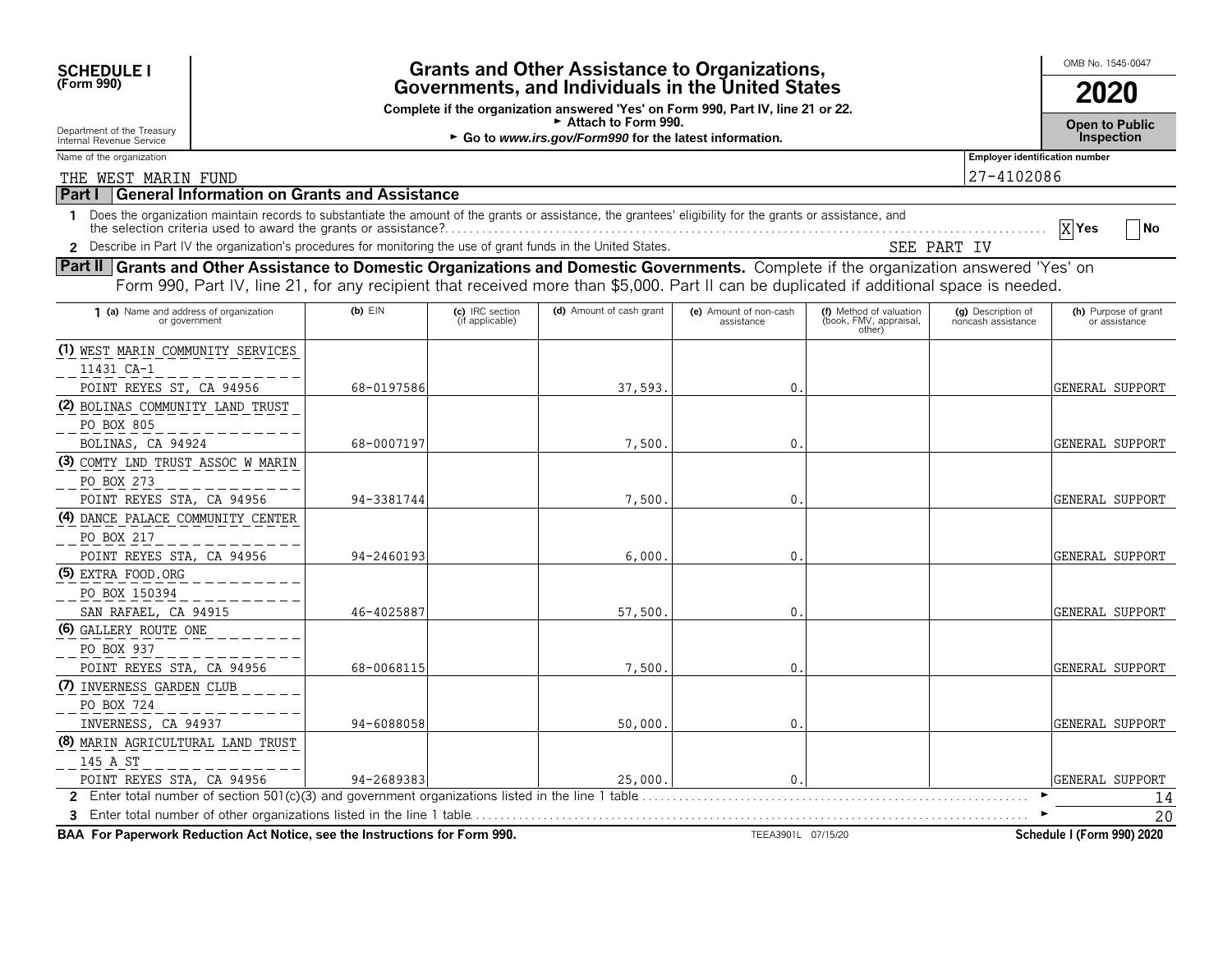**Part III** Grants and Other Assistance to Domestic Individuals. Complete if the organization answered 'Yes' on Form 990, Part IV, line 22. Part III can be duplicated if additional space is needed.

| (a) Type of grant or assistance | (b) Number of<br>recipients | (c) Amount of<br>cash grant | (d) Amount of<br>noncash assistance | (e) Method of valuation (book,<br>FMV, appraisal, other)                                                                       | (f) Description of noncash assistance |
|---------------------------------|-----------------------------|-----------------------------|-------------------------------------|--------------------------------------------------------------------------------------------------------------------------------|---------------------------------------|
|                                 |                             |                             |                                     |                                                                                                                                |                                       |
|                                 |                             |                             |                                     |                                                                                                                                |                                       |
|                                 |                             |                             |                                     |                                                                                                                                |                                       |
|                                 |                             |                             |                                     |                                                                                                                                |                                       |
|                                 |                             |                             |                                     |                                                                                                                                |                                       |
| 6                               |                             |                             |                                     |                                                                                                                                |                                       |
|                                 |                             |                             |                                     | $\mathbf{r}$ , and $\mathbf{r}$ , and $\mathbf{r}$ , and $\mathbf{r}$ , and $\mathbf{r}$ , and $\mathbf{r}$ , and $\mathbf{r}$ |                                       |

**Part IV** Supplemental Information. Provide the information required in Part I, line 2; Part III, column (b); and any other additional information.

### **PART I, LINE 2 - PROCEDURES FOR MONITORING USE OF GRANTS FUNDS IN U.S.**

THE ORGANIZATION MAKES GRANTS TO OTHER RECOGNIZED PUBLIC CHARITIES.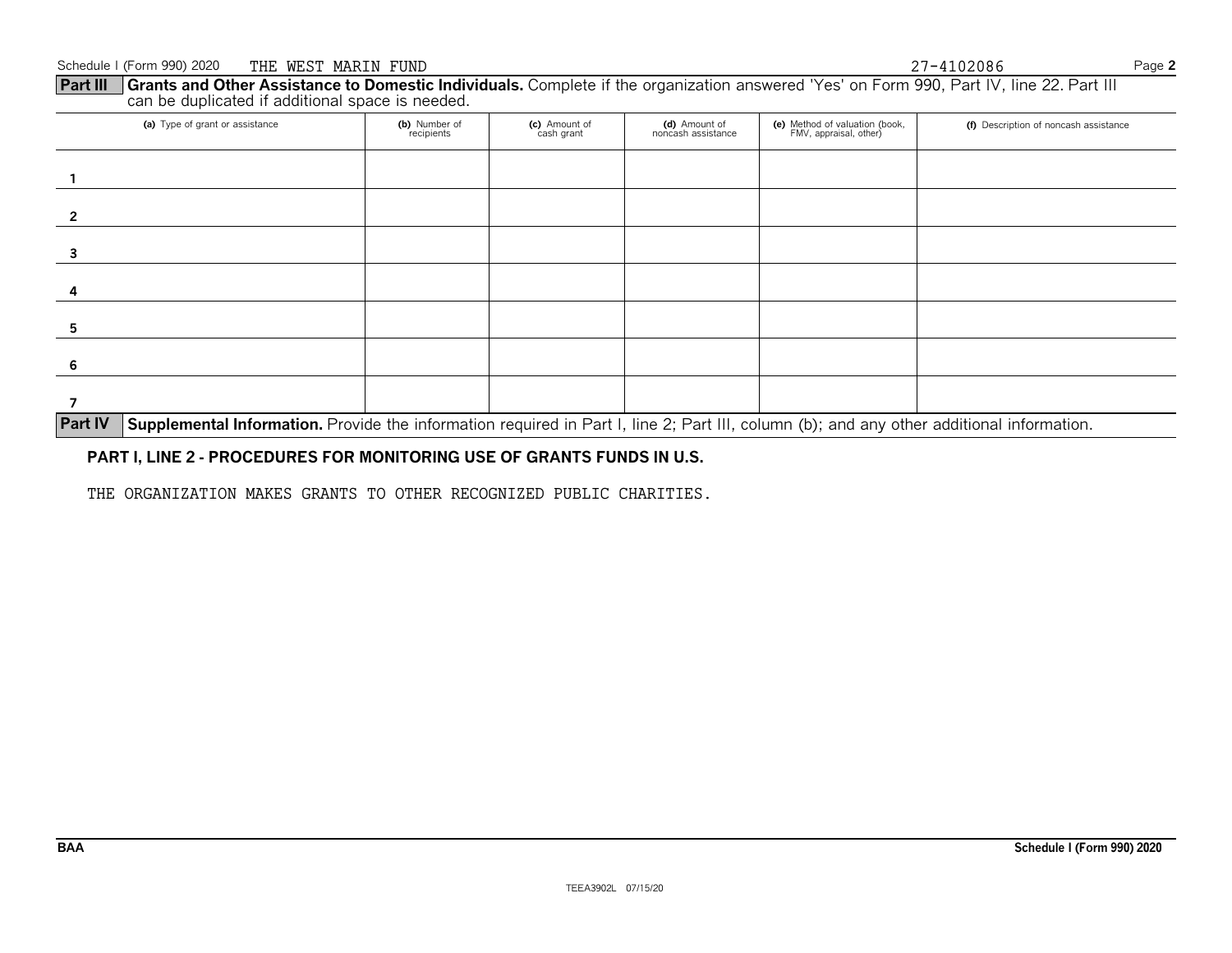## **Continuation Sheet for Schedule I (Form 990) 2020**

Attach to Form 990 to list additional information for **Schedule I (Form 990), Part II and Part III.**

Continuation Page  $1$  of  $3$ 

| Name of the organization                                                                                                                    |            |                                    |                             |                                       |                                                                | <b>Employer identification number</b>       |                                          |  |  |  |
|---------------------------------------------------------------------------------------------------------------------------------------------|------------|------------------------------------|-----------------------------|---------------------------------------|----------------------------------------------------------------|---------------------------------------------|------------------------------------------|--|--|--|
| THE WEST MARIN FUND                                                                                                                         | 27-4102086 |                                    |                             |                                       |                                                                |                                             |                                          |  |  |  |
| Part II   Continuation of Grants and Other Assistance to Domestic Organizations and Domestic Governments. (Schedule I (Form 990), Part II.) |            |                                    |                             |                                       |                                                                |                                             |                                          |  |  |  |
| (a) Name and address of organization<br>or government                                                                                       | $(b)$ EIN  | (c) IRC section<br>(if applicable) | (d) Amount of cash<br>grant | (e) Amount of non-<br>cash assistance | (f) Method of<br>valuation (book,<br>FMV, appraisal,<br>other) | (g) Description of<br>noncash<br>assistance | (h) Purpose of<br>grant or<br>assistance |  |  |  |
| <u>PACIFIC INSTITUTE</u><br>654 13TH ST                                                                                                     |            |                                    |                             |                                       |                                                                |                                             |                                          |  |  |  |
| OAKLAND, CA 94612<br>BOLINAS COMMUNITY CENTER<br>PO BOX 122                                                                                 | 94-3050434 |                                    | 25,000                      |                                       |                                                                |                                             | GENERAL SUPPORT                          |  |  |  |
| BOLINAS, CA 94924                                                                                                                           | 23-7117192 |                                    | 50,000.                     |                                       |                                                                |                                             | GENERAL SUPPORT                          |  |  |  |
| KWMR<br>PO BOX 1262                                                                                                                         |            |                                    |                             |                                       |                                                                |                                             |                                          |  |  |  |
| PT REYES STA, CA 94956                                                                                                                      | 68-0393101 |                                    | 21,000.                     |                                       |                                                                |                                             | GENERAL SUPPORT                          |  |  |  |
| PAPERMILL CREEK CHILDREN'S CO<br>PO BOX 996                                                                                                 | 94-2229334 |                                    | 7,500.                      |                                       |                                                                |                                             |                                          |  |  |  |
| PT REYES STA, CA 94956<br>SHORELINE ACRES PRESCHOOL<br>PO BOX 161                                                                           |            |                                    |                             |                                       |                                                                |                                             | GENERAL SUPPORT                          |  |  |  |
| TOMALES, CA 94971                                                                                                                           | 94-2472451 |                                    | 5,100.                      |                                       |                                                                |                                             | GENERAL SUPPORT                          |  |  |  |
| SLIDE RANCH<br>2025 SHORELINE HWY.                                                                                                          |            |                                    |                             |                                       |                                                                |                                             |                                          |  |  |  |
| MUIR BEACH, CA 94965                                                                                                                        | 23-7069469 |                                    | 7,500.                      |                                       |                                                                |                                             | GENERAL SUPPORT                          |  |  |  |
| 10,000 DEGREES<br>1650 LOS GAMOS DRIVE, SUITE 1                                                                                             |            |                                    | 7,500.                      |                                       |                                                                |                                             | GENERAL SUPPORT                          |  |  |  |
| SAN RAFAEL, CA 94903<br>COMMONWEAL                                                                                                          | 95-3667812 |                                    |                             |                                       |                                                                |                                             |                                          |  |  |  |
| PO BOX 316                                                                                                                                  |            |                                    |                             |                                       |                                                                |                                             |                                          |  |  |  |
| BOLINAS, CA 94924                                                                                                                           | 94-2366094 |                                    | 47,225.                     |                                       |                                                                |                                             | GENERAL SUPPORT                          |  |  |  |
| PARENT SERVICES PROJECT<br>79 BELVEDERE STREET, SUITE 10                                                                                    |            |                                    |                             |                                       |                                                                |                                             |                                          |  |  |  |
| SAN RAFAEL, CA 94901                                                                                                                        | 68-0169962 |                                    | 7,500                       |                                       |                                                                |                                             | GENERAL SUPPORT                          |  |  |  |
| SAN GERONIMO VALLEY COMM CTR<br>PO BOX 194                                                                                                  |            |                                    |                             |                                       |                                                                |                                             |                                          |  |  |  |
| SAN GERONIMO, CA 94963                                                                                                                      | 23-7172128 |                                    | 22,500.                     |                                       |                                                                | $\sim$ $\sim$ $\sim$ $\sim$                 | <b>GENERAL SUPPORT</b>                   |  |  |  |

TEEA4001L 07/15/20 **Schedule I Cont (Form 990) 2020**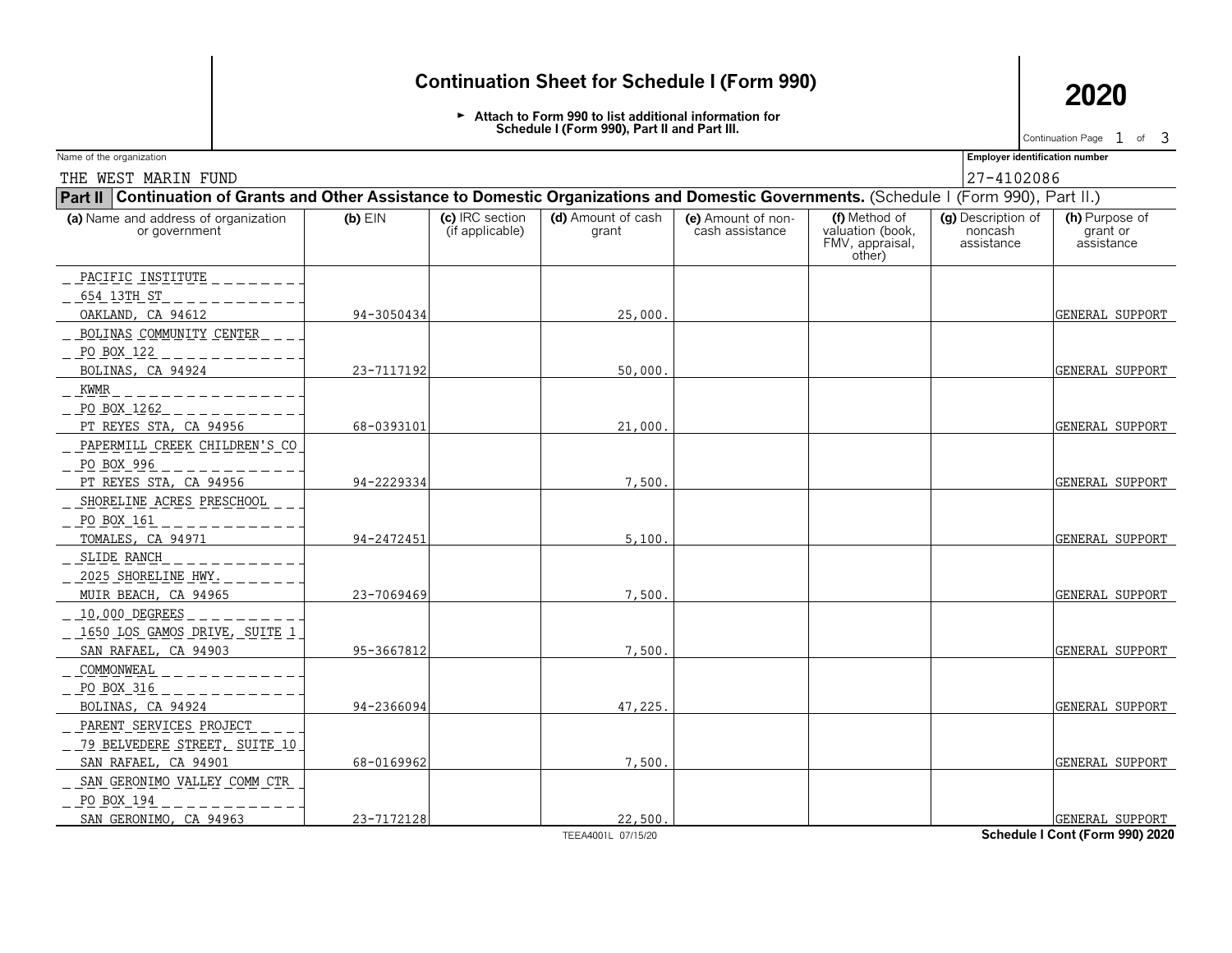## **Continuation Sheet for Schedule I (Form 990) 2020**

Attach to Form 990 to list additional information for **Schedule I (Form 990), Part II and Part III.**

Continuation Page  $2$  of  $3$ 

| Name of the organization                                                                                                                    |            |                                    |                             |                                       |                                                                | <b>Employer identification number</b>       |                                          |  |  |  |  |
|---------------------------------------------------------------------------------------------------------------------------------------------|------------|------------------------------------|-----------------------------|---------------------------------------|----------------------------------------------------------------|---------------------------------------------|------------------------------------------|--|--|--|--|
| 27-4102086<br>THE WEST MARIN FUND                                                                                                           |            |                                    |                             |                                       |                                                                |                                             |                                          |  |  |  |  |
| Part II   Continuation of Grants and Other Assistance to Domestic Organizations and Domestic Governments. (Schedule I (Form 990), Part II.) |            |                                    |                             |                                       |                                                                |                                             |                                          |  |  |  |  |
| (a) Name and address of organization<br>or government                                                                                       | $(b)$ EIN  | (c) IRC section<br>(if applicable) | (d) Amount of cash<br>grant | (e) Amount of non-<br>cash assistance | (f) Method of<br>valuation (book,<br>FMV, appraisal,<br>other) | (g) Description of<br>noncash<br>assistance | (h) Purpose of<br>grant or<br>assistance |  |  |  |  |
| SANTA CLARA UNIVERSITY                                                                                                                      |            |                                    |                             |                                       |                                                                |                                             |                                          |  |  |  |  |
| 500 EL CAMINO REAL<br>SANTA CLARA, CA 95053                                                                                                 | 94-1156617 |                                    | 20,000.                     |                                       |                                                                |                                             | GENERAL SUPPORT                          |  |  |  |  |
| COMMUNITY ACTION MARIN                                                                                                                      |            |                                    |                             |                                       |                                                                |                                             |                                          |  |  |  |  |
| 29 MARY ST<br>SAN RAFAEL, CA 94901                                                                                                          | 94-6136365 |                                    | 7,500.                      |                                       |                                                                |                                             | GENERAL SUPPORT                          |  |  |  |  |
| ENVIRONMENTAL ACTION COMMITTE<br>PO BOX 609                                                                                                 |            |                                    |                             |                                       |                                                                |                                             |                                          |  |  |  |  |
| POINT REYES STA, CA 94956                                                                                                                   | 23-7115368 |                                    | 8.000.                      |                                       |                                                                |                                             | GENERAL SUPPORT                          |  |  |  |  |
| HALLECK CREEK RANCH                                                                                                                         |            |                                    |                             |                                       |                                                                |                                             |                                          |  |  |  |  |
| PO BOX 159<br>NICASIO, CA 94946                                                                                                             | 94-2581062 |                                    | 7,500                       |                                       |                                                                |                                             | GENERAL SUPPORT                          |  |  |  |  |
| MESA REFUGE                                                                                                                                 |            |                                    |                             |                                       |                                                                |                                             |                                          |  |  |  |  |
| PO BOX 1389                                                                                                                                 |            |                                    |                             |                                       |                                                                |                                             |                                          |  |  |  |  |
| POINT REYES STA, CA 94956                                                                                                                   | 91-2166435 |                                    | 7.500                       |                                       |                                                                |                                             | GENERAL SUPPORT                          |  |  |  |  |
| SHORELINE UNIFIED SCHOOL DIST<br>10 JOHN STREET                                                                                             |            |                                    |                             |                                       |                                                                |                                             |                                          |  |  |  |  |
| TOMALES, CA 94971                                                                                                                           | 68-0194632 |                                    | 153,050                     |                                       |                                                                |                                             | GENERAL SUPPORT                          |  |  |  |  |
| AUDUBON CANYON RANCH                                                                                                                        |            |                                    |                             |                                       |                                                                |                                             |                                          |  |  |  |  |
| 4900 SHORELINE HWY 1                                                                                                                        |            |                                    |                             |                                       |                                                                |                                             |                                          |  |  |  |  |
| STINSON BEACH, CA 94970                                                                                                                     | 94-6069140 |                                    | 7,500                       |                                       |                                                                |                                             | GENERAL SUPPORT                          |  |  |  |  |
| BOLINAS STINSON YOUNG STEWARD                                                                                                               |            |                                    |                             |                                       |                                                                |                                             |                                          |  |  |  |  |
| P.O. BOX 206<br>BOLINAS, CA 94924                                                                                                           | 91-1849370 |                                    | 7,500                       |                                       |                                                                |                                             | GENERAL SUPPORT                          |  |  |  |  |
| BOLINAS-STINSON BEACH SCHOOL                                                                                                                |            |                                    |                             |                                       |                                                                |                                             |                                          |  |  |  |  |
| PO BOX 43                                                                                                                                   |            |                                    |                             |                                       |                                                                |                                             |                                          |  |  |  |  |
| BOLINAS, CA 94924                                                                                                                           | 91-1849370 |                                    | 11,425.                     |                                       |                                                                |                                             | GENERAL SUPPORT                          |  |  |  |  |
| INNOVATIVE HEALTH SOLUTIONS                                                                                                                 |            |                                    |                             |                                       |                                                                |                                             |                                          |  |  |  |  |
| 180 OLIVE BRANCH COURT                                                                                                                      |            |                                    |                             |                                       |                                                                |                                             |                                          |  |  |  |  |
| BENICIA, CA 94510                                                                                                                           | 45-3957719 |                                    | 7,500                       |                                       |                                                                |                                             | GENERAL SUPPORT                          |  |  |  |  |
|                                                                                                                                             |            |                                    | TEEA4001L 07/15/20          |                                       |                                                                |                                             | Schedule I Cont (Form 990) 2020          |  |  |  |  |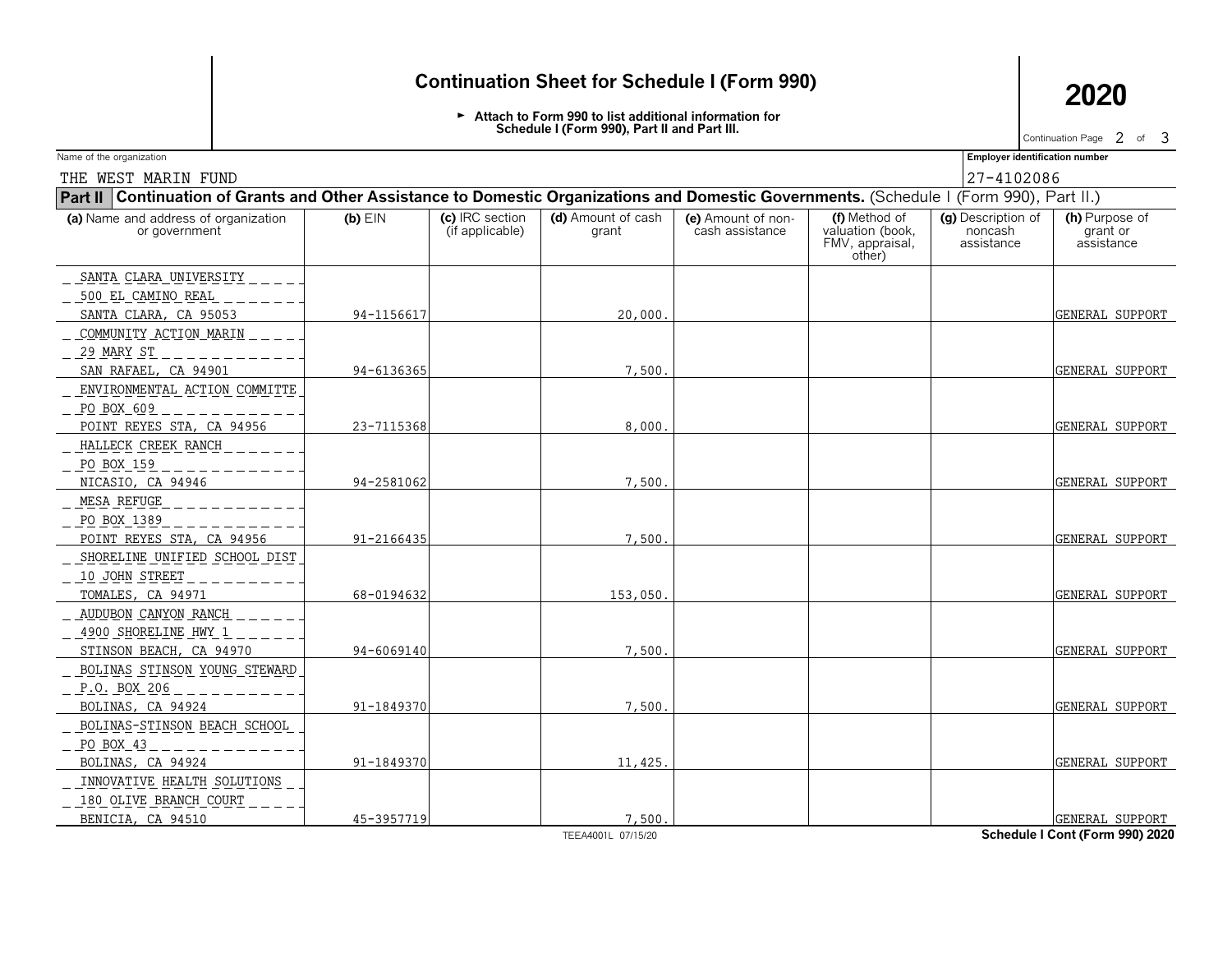## **Continuation Sheet for Schedule I (Form 990) 2020**

Attach to Form 990 to list additional information for **Schedule I (Form 990), Part II and Part III.**

Continuation Page  $\,3\,$  of  $\,3\,$ 

| THE WEST MARIN FUND                                   |                                                                                                                                             |                                    |                             |                                       |                                                                | 27-4102086                                  |                                          |  |  |  |  |
|-------------------------------------------------------|---------------------------------------------------------------------------------------------------------------------------------------------|------------------------------------|-----------------------------|---------------------------------------|----------------------------------------------------------------|---------------------------------------------|------------------------------------------|--|--|--|--|
|                                                       | Part II   Continuation of Grants and Other Assistance to Domestic Organizations and Domestic Governments. (Schedule I (Form 990), Part II.) |                                    |                             |                                       |                                                                |                                             |                                          |  |  |  |  |
| (a) Name and address of organization<br>or government | $(b)$ EIN                                                                                                                                   | (c) IRC section<br>(if applicable) | (d) Amount of cash<br>grant | (e) Amount of non-<br>cash assistance | (f) Method of<br>valuation (book,<br>FMV, appraisal,<br>other) | (g) Description of<br>noncash<br>assistance | (h) Purpose of<br>grant or<br>assistance |  |  |  |  |
| <u>KIDS COOKING FOR LIFE - KCL</u>                    |                                                                                                                                             |                                    |                             |                                       |                                                                |                                             |                                          |  |  |  |  |
| 5800 NORTHGATE DR # 250                               |                                                                                                                                             |                                    |                             |                                       |                                                                |                                             |                                          |  |  |  |  |
| SAN RAFAEL, CA 94903                                  | 20-0879722                                                                                                                                  |                                    | 5,232                       |                                       |                                                                |                                             | GENERAL SUPPORT                          |  |  |  |  |
| NATURA INSTITUTE FOR ECOLOGY                          |                                                                                                                                             |                                    |                             |                                       |                                                                |                                             |                                          |  |  |  |  |
| PO BOX 316                                            |                                                                                                                                             |                                    |                             |                                       |                                                                |                                             |                                          |  |  |  |  |
| BOLINAS, CA 94924                                     | 94-2366094                                                                                                                                  |                                    | 7,500.                      |                                       |                                                                |                                             | <b>GENERAL SUPPORT</b>                   |  |  |  |  |
| NEW MEDIA LEARNING                                    |                                                                                                                                             |                                    |                             |                                       |                                                                |                                             |                                          |  |  |  |  |
| <u>775 E BLITHEDALE #388</u>                          |                                                                                                                                             |                                    |                             |                                       |                                                                |                                             |                                          |  |  |  |  |
| MILL VALLEY, CA 94941                                 | 68-0374627                                                                                                                                  |                                    | 32,300                      |                                       |                                                                |                                             | GENERAL SUPPORT                          |  |  |  |  |
| NICASIO SCHOOL FOUNDATION                             |                                                                                                                                             |                                    |                             |                                       |                                                                |                                             |                                          |  |  |  |  |
| PO BOX 543                                            |                                                                                                                                             |                                    |                             |                                       |                                                                |                                             |                                          |  |  |  |  |
| NICASIO, CA 94946                                     | 68-0394561                                                                                                                                  |                                    | 7,324.                      |                                       |                                                                |                                             | GENERAL SUPPORT                          |  |  |  |  |
| RIVER OTTER ECOLOGY PROJECT                           |                                                                                                                                             |                                    |                             |                                       |                                                                |                                             |                                          |  |  |  |  |
| PO BOX 103                                            |                                                                                                                                             |                                    |                             |                                       |                                                                |                                             |                                          |  |  |  |  |
| FORST KNOLLS, CA 94933                                | 45-4997526                                                                                                                                  |                                    | 7,500                       |                                       |                                                                |                                             | GENERAL SUPPORT                          |  |  |  |  |
| _ SAN_GERONIMO_VLY_AFFORD_HOUSI                       |                                                                                                                                             |                                    |                             |                                       |                                                                |                                             |                                          |  |  |  |  |
| PO BOX 152                                            |                                                                                                                                             |                                    |                             |                                       |                                                                |                                             |                                          |  |  |  |  |
| WOODACRE, CA 94973                                    | 68-0004389                                                                                                                                  |                                    | 7,500                       |                                       |                                                                |                                             | GENERAL SUPPORT                          |  |  |  |  |
|                                                       |                                                                                                                                             |                                    |                             |                                       |                                                                |                                             |                                          |  |  |  |  |
|                                                       |                                                                                                                                             |                                    |                             |                                       |                                                                |                                             |                                          |  |  |  |  |
|                                                       |                                                                                                                                             |                                    |                             |                                       |                                                                |                                             |                                          |  |  |  |  |
|                                                       |                                                                                                                                             |                                    |                             |                                       |                                                                |                                             |                                          |  |  |  |  |
|                                                       |                                                                                                                                             |                                    |                             |                                       |                                                                |                                             |                                          |  |  |  |  |
|                                                       |                                                                                                                                             |                                    |                             |                                       |                                                                |                                             |                                          |  |  |  |  |
|                                                       |                                                                                                                                             |                                    |                             |                                       |                                                                |                                             |                                          |  |  |  |  |
|                                                       |                                                                                                                                             |                                    |                             |                                       |                                                                |                                             |                                          |  |  |  |  |
|                                                       |                                                                                                                                             |                                    |                             |                                       |                                                                |                                             |                                          |  |  |  |  |
|                                                       |                                                                                                                                             |                                    |                             |                                       |                                                                |                                             |                                          |  |  |  |  |
|                                                       |                                                                                                                                             |                                    |                             |                                       |                                                                |                                             |                                          |  |  |  |  |
|                                                       |                                                                                                                                             |                                    |                             |                                       |                                                                |                                             |                                          |  |  |  |  |
|                                                       |                                                                                                                                             |                                    | TEEA4001L 07/15/20          |                                       |                                                                |                                             | Schedule I Cont (Form 990) 2020          |  |  |  |  |

| Name of the organization |  | ---<br><b>Employer identification number</b> |
|--------------------------|--|----------------------------------------------|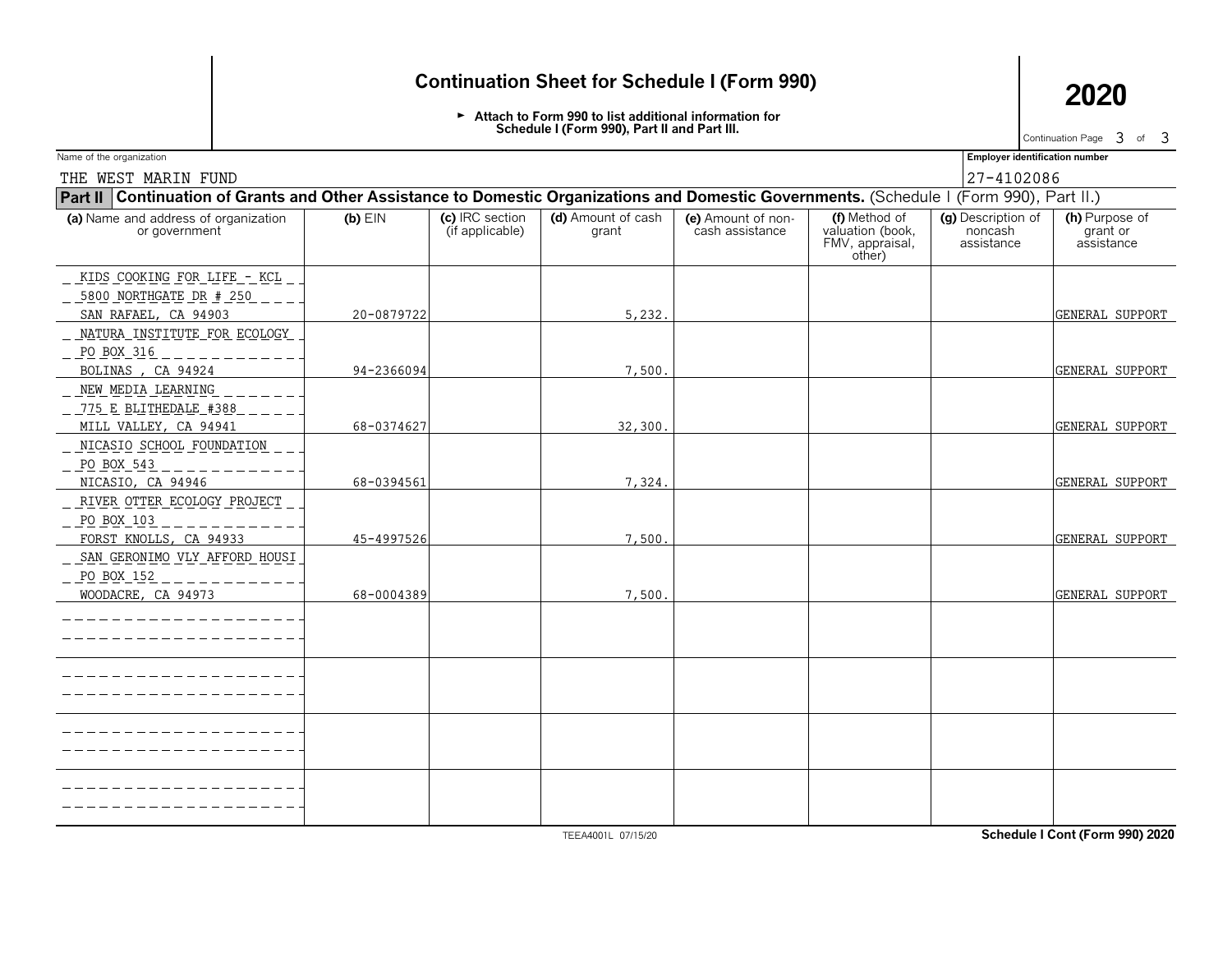# **SCHEDULE M Noncash Contributions Contributions CONDING.** 1545-0047

| ► Complete if the organizations answered 'Yes' on Form 990, Part IV, lines 29 or 30. | 2020 |
|--------------------------------------------------------------------------------------|------|
| $\sim$ 44 $\sim$ $\sim$ $\sim$ $\sim$ 000                                            |      |

Department of the Treasury **Capen to Public**<br>Internal Revenue Service **Capen to Public Copen to Public**<br>Inspection

Name of the organization **Employer identification number Employer identification number** 

| Employer identificati |
|-----------------------|
| $127 - 4102086$       |

**Part I Types of Property** THE WEST MARIN FUND 27-4102086

|    |                                                                                                                                              | (a)<br>Check if<br>applicable | (b)<br>Number of<br>contributions or<br>items contributed | (c)<br>Noncash contribution<br>amounts reported<br>on Form 990.<br>Part VIII, line 1g | noncash contribution amounts | (d)  | Method of determining |    |
|----|----------------------------------------------------------------------------------------------------------------------------------------------|-------------------------------|-----------------------------------------------------------|---------------------------------------------------------------------------------------|------------------------------|------|-----------------------|----|
|    |                                                                                                                                              |                               |                                                           |                                                                                       |                              |      |                       |    |
| 2  | $Art - Historical treasures \dots \dots \dots \dots \dots \dots \dots$                                                                       |                               |                                                           |                                                                                       |                              |      |                       |    |
| 3  |                                                                                                                                              |                               |                                                           |                                                                                       |                              |      |                       |    |
| 4  | Books and publications                                                                                                                       |                               |                                                           |                                                                                       |                              |      |                       |    |
| 5  | Clothing and household goods                                                                                                                 |                               |                                                           |                                                                                       |                              |      |                       |    |
| 6  | Cars and other vehicles                                                                                                                      |                               |                                                           |                                                                                       |                              |      |                       |    |
| 7  | Boats and planes                                                                                                                             |                               |                                                           |                                                                                       |                              |      |                       |    |
| 8  |                                                                                                                                              |                               |                                                           |                                                                                       |                              |      |                       |    |
| 9  | Securities - Publicly traded                                                                                                                 | Χ                             | 4                                                         | 63,059.                                                                               |                              |      |                       |    |
| 10 | Securities - Closely held stock                                                                                                              |                               |                                                           |                                                                                       |                              |      |                       |    |
| 11 | Securities - Partnership, LLC, or trust interests.                                                                                           |                               |                                                           |                                                                                       |                              |      |                       |    |
| 12 | Securities - Miscellaneous                                                                                                                   |                               |                                                           |                                                                                       |                              |      |                       |    |
| 13 | Qualified conservation contribution -<br>$Historic structures \dots \dots \dots \dots \dots \dots \dots \dots \dots \dots$                   |                               |                                                           |                                                                                       |                              |      |                       |    |
| 14 | Qualified conservation contribution - Other                                                                                                  |                               |                                                           |                                                                                       |                              |      |                       |    |
| 15 | Real estate $-$ Residential $\ldots$ , $\ldots$ , $\ldots$ , $\ldots$                                                                        |                               |                                                           |                                                                                       |                              |      |                       |    |
| 16 | Real estate - Commercial                                                                                                                     |                               |                                                           |                                                                                       |                              |      |                       |    |
| 17 |                                                                                                                                              |                               |                                                           |                                                                                       |                              |      |                       |    |
| 18 |                                                                                                                                              |                               |                                                           |                                                                                       |                              |      |                       |    |
| 19 |                                                                                                                                              |                               |                                                           |                                                                                       |                              |      |                       |    |
| 20 |                                                                                                                                              |                               |                                                           |                                                                                       |                              |      |                       |    |
| 21 |                                                                                                                                              |                               |                                                           |                                                                                       |                              |      |                       |    |
| 22 |                                                                                                                                              |                               |                                                           |                                                                                       |                              |      |                       |    |
| 23 |                                                                                                                                              |                               |                                                           |                                                                                       |                              |      |                       |    |
| 24 |                                                                                                                                              |                               |                                                           |                                                                                       |                              |      |                       |    |
| 25 | Other $\bullet$ ( _ _ _ _ _ _ _ _ _ _ _ _ _ _ _ _ )                                                                                          |                               |                                                           |                                                                                       |                              |      |                       |    |
| 26 | Other $\blacktriangleright$<br>(_________________)                                                                                           |                               |                                                           |                                                                                       |                              |      |                       |    |
| 27 | Other $\blacktriangleright$<br>$\sum_{i=1}^{n}$<br>_ _ _ _ _ _ _ _ _ _ _ _ _ _ _ _                                                           |                               |                                                           |                                                                                       |                              |      |                       |    |
| 28 | Other $\blacktriangleright$<br>$). \ldots$                                                                                                   |                               |                                                           |                                                                                       |                              |      |                       |    |
| 29 | Number of Forms 8283 received by the organization during the tax year for contributions for which the                                        |                               |                                                           |                                                                                       |                              |      |                       |    |
|    |                                                                                                                                              |                               |                                                           |                                                                                       | 29                           |      |                       |    |
|    |                                                                                                                                              |                               |                                                           |                                                                                       |                              |      | Yes                   | No |
|    | 30a During the year, did the organization receive by contribution any property reported in Part I, lines 1 through 28, that                  |                               |                                                           |                                                                                       |                              |      |                       |    |
|    | it must hold for at least three years from the date of the initial contribution, and which isn't required to be used                         |                               |                                                           |                                                                                       |                              |      |                       |    |
|    |                                                                                                                                              |                               |                                                           |                                                                                       |                              | 30a  |                       | Χ  |
|    | <b>b</b> If 'Yes,' describe the arrangement in Part II.                                                                                      |                               |                                                           |                                                                                       |                              |      |                       |    |
|    | 31 Does the organization have a gift acceptance policy that requires the review of any nonstandard contributions?                            |                               |                                                           |                                                                                       |                              | 31   |                       | Χ  |
|    | 32a Does the organization hire or use third parties or related organizations to solicit, process, or sell                                    |                               |                                                           |                                                                                       |                              | 32 a |                       | Χ  |
|    | <b>b</b> If 'Yes,' describe in Part II.                                                                                                      |                               |                                                           |                                                                                       |                              |      |                       |    |
|    | 33 If the organization didn't report an amount in column (c) for a type of property for which column (a) is checked,<br>describe in Part II. |                               |                                                           |                                                                                       |                              |      |                       |    |
|    | BAA For Paperwork Reduction Act Notice, see the Instructions for Form 990.                                                                   |                               |                                                           |                                                                                       | Schedule M (Form 990) 2020   |      |                       |    |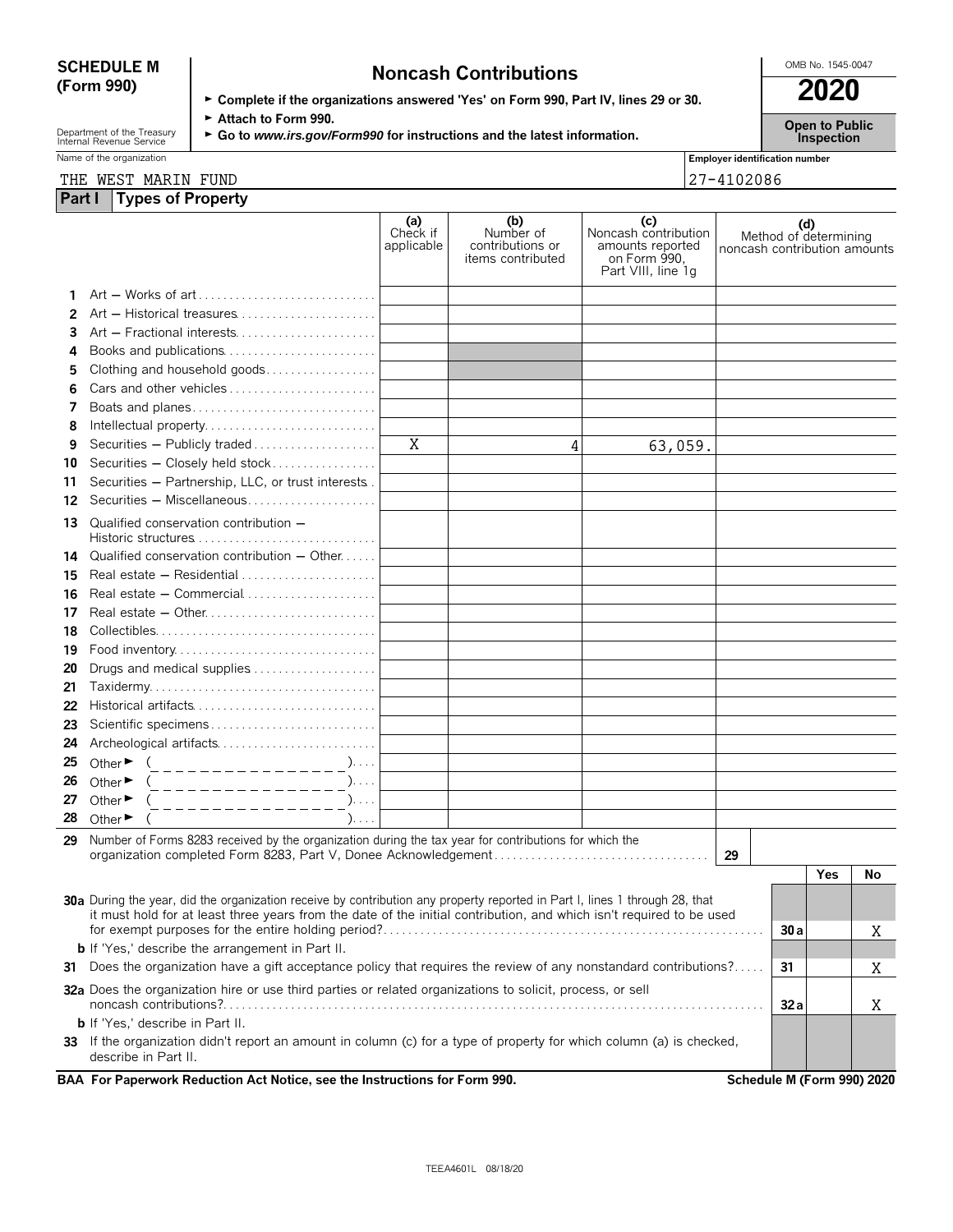**Part II Supplemental Information.** Provide the information required by Part I, lines 30b, 32b, and 33, and whether the organization is reporting in Part I, column (b), the number of contributions, the number of items received, or a combination of both. Also complete this part for any additional information.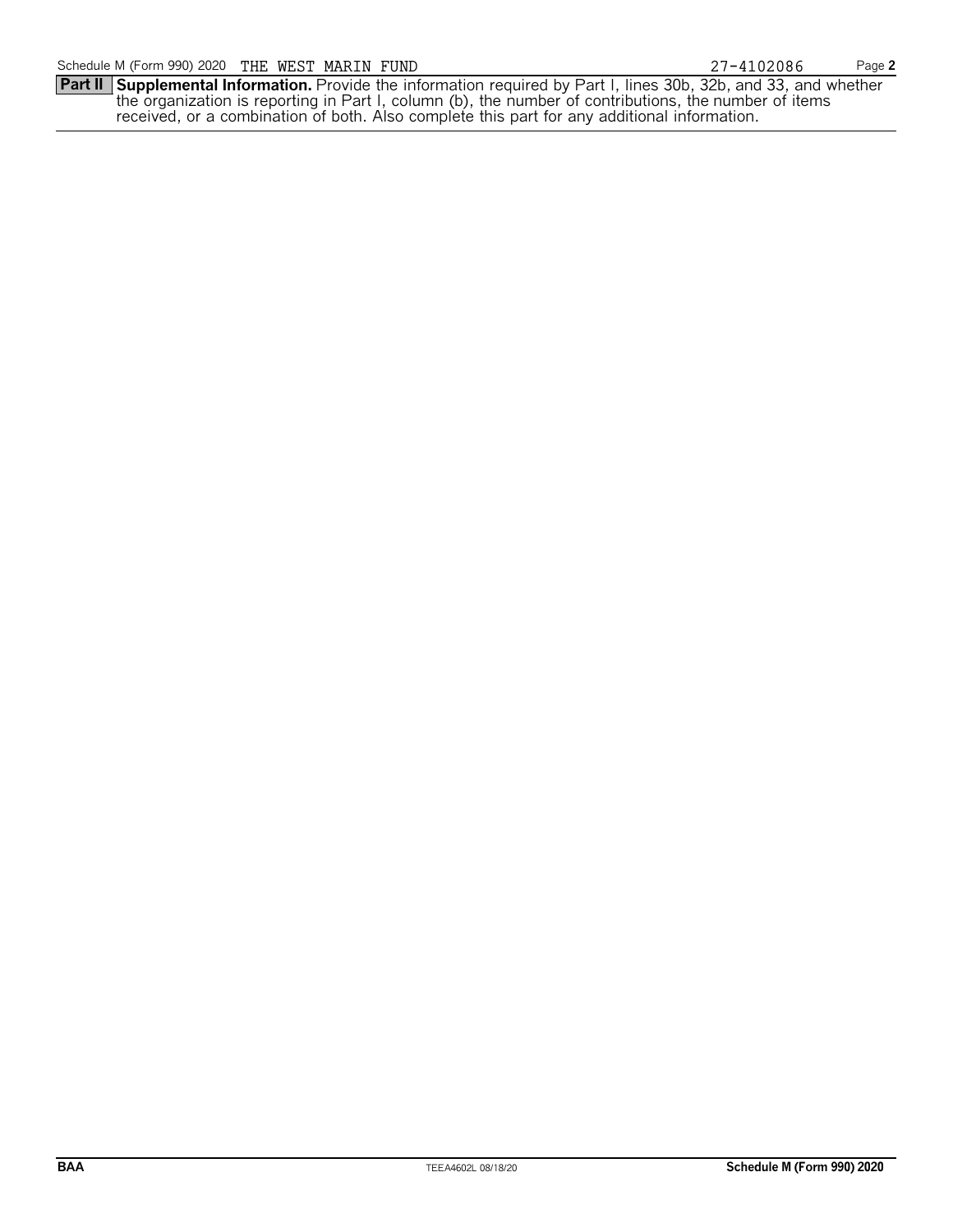Department of the Treasury **Connect Connect Act Connect Connect Connect Connect Connect Connect Connect Connect<br>Internal Revenue Service <b>Inspection** 

### THE WEST MARIN FUND 20086

Name of the organization **Employer identification number Employer identification number** 

### **FORM 990, PART I, LINE 1 - ORGANIZATION MISSION OR SIGNIFICANT ACTIVITIES**

TO MAINTAIN AND ENHANCE THE CULTURAL, HEALTH, EDUCATIONAL, SOCIAL AND CIVIC RESOURCES OF WEST MARIN, A CALIFORNIA COMMUNITY, THROUGH SUPPORT OF OTHER NONPROFIT ORGANIZATIONS AND TO PROVIDE PHILANTHROPIC LEADERSHIP TO HELP CREATE AND PROMOTE EFFORTS AMONG CITIZENS TO MAINTAIN AND IMPROVE THE QUALITY OF LIFE IN THAT COMMUNITY.

### **FORM 990, PART III, LINE 1 - ORGANIZATION MISSION**

TO MAINTAIN AND ENHANCE THE CULTURAL, HEALTH, EDUCATIONAL, SOCIAL AND CIVIC RESOURCES OF WEST MARIN, A CALIFORNIA COMMUNITY, THROUGH SUPPORT OF OTHER NONPROFIT ORGANIZATIONS AND TO PROVIDE PHILANTHROPIC LEADERSHIP TO HELP CREATE AND PROMOTE EFFORTS AMONG CITIZENS TO MAINTAIN AND IMPROVE THE QUALITY OF LIFE IN THAT COMMUNITY.

### **FORM 990, PART III, LINE 4A - PROGRAM SERVICE ACCOMPLISHMENTS**

### OVERVIEW

IN FY 20-21, WEST MARIN FUND CONCENTRATED OUR PROGRAM SERVICES ON ADDRESSING THE IMPACT OF THE COVID-19 PANDEMIC ON PEOPLE WHO LIVE, WORK AND VISIT IN WEST MARIN AND THE NONPROFITS THAT SERVE THEM. WE INCREASED OUR SUPPORT FOR FOOD BANKS, RENTAL ASSISTANCE, INTERNET ACCESS FOR RURAL FAMILIES, LEARNING HUBS FOR STUDENTS AND EARLY CHILDHOOD PROGRAMS. WE SUPPORTED 50+ NONPROFITS TO RESPOND STRATEGICALLY TO THEIR RAPIDLY CHANGING CIRCUMSTANCES, ENHANCE THEIR FUNDRAISING, PIVOT THEIR PROGRAMS, AND INCREASE COLLABORATION TO ADVANCE EQUITABLE SOLUTIONS TO MAJOR CHALLENGES FACING THE REGION. WE IMPROVED OUR OWN PROGRAM ADMINISTRATION AND TRACKING SYSTEMS WITH THE INTRODUCTION OF A NEW DATABASE DESIGNED FOR COMMUNITY FOUNDATIONS WITH MULTIPLE PROGRAM FUNDS.

### PROGRAM HIGHLIGHTS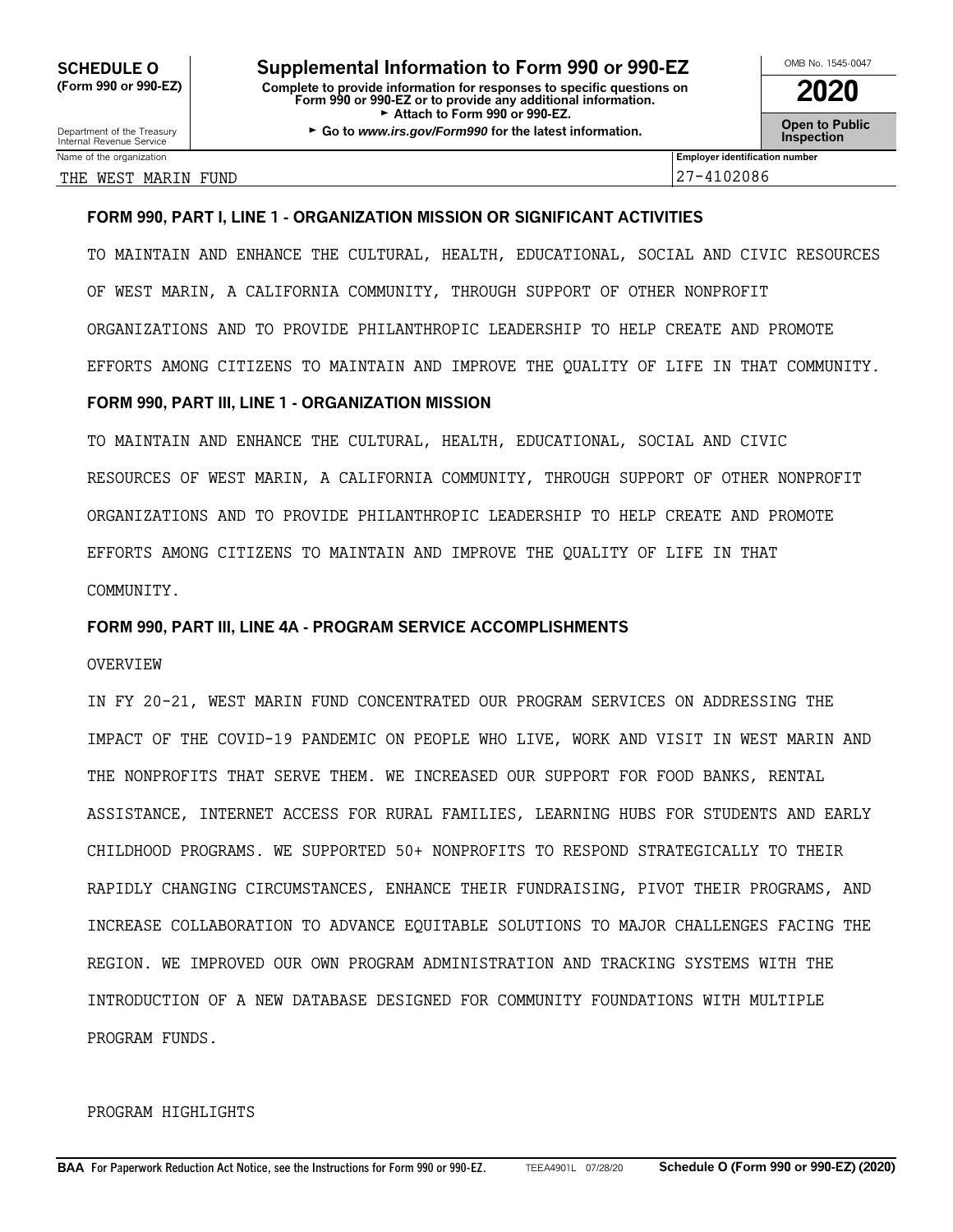### **FORM 990, PART III, LINE 4A - PROGRAM SERVICE ACCOMPLISHMENTS**

GRANTMAKING: PARTNERING WITH DONORS, NONPROFITS AND COMMUNITY MEMBERS, WE FOCUSED ON AWARDING GRANTS FROM OUR COVID-19 COMMUNITY RESPONSE FUND, EARLY CHILDHOOD EQUITY FUND AND COMMUNITY GRANTS FUND. OUR GRANTS ADDRESSED ECONOMIC AND SOCIAL INSTABILITY DURING A TIME OF CRISIS; CHALLENGES FACED BY LOCAL NONPROFITS TO BETTER SERVE COMMUNITY; THE GROWING INEQUITIES FOR CHILDREN OF COLOR AND SENIORS IN LOW-INCOME HOUSEHOLDS; AND THE NEED TO ADVANCE RACIAL JUSTICE IN WEST MARIN.

TRAININGS & CONVENINGS: WE PLAYED A CRITICAL ROLE IN BRINGING TOGETHER THE NONPROFIT EXECUTIVE DIRECTOR GROUP TWICE A MONTH AND PROVIDING THEM WITH INFORMATION, TRAINING AND TECHNICAL SUPPORT SO THEY COULD MORE EFFECTIVELY RESPOND TO RAPIDLY CHANGING CIRCUMSTANCES DUE TO LOSS OF REVENUE, PROGRAMS, STAFF AND VOLUNTEERS DURING THE COVID-19 PANDEMIC. WE ORGANIZED WELL-ATTENDED FREE ONLINE WEBINARS AND WORKSHOPS FOR THE LOCAL NONPROFIT AND SMALL BUSINESS COMMUNITY, INCLUDING HOW TO APPLY FOR PPP LOANS AND HOW TO IMPLEMENT HEALTH AND SAFETY PROTOCOLS. WE HELD A SEMINAR ON THE NEED FOR ACCESSIBLE, AFFORDABLE QUALITY PRESCHOOL FOR ALL IN WEST MARIN, AND PRODUCED A 5' VIDEO ON EARLY CHILDHOOD EQUITY THAT WAS SHOWN TO THE COUNTY OF MARIN BOARD OF SUPERVISORS AND THE SHORELINE UNIFIED SCHOOL DISTRICT BOARD.

REGIONAL VISION AND STRATEGY: WE CONTINUED OUR WORK WITH 5 NONPROFITS TO DEVELOP A JOINT REGION-WIDE SYSTEM FOR RENTAL AND FINANCIAL ASSISTANCE; 40 COMMUNITY AND LOCAL MEDIA ORGANIZATIONS TO DEVELOP EQUITABLE COMMUNICATIONS ACROSS THE REGION; AND 47 NONPROFITS TO CHALLENGE RACISM AND TO INCREASE DIVERSITY, EQUITY AND INCLUSION AMONG NONPROFITS IN WEST MARIN. WE CONTRIBUTED TO THE STRATEGIC THINKING AND PLANNING OF TWO MAJOR INITIATIVES IN WEST MARIN: THE ESTABLISHMENT OF A PRESCHOOL PROGRAM AS PART OF SHORELINE UNIFIED SCHOOL DISTRICT; AND THE REACTIVATION OF THE COMMITTEE FOR HOUSING FOR AGRICULTURAL WORKERS AND THEIR FAMILIES IN WEST MARIN. DURING FY 20-21,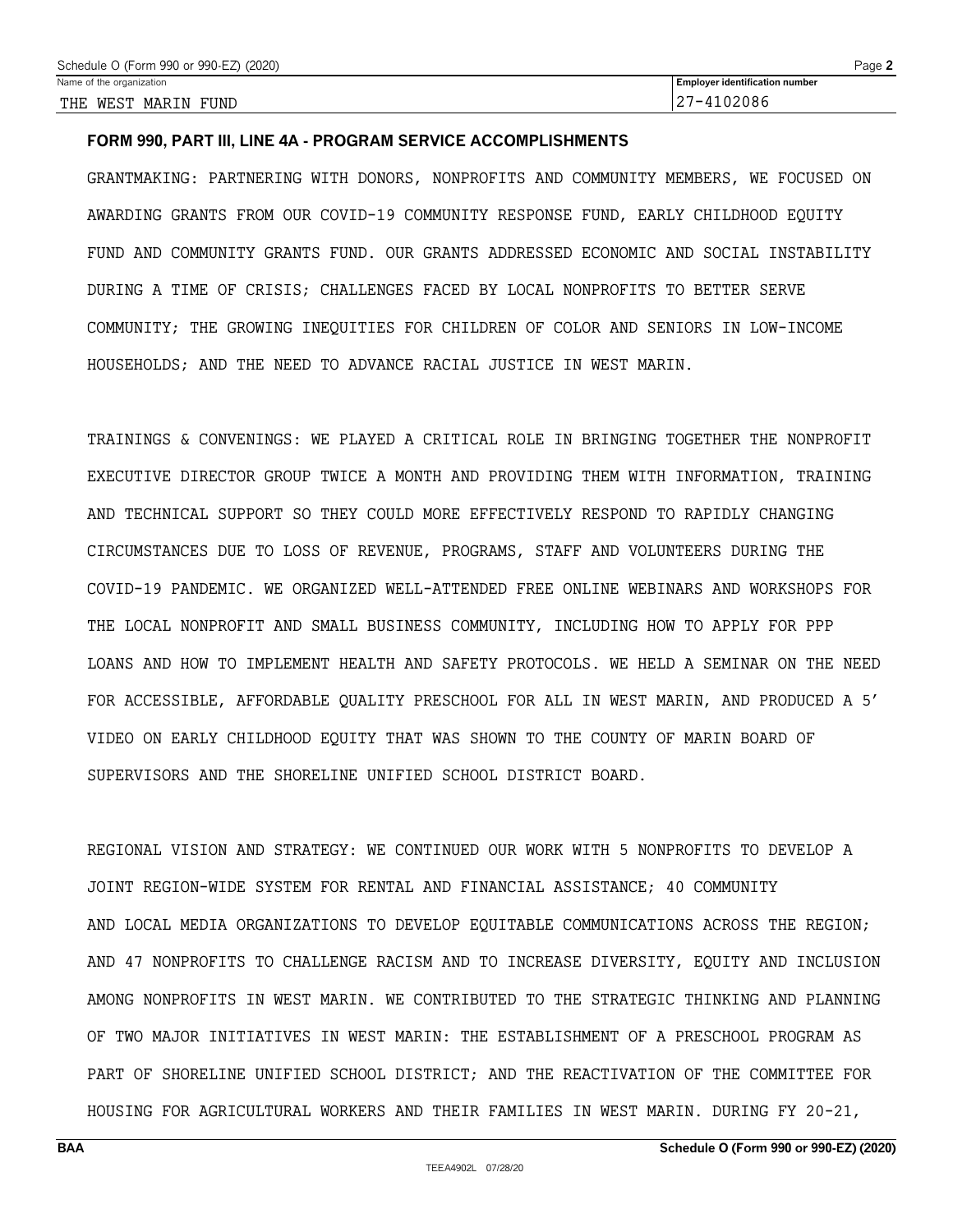### **FORM 990, PART III, LINE 4A - PROGRAM SERVICE ACCOMPLISHMENTS**

WE CONDUCTED TWO SURVEYS ON THE STATE OF NONPROFITS IN WEST MARIN. THE FIRST IN AUGUST 2020 WAS COMPLETED BY 50 NONPROFITS TO ASSESS THE IMPACT OF THE COVID-19 PANDEMIC ON THEIR ORGANIZATIONS; THE SECOND IN MARCH 2021 WAS COMPLETED BY 39 ORGANIZATIONS AND HELPED ESTABLISH AN ORGANIZATIONAL BASELINE FOR FUTURE SURVEYS OVER THE COMING 10 YEARS.

### **FORM 990, PART VI, LINE 11B - FORM 990 REVIEW PROCESS**

THE EXECUTIVE DIRECTOR AND BOARD OF DIRECTORS APPROVES THE FORM 990 PRIOR TO FILING. **FORM 990, PART VI, LINE 12C - EXPLANATION OF MONITORING AND ENFORCEMENT OF CONFLICTS** ALL BOARD MEMBERS ARE REQUIRED ANNUALLY TO COMPLETE AND SIGN A CONFLICT OF INTEREST FORM.

SOME WEST MARIN FUND BOARD MEMBERS ARE ALSO BOARD MEMBERS OR ADVISORS FOR OTHER NONPROFITS THAT SOMETIMES RECEIVE GRANTS FROM WEST MARIN FUND. WEST MARIN FUND BOARD MEMBERS RECUSE THEMSELVES FROM ANY DISCUSSION OR VOTING ON ANY GRANT BEING RECOMMENDED TO THE ORGANIZATION OF WHICH THEY ARE A BOARD MEMBER OR ADVISOR.

**FORM 990, PART VI, LINE 15A - COMPENSATION REVIEW & APPROVAL PROCESS - CEO & TOP MANAGEMENT** THE GOVERNING BODY REVIEWED THE RESULTS OF THE EXECUTIVE DIRECTOR'S PERFORMANCE EVALUATION, DISCUSSED THE LEVEL OF COMPENSATION AND DOCUMENTED THE DECISION.

### **FORM 990, PART VI, LINE 19 - OTHER ORGANIZATION DOCUMENTS PUBLICLY AVAILABLE**

ALL DOCUMENTS, FINANCIAL STATEMENTS, AND TAX RETURNS REQUIRED TO BE MADE PUBLIC ARE AVAILABLE ON GUIDESTAR.ORG AND PROVIDED UPON WRITTEN REQUEST.